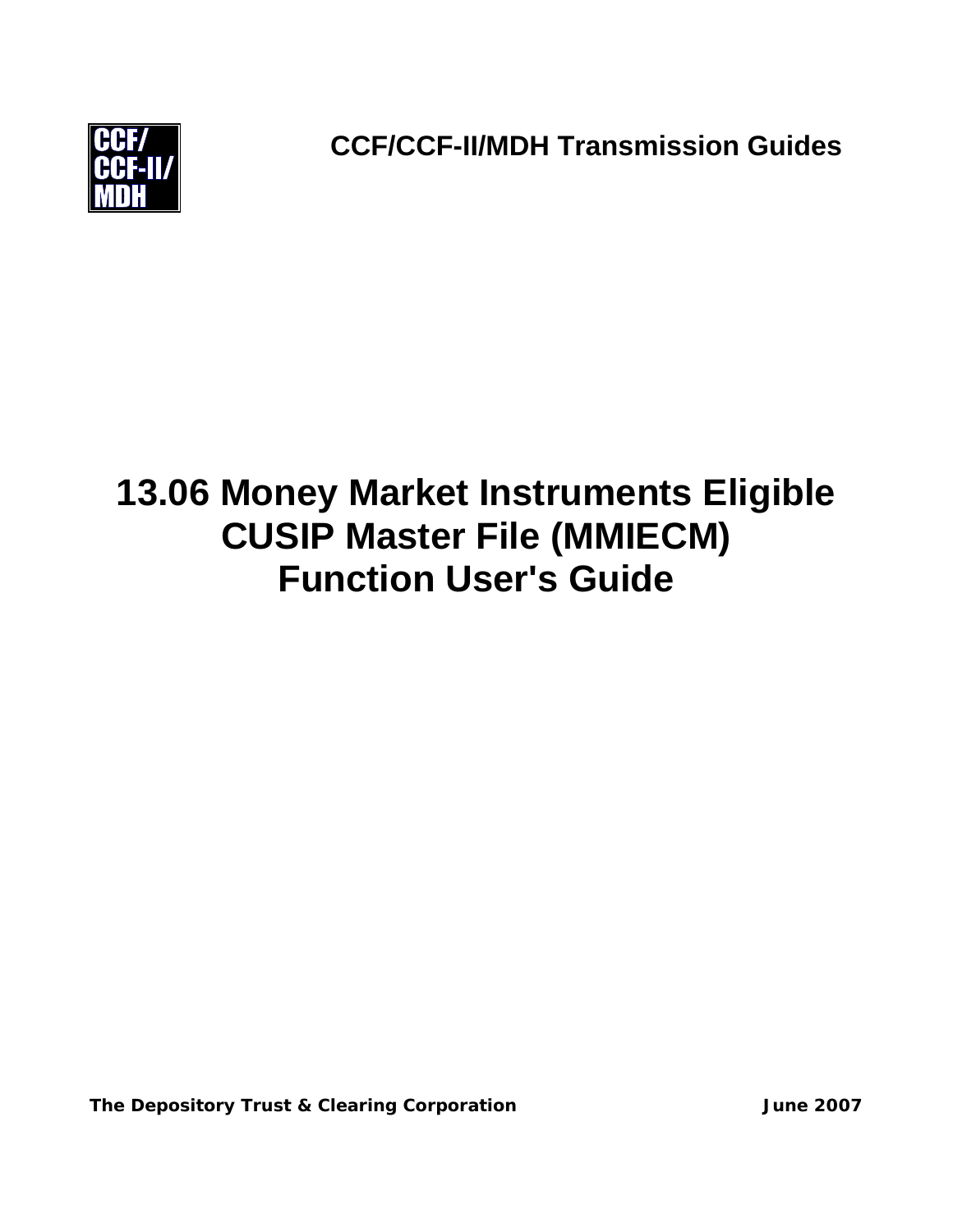

Copyright© 2006 by The Depository Trust & Clearing Corporation ("DTCC"). All rights reserved. This work is proprietary and is intended for the exclusive use of DTCC's Participants and other users of DTCC's services. No part of this work may be reproduced or distributed (including by transmission) in any form or by any means, or stored in any information storage and retrieval system, without DTCC's prior written permission.

All requests for additional copies of this work or inquiries about this work should be directed to DTCC Participant Interface Planning, The Depository Trust & Clearing Corporation, 55 Water Street, New York, NY 10041, USA.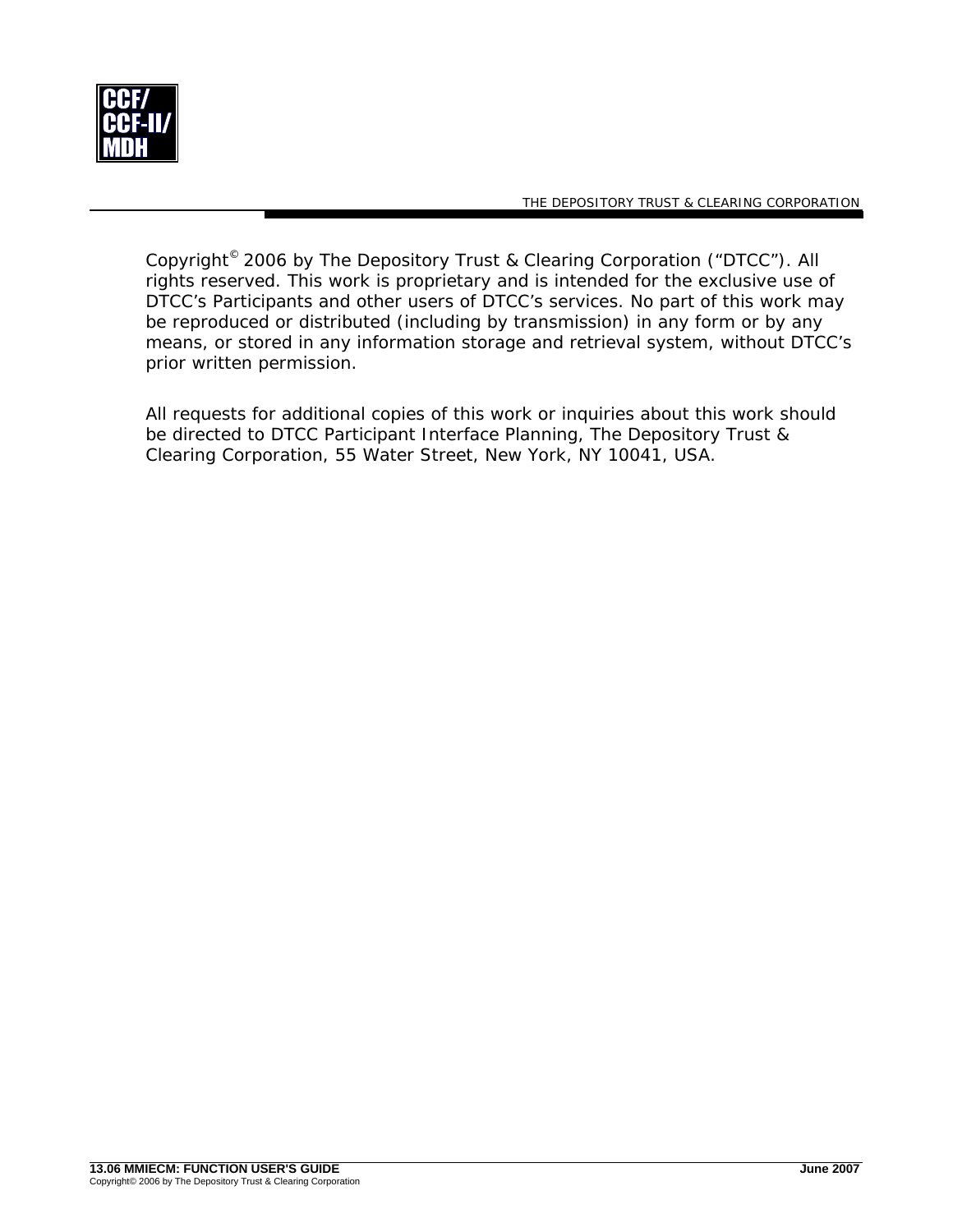

#### **DOCUMENT HISTORY:**

- 3/30/00 Section 3.0, position 116, added "or 365" to indicator "05" and changed indicator A06" to 365.
- 01/03 Document converted from WordPerfect to MS Word
- 5/2006 Document updated
- 6/2007- Document revised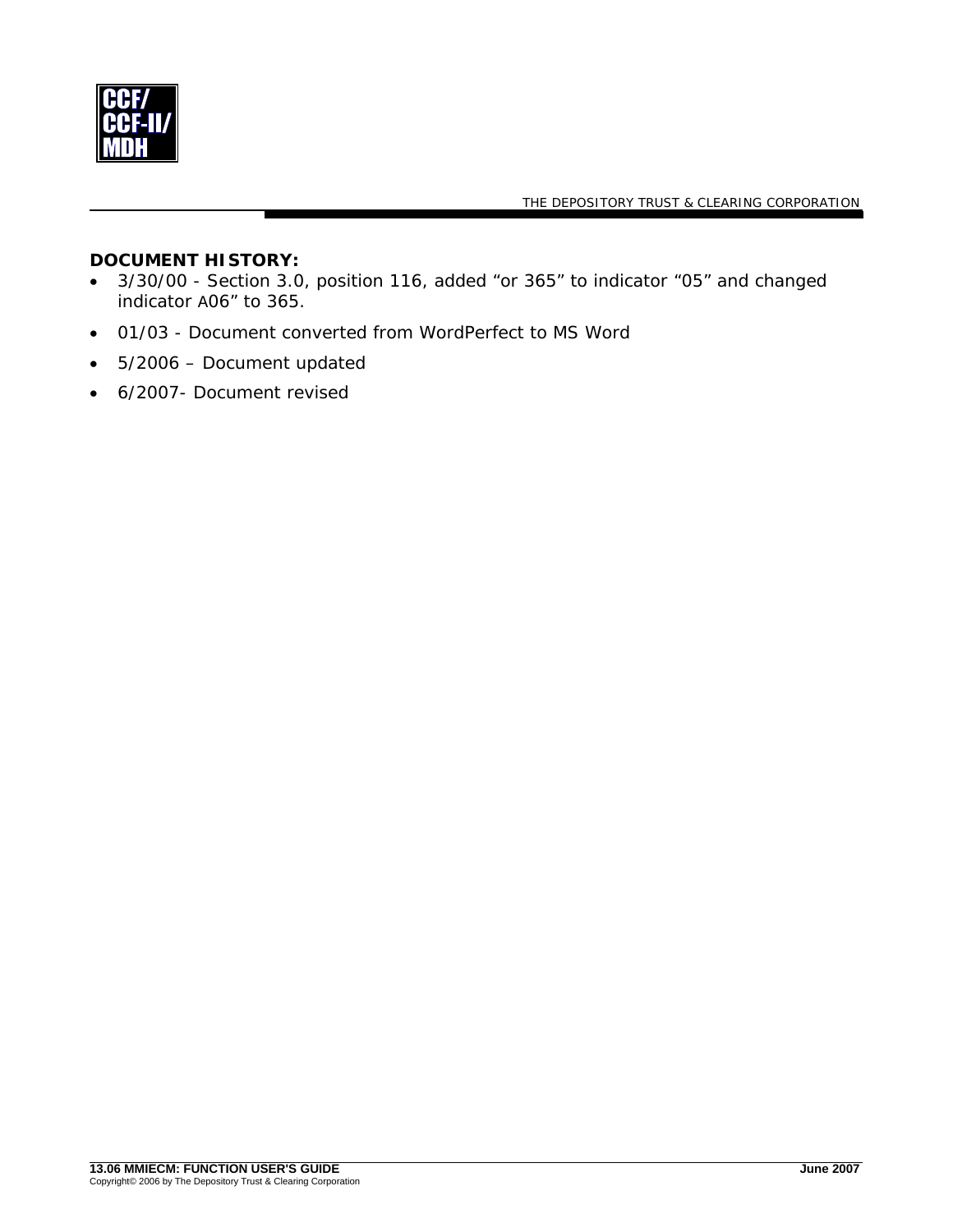

## **13.06 MMIECM: Function User's Guide**

**Table of Contents** 

|              | <b>Section</b>       | Page                                                       |
|--------------|----------------------|------------------------------------------------------------|
|              |                      |                                                            |
|              | 1.1<br>$1.2^{\circ}$ |                                                            |
| $\mathbf{z}$ |                      |                                                            |
|              | 2.1<br>22            |                                                            |
| 3            |                      | The MMIECM and MMIECU Eligible CUSIP Record  5             |
| 4            |                      |                                                            |
|              | 4.1                  | ISO Country and Currency Codes (in country-name order)  26 |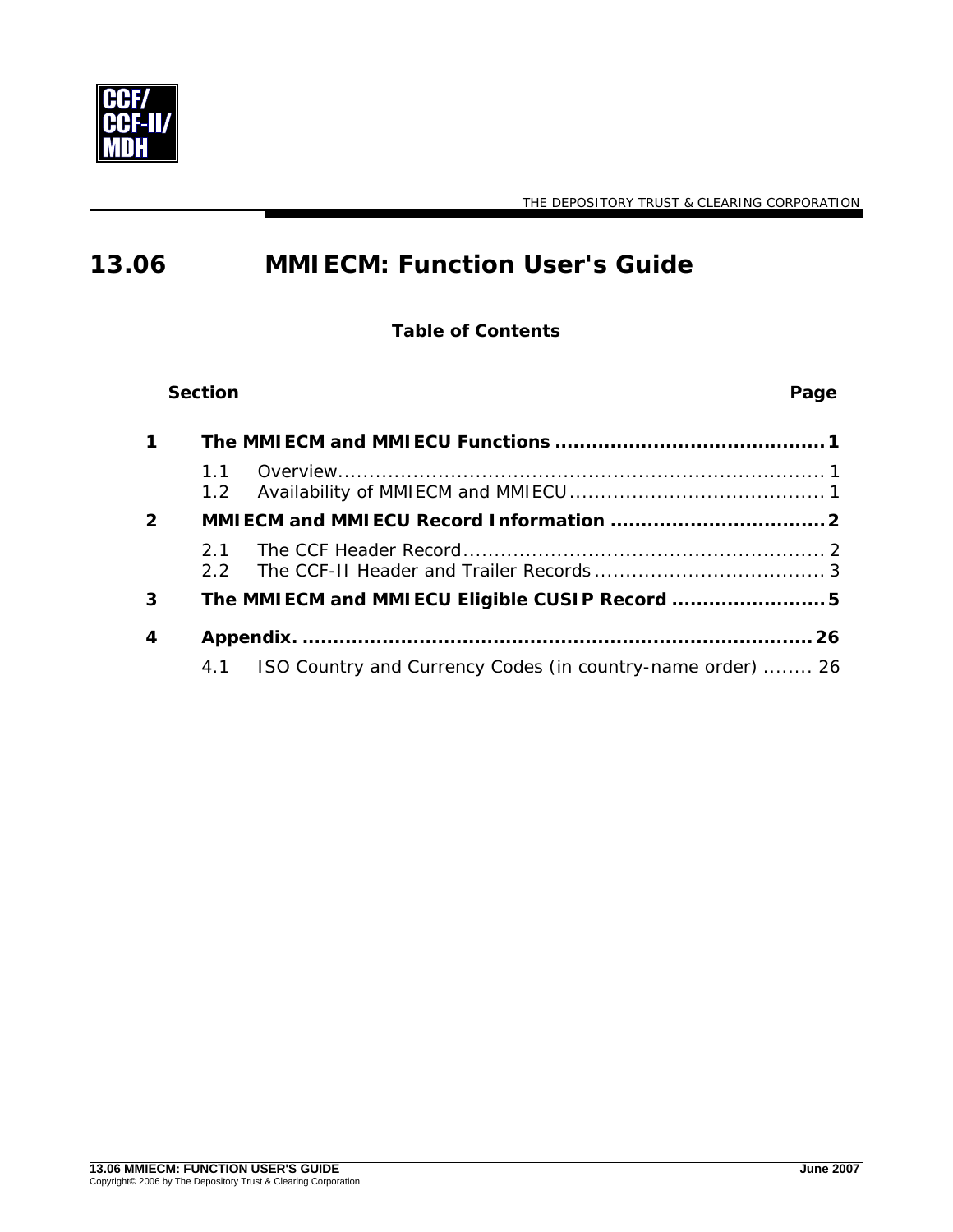<span id="page-4-0"></span>

## **1 The MMIECM and MMIECU Functions**

#### **1.1 Overview**

A CCF or CCF-II user may request the MMIECM function to receive DTC's MMI eligible CUSIP master file, and the MMIECU function to receive DTC's daily updates to the eligible CUSIP master file.

DTC creates two MMI eligible CUSIP files daily. One is a master file (MMIECM) containing information for all MMI CUSIPs that will be eligible for processing by DTC on the following business day (i.e., the date indicated in the CCF or CCF-II Header Record). The second file (MMIECU) is an update file containing information for all MMI CUSIPS that were added, deleted or changed from the previous day's master file. It is expected that the MMIECU daily update file will contain a fraction of the entire master file.

A CCF or CCF-II user requesting the MMIECM function will receive a file of machine-readable records that can be used to create his own master file. The MMIECU function can then be requested on a daily basis to receive a file of machine-readable records that can be used to update the User's master file, keeping it synchronous with DTC's master file. This will minimize transmission time and expense.

#### **1.2 Availability of MMIECM and MMIECU**

The MMIECM and MMIECU functions will generally be available from approximately 11:00 p.m. to 4:30 p.m. (Eastern Time) the next day.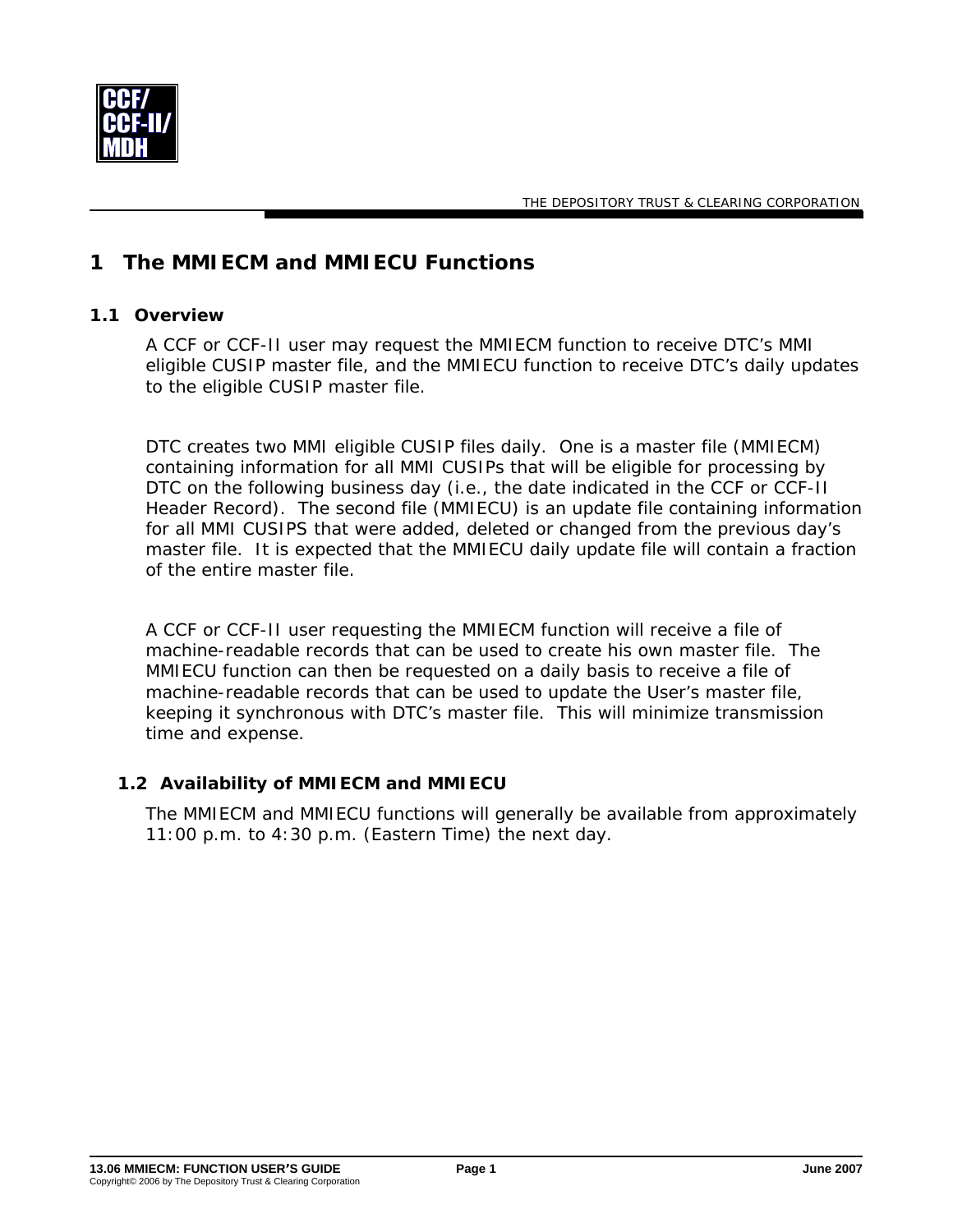<span id="page-5-0"></span>

## **2 MMIECM and MMIECU Record Information**

The MMIECM and MMIECU files are available via CCF and CCF-II. Users requesting MMIECM or MMIECU via CCF will normally receive a file comprised of a CCF Header Record followed by all the MMIECM Eligible CUSIP or MMIECU Eligible CUSIP records.

Users requesting MMIECM or MMIECU via CCF-II will receive a file comprised of CCF-II Header and Trailer Records separated by all the MMIECM Eligible CUSIP or MMIECU Eligible CUSIP records.

The CCF Header Record, CCF-II Header and Trailer Records, MMIECM Eligible CUSIP record and MMIECU Eligible CUSIP record are described on the following pages.

#### **2.1 The CCF Header Record**

The first record on the function file will be a Header Record when "HEADER=YES" is specified as a CCFDTFDB parameter. The Header Record contains information regarding the creation of the file.

**Note:** NDM users executing NDMDTF01, and RJE 3770 users executing RJESDTF2, will receive the CCF Header Record below.

|                 | Format of the CCF Header Record |           |                        |                                           |  |  |  |
|-----------------|---------------------------------|-----------|------------------------|-------------------------------------------|--|--|--|
| <b>Position</b> | Length                          | Format    | <b>Field Name</b>      | <b>Field Description</b>                  |  |  |  |
| 1               | 6                               | Character | Data Type<br>Requested | Value <b>MMIECM</b> or <b>MMIECU</b> .    |  |  |  |
| 7               | 6                               | Character | Data Type<br>Created   | Value <b>MMIECM</b> or <b>MMIECU</b> .    |  |  |  |
| 13              | 8                               | Character | <b>Creation Date</b>   | Date of data (MM/DD/YY).                  |  |  |  |
| 21              | 8                               | Character | Spool Date             | DTC data load date (MM/DD/YY).            |  |  |  |
| 29              | 8                               | Character | Load Time              | DTC data load time ( <i>HH: MM: SS</i> ). |  |  |  |
| 37              | $\mathcal{P}$                   | Binary    | Record Size            | Size of each data record.                 |  |  |  |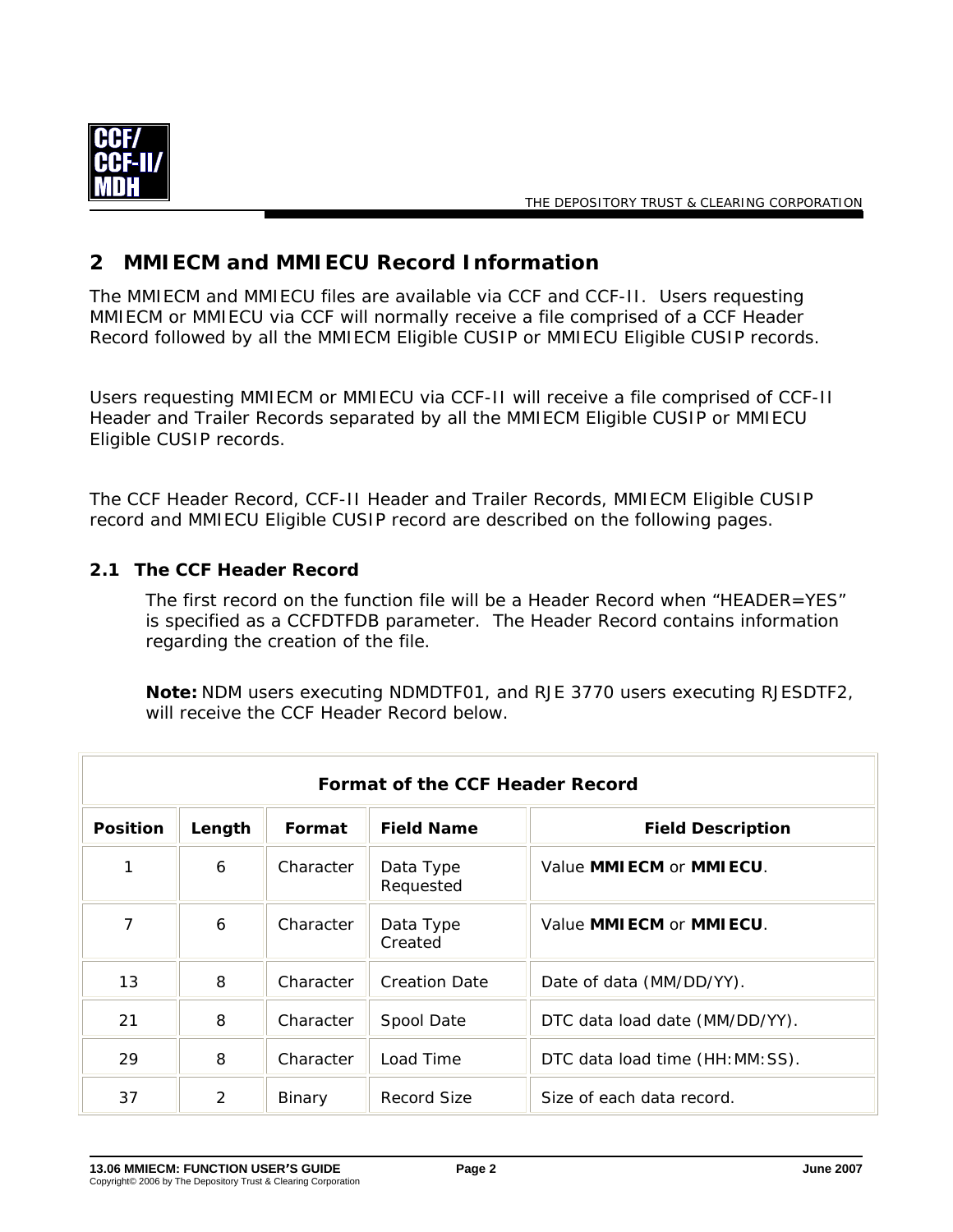<span id="page-6-0"></span>

| Format of the CCF Header Record |        |           |                    |                                             |  |  |
|---------------------------------|--------|-----------|--------------------|---------------------------------------------|--|--|
| <b>Position</b>                 | Length | Format    | <b>Field Name</b>  | <b>Field Description</b>                    |  |  |
| 39                              | 4      | Binary    | <b>Block Count</b> | Number of data blocks input to<br>CCFDTFDB. |  |  |
| 43                              | 4      | Binary    | Record Count       | Number of data records.                     |  |  |
| 47                              | ???    | Character | Filler             | DTC use only. Do not use.                   |  |  |

## **2.2 The CCF-II Header and Trailer Records**

The format of each CCF-II Header and Trailer Record is as described below. Please note that the Header and Trailer Records are identical except for the first and last field of each Record.

|                 | <b>CCF-II Header and Trailer Record (DTC Transmits to User)</b> |                |                        |                                        |  |  |  |
|-----------------|-----------------------------------------------------------------|----------------|------------------------|----------------------------------------|--|--|--|
| <b>Position</b> | Length                                                          | Format         | <b>Field Name</b>      | <b>Field Description</b>               |  |  |  |
| 1               | 3                                                               | Character      | Record Identifier      | Record ID <b>HDR</b> or <b>TLR</b> .   |  |  |  |
| 4               | 4                                                               | Character      | Signon ID              | Sign-on ID.                            |  |  |  |
| 8               | 6                                                               | Character      | Data Type<br>Requested | Value <b>MMIECM</b> or <b>MMIECU</b> . |  |  |  |
| 14              | 6                                                               | Character      | Data Type<br>Created   | Value <b>MMIECM</b> or <b>MMIECU</b> . |  |  |  |
| 20              | 8                                                               | Character      | <b>Creation Date</b>   | Data Creation Date (MM/DD/YY).         |  |  |  |
| 28              | 8                                                               | Character      | Spool Date             | Data Load Date (MM/DD/YY).             |  |  |  |
| 36              | 8                                                               | Character      | Load Time              | Data Load Time (HH: MM: SS).           |  |  |  |
| 44              | 4                                                               | <b>Numeric</b> | Record Length          | Record Length of data requested.       |  |  |  |
| 48              | 8                                                               | Numeric        | <b>Record Count</b>    | Number of data records in file.        |  |  |  |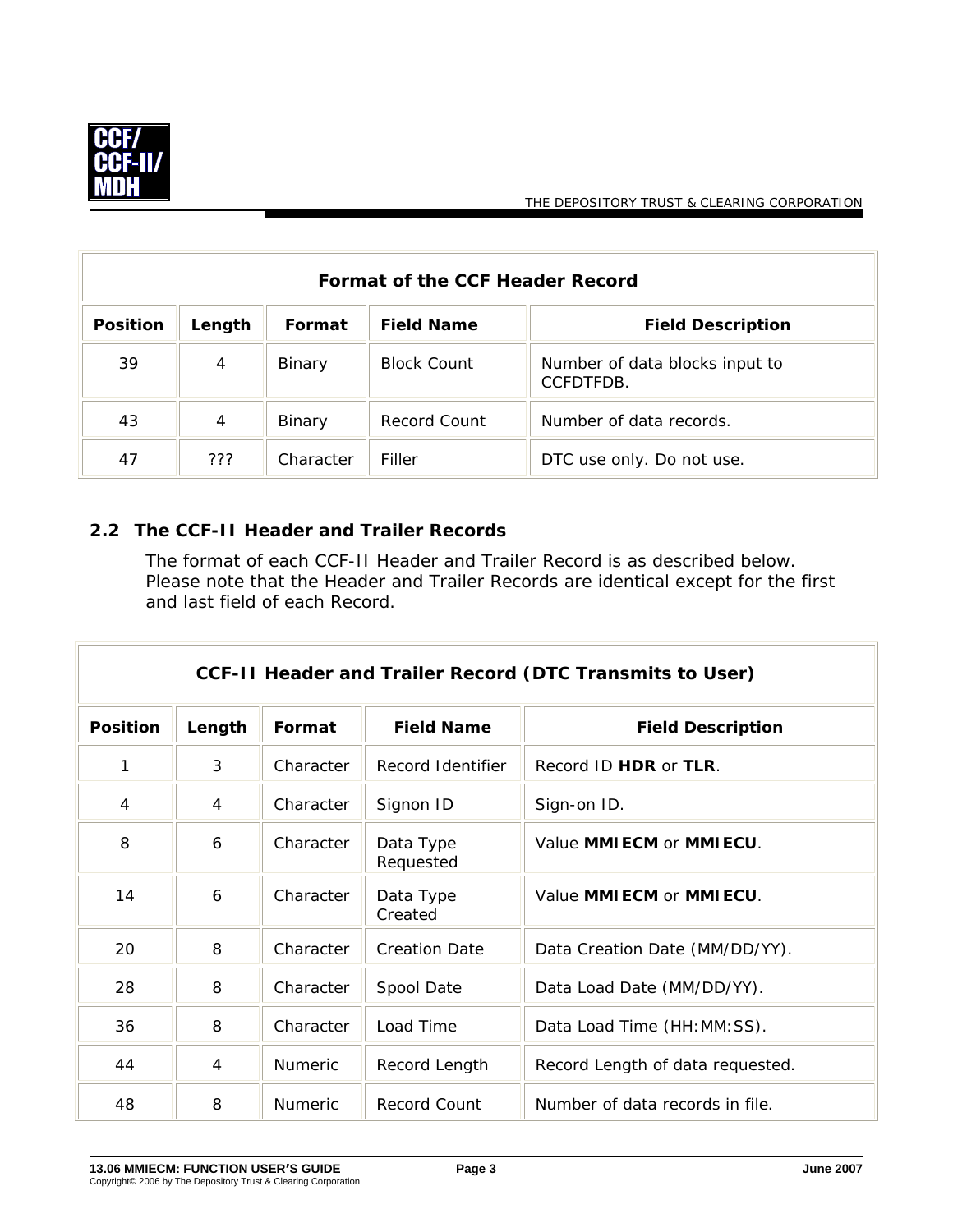

 $\overline{\mathbb{F}}$ 

 $\overline{\mathbf{u}}$ 

|                 | CCF-II Header and Trailer Record (DTC Transmits to User) |                |                         |                                                                                                       |  |  |  |
|-----------------|----------------------------------------------------------|----------------|-------------------------|-------------------------------------------------------------------------------------------------------|--|--|--|
| <b>Position</b> | Length                                                   | Format         | <b>Field Name</b>       | <b>Field Description</b>                                                                              |  |  |  |
| 56              | 4                                                        | <b>Numeric</b> | 80-Byte Record<br>Count | Number of 80-byte records per data type<br>requested.                                                 |  |  |  |
| 60              | 15                                                       | Character      | Filler                  | DTC use only; do not use.                                                                             |  |  |  |
| 75              | 6                                                        | <b>Numeric</b> | Sequence<br>Number      | Numbering Sequence. Used as a data<br>integrity check.<br>$HDR == = > 000000$<br>$TIR = = = > 999999$ |  |  |  |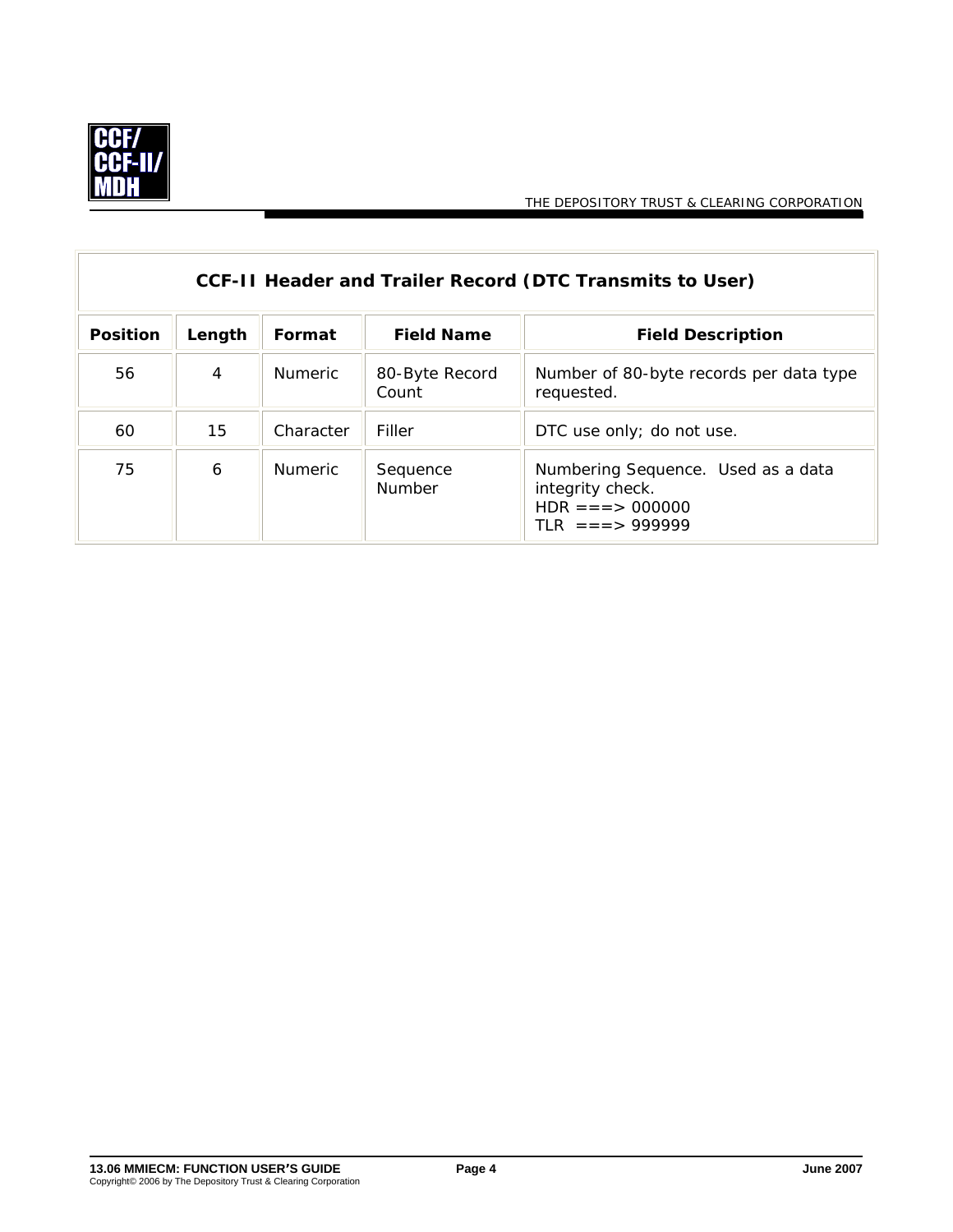<span id="page-8-0"></span>

## **3 The MMIECM and MMIECU Eligible CUSIP Record**

The format of MMIECM and MMIECU Eligible CUSIP records appears below. Position 27 of the record indicates the MMI data type. The data type for MMIECM records is always M. The data type for MMIECU records is A, D or U.

| Format of MMIECM and MMIECU Eligible CUSIP Record |                |                |                                 |                                                                                                                                                                                    |  |
|---------------------------------------------------|----------------|----------------|---------------------------------|------------------------------------------------------------------------------------------------------------------------------------------------------------------------------------|--|
| <b>Position</b>                                   | Length         | Format         | <b>Field Name</b>               | <b>Field Description</b>                                                                                                                                                           |  |
|                                                   |                | POS 1 -- 26    | <b>TRANSACTION</b>              | HEADER                                                                                                                                                                             |  |
| 1                                                 | 1              | Character      | Feedback<br>Indicator           | A constant "*". Indicates an output<br>message in the new format.                                                                                                                  |  |
| $\overline{2}$                                    | 1              | Character      | Production/Test<br>Indicator    | A constant "P". Indicates a Production<br>system message.                                                                                                                          |  |
| 3                                                 | 6              | Character      | Record Type                     | A constant indicating the name of this<br>function.<br>$MMIECM = MMI$ Eligible CUSIP<br><b>Master File</b><br><b>MMIECU</b> = $MMI$ Eligible CUSIP<br>Update File.                 |  |
| 9                                                 | $\overline{2}$ | Character      | <b>Record Suffix</b>            | A constant "01".                                                                                                                                                                   |  |
| 11                                                | $\overline{2}$ | <b>Numeric</b> | <b>Version Number</b>           | Data format version. For this release a<br>constant "01".                                                                                                                          |  |
| 13                                                | 6              | Character      | <b>User Reference</b><br>Number | Constant spaces.                                                                                                                                                                   |  |
| 19                                                | 8              | Character      | Addresses ID                    | The ID of the participant or other entity<br>for whom this transaction was created.                                                                                                |  |
| 27                                                | 1              | Character      | Data Type                       | Indicates the type of update, or that<br>this is a Master record.<br>М<br>Master File record (no update)<br>$=$ $-$<br>A<br>Add<br>$=$<br>D<br>Delete<br>$=$<br>U<br>Update<br>$=$ |  |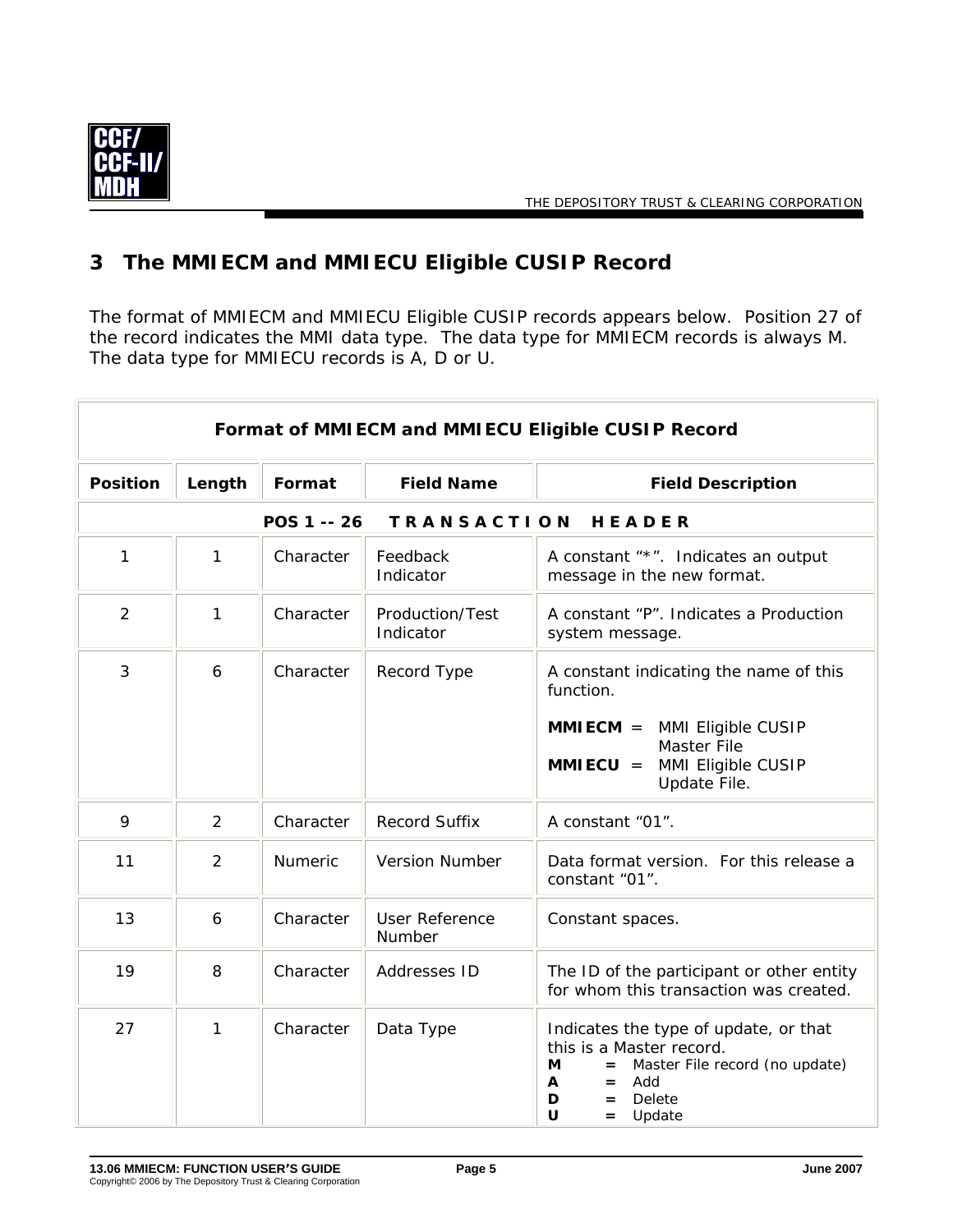

 $\overline{\mathbb{F}}$ 

THE DEPOSITORY TRUST & CLEARING CORPORATION

 $\overline{1}$ 

|                 | Format of MMIECM and MMIECU Eligible CUSIP Record |           |                                             |                                                                                                                                                                                                                                                                                                                                                                                                                                                                                                                                                                                            |  |  |  |
|-----------------|---------------------------------------------------|-----------|---------------------------------------------|--------------------------------------------------------------------------------------------------------------------------------------------------------------------------------------------------------------------------------------------------------------------------------------------------------------------------------------------------------------------------------------------------------------------------------------------------------------------------------------------------------------------------------------------------------------------------------------------|--|--|--|
| <b>Position</b> | Length                                            | Format    | <b>Field Name</b>                           | <b>Field Description</b>                                                                                                                                                                                                                                                                                                                                                                                                                                                                                                                                                                   |  |  |  |
| 28              | 3                                                 | Character | MMI Issue                                   | MMI CUSIP sub issue type.<br>= Preferred Stock (PFD/CP) in CP-<br>120<br>like mode<br>Municipal VRDO/CP<br>320<br>$=$<br>330<br>Municipal Commercial Paper<br>$=$<br>502<br>Bankers' Acceptance (BA)<br>$=$<br>504<br>Institutional Certificate of<br>$=$<br>Deposit (CD)<br>Corporate Commercial Paper<br>525<br>$=$<br>= Corporate VRDO/CP<br>526<br>Medium-Term Notes (MTN)<br>530<br>531<br><b>Deposit Notes</b><br>$=$<br>532<br>Medium-Term Bank Notes<br>$=$<br>533<br>Medium-Term Note<br>$=$<br>550<br><b>Short-Term Bank Notes</b><br>$=$<br>560<br><b>Discount Notes</b><br>$=$ |  |  |  |
| 31              | 20                                                | Character | <b>MMI Description</b>                      | MMI Eligible CUSIP description.                                                                                                                                                                                                                                                                                                                                                                                                                                                                                                                                                            |  |  |  |
| 51              | 1                                                 | Character | MMI Income Rate<br>Type                     | Indicates if the Income Rate is fixed or<br>variable.<br>F<br>$=$ Fixed Rate<br>$\mathbf v$<br>Variable<br>$=$                                                                                                                                                                                                                                                                                                                                                                                                                                                                             |  |  |  |
| 52              | 1                                                 | Character | MMI Income<br>Payment Type                  | Indicates the type of income structure.<br>= Periodic income payments<br>P<br>$(PIP)$ .<br>Income at maturity only (IAM).<br>I.<br>$=$<br>D<br>Discount.<br>$=$                                                                                                                                                                                                                                                                                                                                                                                                                            |  |  |  |
| 53              | 9                                                 | Character | MMI Eligible<br><b>CUSIP</b>                | A unique identifier assigned to the MMI<br>security.                                                                                                                                                                                                                                                                                                                                                                                                                                                                                                                                       |  |  |  |
| 62              | 1                                                 | Character | <b>EX-DTC Issuance</b><br>Deposit Indicator | Indicates if the security being deposited<br>by means of an MMI issuance<br>instruction was in existence (EX-DTC)<br>prior to submission of the issuance<br>instruction.<br>N<br>$=$ No<br>Υ<br>$=$ Yes                                                                                                                                                                                                                                                                                                                                                                                    |  |  |  |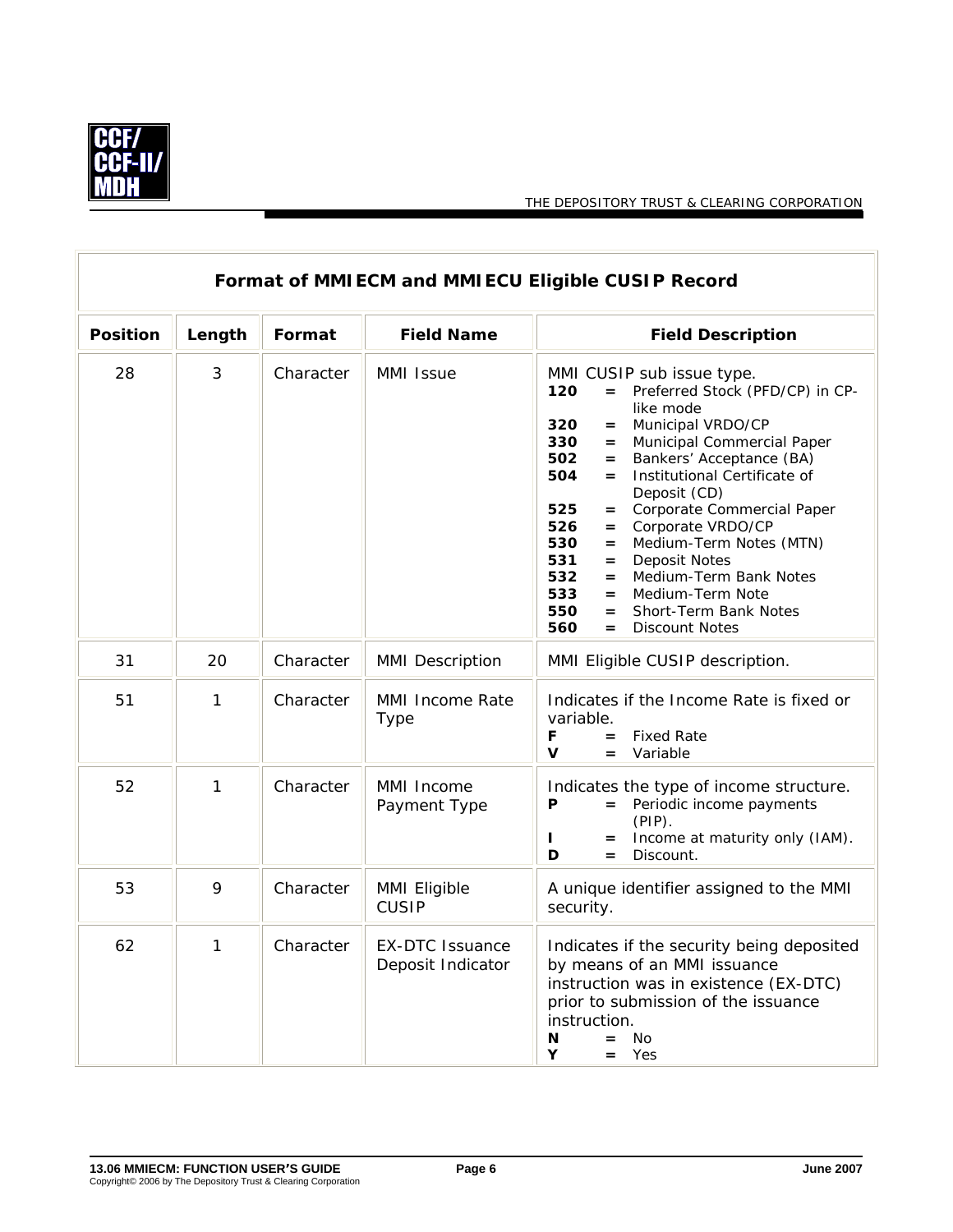

 $\overline{\mathbf{1}}$ 

|                 | Format of MMIECM and MMIECU Eligible CUSIP Record |           |                                                |                                                                                                                                                                                                                                                                                       |  |  |
|-----------------|---------------------------------------------------|-----------|------------------------------------------------|---------------------------------------------------------------------------------------------------------------------------------------------------------------------------------------------------------------------------------------------------------------------------------------|--|--|
| <b>Position</b> | Length                                            | Format    | <b>Field Name</b>                              | <b>Field Description</b>                                                                                                                                                                                                                                                              |  |  |
| 63              | 8                                                 | Character | <b>MMI Dated Date</b>                          | The date from which the first income<br>payment accrues. Format is<br>CCYYMMDD.                                                                                                                                                                                                       |  |  |
| 71              | 8                                                 | Character | MMI Maturity Date                              | The date on which the maturity<br>proceeds are due and payable. If the<br>Extendable Maturity Ind (Pos 104) =<br>"Y" then the maturity is Original<br>Maturity, else when the Extendable<br>Maturity Ind = $N''$ , this field reflects<br>Final Maturity Date. Format is<br>CCYYMMDD. |  |  |
| 79              | 9                                                 | Character | Minimum<br>Denomination                        | The MMI minimum face value any<br>investor may buy or sell the security as<br>stated in the security prospectus.                                                                                                                                                                      |  |  |
| 88              | 9                                                 | Character | Incremental<br>Denomination                    | Amount or incremental number of<br>Shares for the Security issue.                                                                                                                                                                                                                     |  |  |
| 97              | 1                                                 | Character | <b>Indexed Principal</b><br>Indicator          | Indicates if the principal payments are<br>determined via a specific index (e.g.,<br>foreign currency or commodity price).<br>$=$ No<br>N<br>Y<br>$=$ Yes                                                                                                                             |  |  |
| 98              | 1                                                 | Character | Periodic/<br>Amortizing<br>Principal Indicator | Indicates if the security has periodic<br>amortization of principal payments.<br><b>No</b><br>N<br>$=$<br>Υ<br>Yes<br>$=$                                                                                                                                                             |  |  |
| 99              | 3                                                 | Character | Foreign Currency<br>Code ID                    | Indicates the specific currency that MMI<br>is denominated in. Must be a valid ISO<br>(International Standards Organization)<br>currency code. See Appendix A on page<br>26.                                                                                                          |  |  |
| 102             | 1                                                 | Character | Repayment (PUT)<br>Option Indicator            | Indicates whether repayment PUT<br>option terms are in effect.<br>N<br>$=$ No<br>Y<br>$=$ Yes                                                                                                                                                                                         |  |  |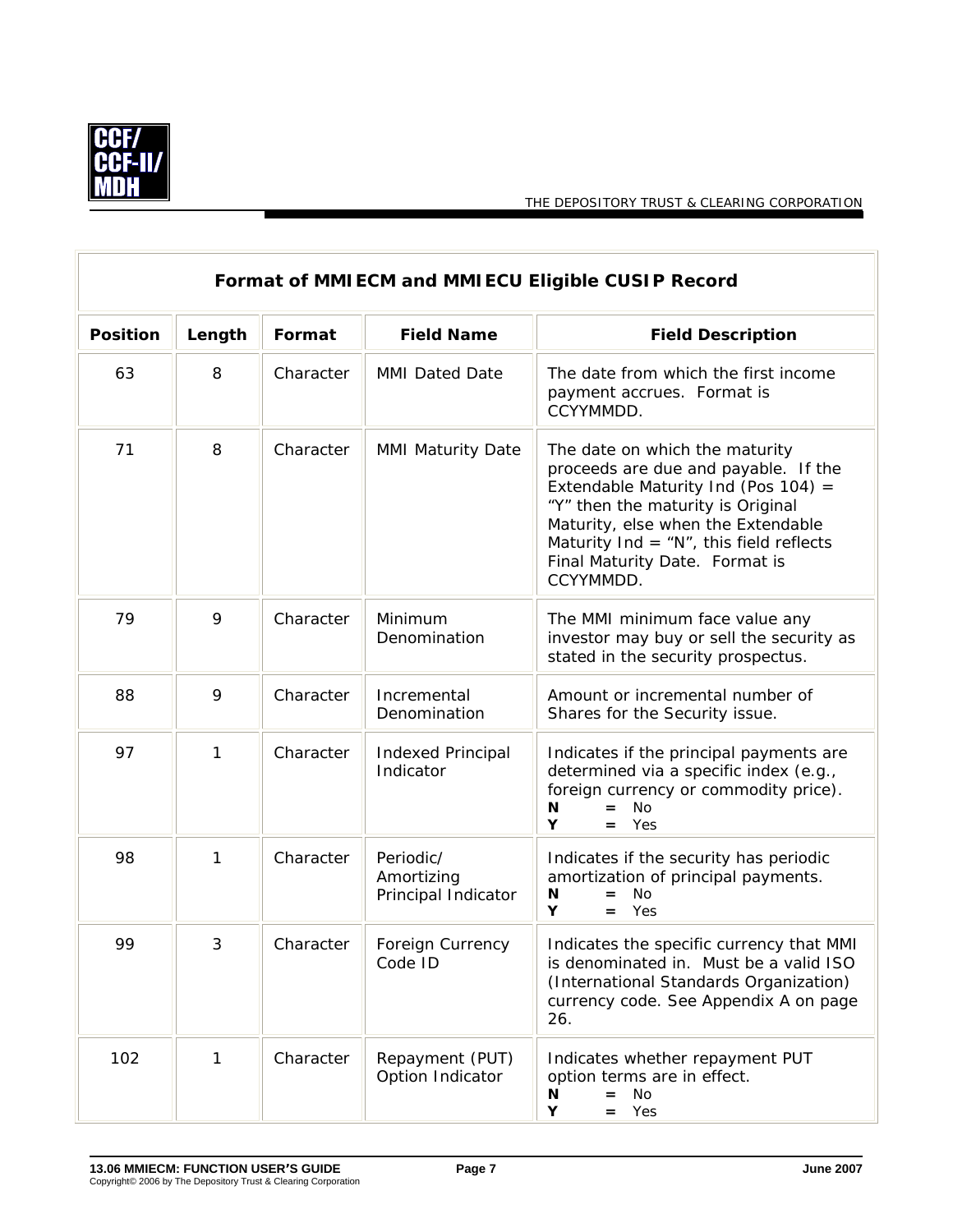

 $\overline{1}$ 

|                 | Format of MMIECM and MMIECU Eligible CUSIP Record |           |                                  |                                                                                                                                                                                                                                                                                                                                                                      |  |
|-----------------|---------------------------------------------------|-----------|----------------------------------|----------------------------------------------------------------------------------------------------------------------------------------------------------------------------------------------------------------------------------------------------------------------------------------------------------------------------------------------------------------------|--|
| <b>Position</b> | Length                                            | Format    | <b>Field Name</b>                | <b>Field Description</b>                                                                                                                                                                                                                                                                                                                                             |  |
| 103             | 1                                                 | Character | <b>CALL Indicator</b>            | Indicates whether the security has a<br>CALL feature (i.e., if the program issuer<br>has the option or obligation to fully<br>redeem the issue prior to maturity).<br>N<br>No.<br>$=$<br>Υ<br>Yes<br>$=$                                                                                                                                                             |  |
| 104             | 1                                                 | Character | Extendable<br>Maturity Indicator | Indicates whether the MMI has an<br>extendable maturity provision (i.e., if<br>the program provides for fixed or<br>variable rate issues where the issuer<br>has a one-time option to extend the<br>maturity date, and holders have the<br>option to tender to the issuer their<br>holdings for repayment of principal).<br><b>No</b><br>N<br>$=$<br>Y<br>Yes<br>$=$ |  |
| 105             | 1                                                 | Character | Renewable Note<br>Indicator      | Indicates whether the security is<br>renewable (i.e., if the program provides<br>for floating rate issues where prior to<br>final maturity date, the maturity on<br>each owner's holding will be<br>automatically extended unless the<br>owner elects to exchange the renewable<br>note for a short term note).<br>N<br><b>No</b><br>$=$<br>Υ<br>Yes<br>$=$          |  |
| 106             | $\mathbf{1}$                                      | Character | Taxable Indicator                | Indicates if the income on issues is<br>taxable under federal tax laws.<br>N<br>$=$ No<br>Υ<br>Yes<br>=                                                                                                                                                                                                                                                              |  |
| 107             | 9                                                 | Character | MMI Income Rate                  | The rate of income earned for Fixed<br>Rate issues; The discount rate for a<br>Zero Coupon Bond; The 1st payment<br>rate for Variable Rate Periodic Income<br>Payments. (6 decimal positions are<br>implied.)                                                                                                                                                        |  |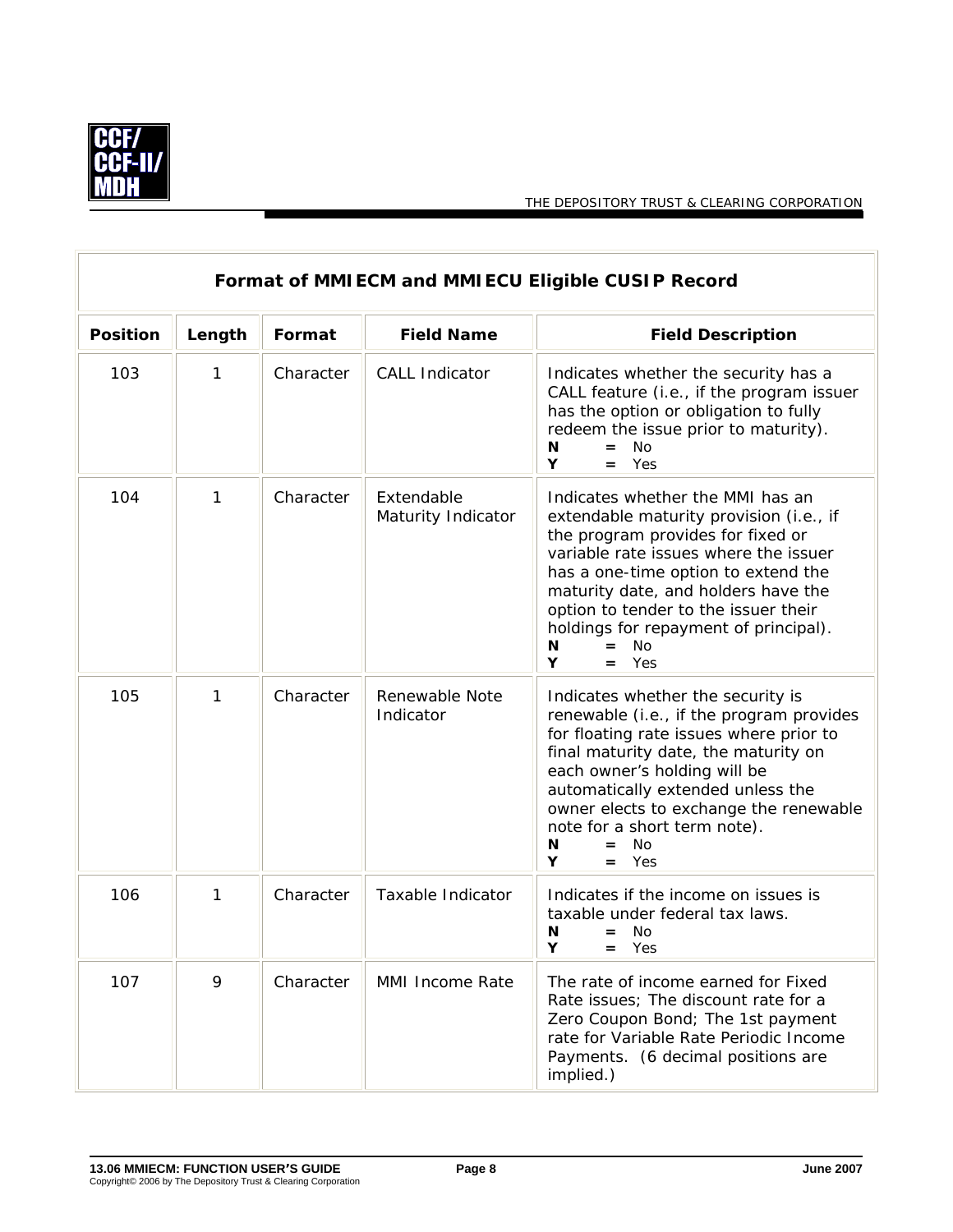

 $\overline{\mathbf{r}}$ 

|                 | Format of MMIECM and MMIECU Eligible CUSIP Record |           |                                                       |                                                                                                                                                                                                                                                                                                                                                                                                                                                                                            |  |  |
|-----------------|---------------------------------------------------|-----------|-------------------------------------------------------|--------------------------------------------------------------------------------------------------------------------------------------------------------------------------------------------------------------------------------------------------------------------------------------------------------------------------------------------------------------------------------------------------------------------------------------------------------------------------------------------|--|--|
| <b>Position</b> | Length                                            | Format    | <b>Field Name</b>                                     | <b>Field Description</b>                                                                                                                                                                                                                                                                                                                                                                                                                                                                   |  |  |
| 116             | 2                                                 | Character | Income<br>Calculation<br>Formula Type                 | Indicates the type of formula to be used<br>for calculating income payments.<br>= Actual Days elapsed / 360-day<br>01<br>year<br>02<br>$= 30$ Day Month / 360-day year<br>03<br>= Actual Days elapsed / Actual<br>Days<br>$=$ DTC IAM CP Formula<br>04<br>05<br>= Actual Days / 365<br>06<br>$=$ Actual Days / 366<br>NOTE: If the MMI issuance instruction<br>specifies Actual Days / 365 or 366, DTC<br>will translate to Actual Days / 366 when<br>the dated date falls in a Leap Year. |  |  |
| 118             | $\mathbf{1}$                                      | Character | Income Payment<br>Frequency<br>Interval Type          | Indicates the periodic income payment<br>frequency type (units of measure).<br>Year<br>Y<br>$=$<br>Month<br>М<br>$=$<br>W<br>= Week<br>D<br>Day<br>$=$                                                                                                                                                                                                                                                                                                                                     |  |  |
| 119             | 3                                                 | Character | Income Payment<br>Frequency<br><b>Interval Number</b> | In conjunction with income payment<br>frequency interval type indicates<br>periodic income payment frequency<br>(e.g., a payment interval number of 90<br>with a payment interval type of D[ays]<br>$= 90 \text{ days}.$<br>Default $=$ spaces.                                                                                                                                                                                                                                            |  |  |
| 122             | 4                                                 | Character | <b>Targeted First</b><br>Income Payment<br>Date       | The date the holder of the security is<br>targeted to receive the first income<br>payment account at the end of the day.<br>Format is MMDD.                                                                                                                                                                                                                                                                                                                                                |  |  |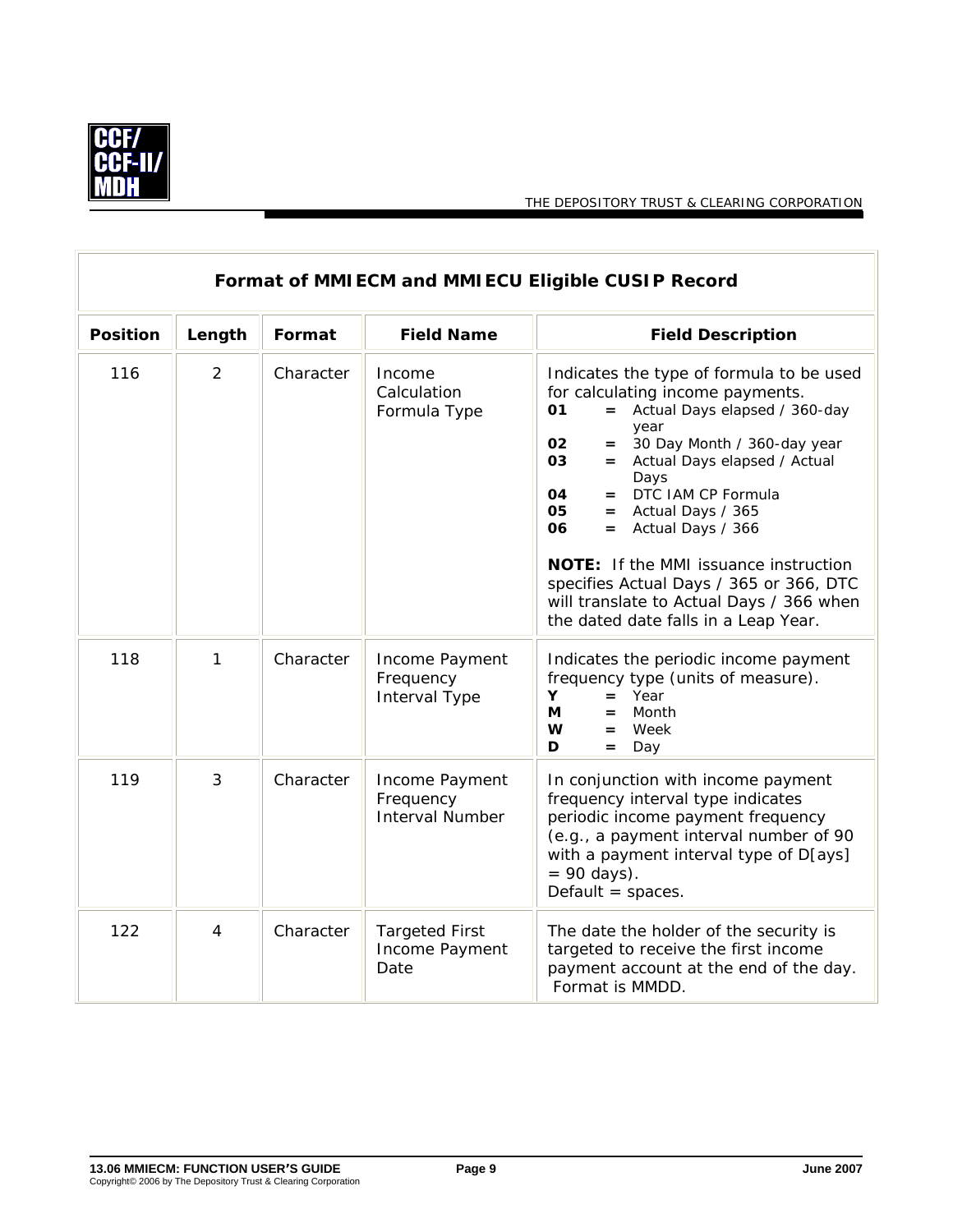

Ē

|                 | Format of MMIECM and MMIECU Eligible CUSIP Record |           |                                                         |                                                                                                                                                                                                                                                              |  |  |  |
|-----------------|---------------------------------------------------|-----------|---------------------------------------------------------|--------------------------------------------------------------------------------------------------------------------------------------------------------------------------------------------------------------------------------------------------------------|--|--|--|
| <b>Position</b> | Length                                            | Format    | <b>Field Name</b>                                       | <b>Field Description</b>                                                                                                                                                                                                                                     |  |  |  |
| 126             | 1                                                 | Character | Income Payment<br><b>Accrual Period</b><br>Method Type  | Indicates the method for calculating the<br>number of days in the income accrual<br>period.<br>Actual payment to actual<br>A<br>$=$<br>payment.<br>T<br>Targeted payment to targeted<br>$=$<br>payment.                                                      |  |  |  |
| 127             | 1                                                 | Character | Income Payment<br><b>Accrual Period</b><br>Measure Type | Indicates the type of payable date<br>accrual that will be used to determine<br>the number of days in the income<br>payment calculation.<br>record-to-record date.<br>R<br>P<br>payable-to-payable date.                                                     |  |  |  |
| 128             | 4                                                 | Character | Income Payment<br>1st Record Date                       | The date on which holders of record are<br>determined for the first income<br>payment. Format is MMDD.<br>NOTE: This field and the Income<br>Payment Payable / Record Date<br>Difference field are mutually exclusive.                                       |  |  |  |
| 132             | 4                                                 | Character | Income Payment<br>2nd Record Date                       | The date on which holders of record are<br>determined for the second income<br>payment. Format is MMDD.<br><b>NOTE:</b> This field and the Income<br>Payment Payable / Record Date<br>Difference field are mutually exclusive.                               |  |  |  |
| 136             | 3                                                 | Character | Income Payment<br>Payable/Record<br>Date Difference     | (# of days record date precedes pay<br>date): The total number of days that<br>record date precedes the targeted<br>income payment date.<br><b>NOTE:</b> This field and the First and<br>Second Income Payment Record Date<br>fields are mutually exclusive. |  |  |  |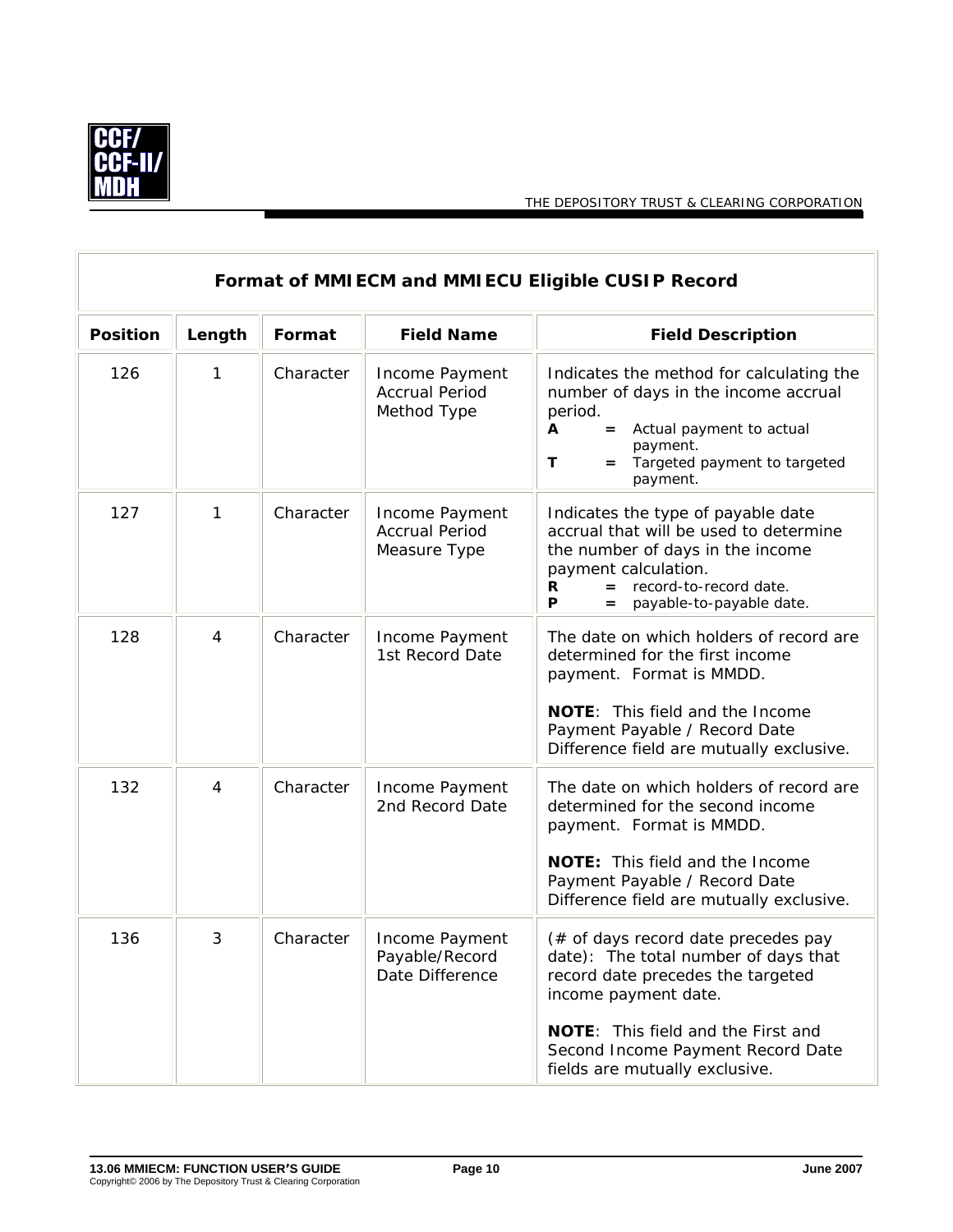

 $\overline{r}$ 

THE DEPOSITORY TRUST & CLEARING CORPORATION

 $\overline{a}$ 

|                 | Format of MMIECM and MMIECU Eligible CUSIP Record |           |                                                          |                                                                                                                                                                                                                                                                       |  |  |
|-----------------|---------------------------------------------------|-----------|----------------------------------------------------------|-----------------------------------------------------------------------------------------------------------------------------------------------------------------------------------------------------------------------------------------------------------------------|--|--|
| <b>Position</b> | Length                                            | Format    | <b>Field Name</b>                                        | <b>Field Description</b>                                                                                                                                                                                                                                              |  |  |
| 139             | 1                                                 | Character | Income Payment<br>Business/Calendar<br>Indicator         | Identifies the calendar to be used for<br>computing the number of days for<br>payment, or the record date if the<br>previous field is used.<br>= Business Days<br>в<br>$\mathbf{C}$<br>Calendar Days<br>$=$                                                           |  |  |
| 140             | 1                                                 | Character | Income Payment<br>Weekend/Holiday<br>Indicator           | Identifies whether to use the day before<br>or the day after if the record date is a<br>holiday or weekend.<br>$=$ After<br>A<br>B.<br><b>Before</b><br>$=$                                                                                                           |  |  |
| 141             | 1                                                 | Character | Income Rate<br>Reset Interval<br>Type                    | In conjunction with the Income Rate<br>Reset Interval Number, to indicate the<br>length of time used to reset the rate.<br>Y<br>$=$ Year<br>М<br>Month<br>$=$<br>W<br>Week<br>$=$<br>D<br>Day<br>$=$                                                                  |  |  |
| 142             | 3                                                 | Character | <b>Income Rate</b><br>Reset Interval<br>Number           | In conjunction with the Income Rate<br>Reset Interval Type, this field is used<br>for determining the periodic rate<br>change (e.g., a rate reset interval<br>number of 90 with a rate reset interval<br>type of "D" (days) indicates a rate reset<br>every 90 days). |  |  |
| 145             | 1                                                 | Character | <b>LIBOR Indexed</b><br>Income Payment<br>Indicator      | Indicates if the security's income<br>payments are indexed to LIBOR.<br>N<br><b>No</b><br>$=$<br>Y<br>Yes<br>$=$                                                                                                                                                      |  |  |
| 146             | 1                                                 | Character | Income Payment<br><b>Index Maturity</b><br>Interval Type | The time length of the index used to<br>reset the index.<br>Υ<br>$=$ Years<br>М<br>Months<br>$=$<br>W<br>Weeks<br>$=$<br>D<br>Days<br>$=$                                                                                                                             |  |  |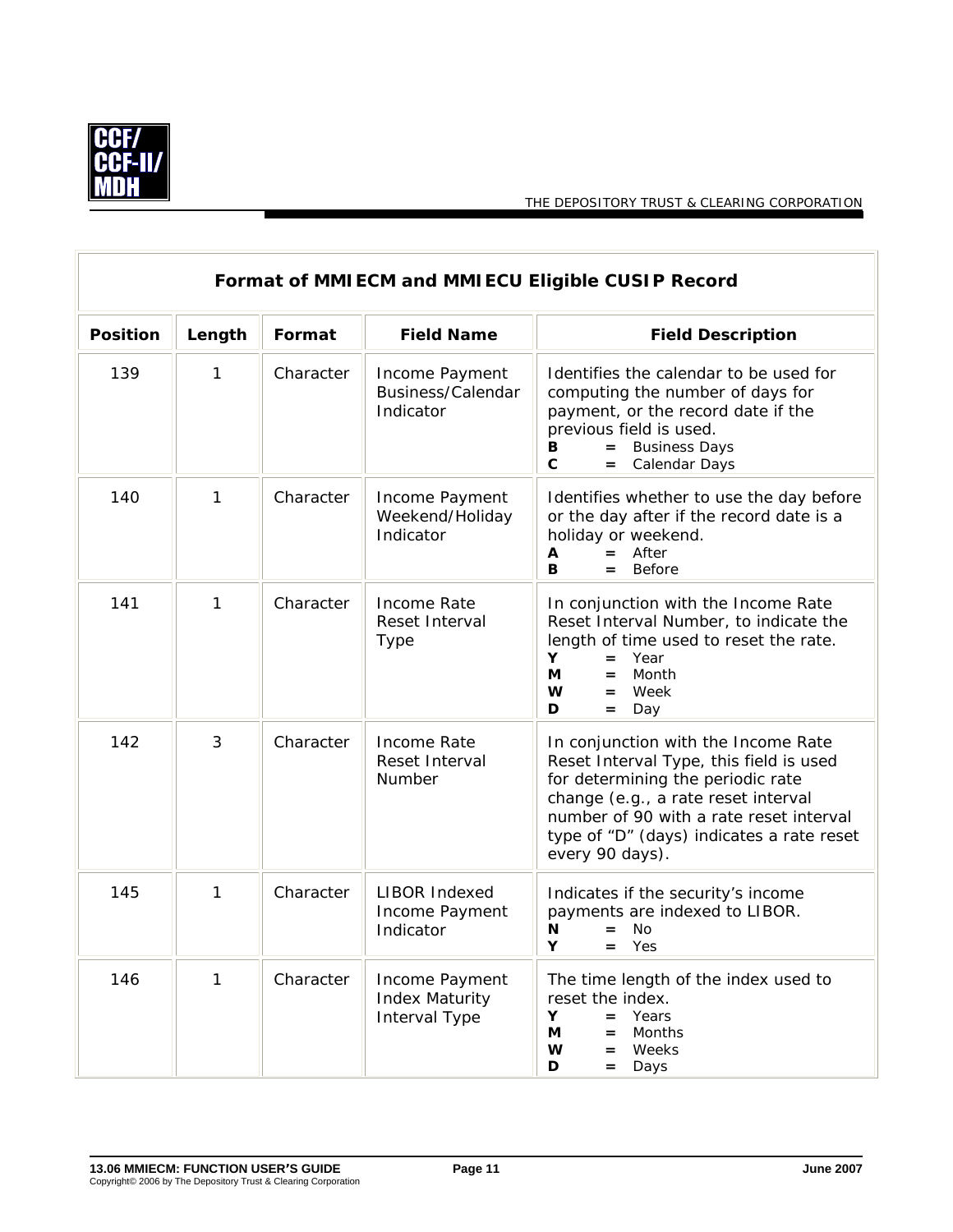

 $\overline{a}$ 

|                 | Format of MMIECM and MMIECU Eligible CUSIP Record |           |                                                                   |                                                                                                                                                                                                                                                                                                                                                                                                                                                                                                                         |  |
|-----------------|---------------------------------------------------|-----------|-------------------------------------------------------------------|-------------------------------------------------------------------------------------------------------------------------------------------------------------------------------------------------------------------------------------------------------------------------------------------------------------------------------------------------------------------------------------------------------------------------------------------------------------------------------------------------------------------------|--|
| <b>Position</b> | Length                                            | Format    | <b>Field Name</b>                                                 | <b>Field Description</b>                                                                                                                                                                                                                                                                                                                                                                                                                                                                                                |  |
| 147             | $\overline{2}$                                    | Character | Income Payment<br><b>Index Maturity</b><br><b>Interval Number</b> | The number of index maturity units<br>(00-99) representing the length of time<br>used to reset the index in conjunction<br>with the Income Payment Index<br>Maturity Interval Type (e.g., if Index<br>Maturity Interval Type is "D" (days) and<br>Index Maturity Interval Number is 90,<br>the index is reset every 90 days).                                                                                                                                                                                           |  |
| 149             | $\mathbf{1}$                                      | Character | Income Payment<br>Percentage<br>Spread Sign Type                  | The sign of the percentage spread<br>(either '+' or '-') indicating whether the<br>spread is added to $(+)$ or subtracted<br>from (-) the index's value when<br>calculating variable interest rate.                                                                                                                                                                                                                                                                                                                     |  |
| 150             | 9                                                 | Character | Income Payment<br>Spread<br>Percentage                            | The percentage amount that is added to<br>or subtracted from the index's value<br>when calculating the variable interest<br>rate. (6 decimal positions are implied.)                                                                                                                                                                                                                                                                                                                                                    |  |
| 159             | $\overline{2}$                                    | Character | Income Payment<br>Day of Month<br>(DOM)                           | In conjunction with the Income<br>Payment DOM Business/Calendar<br>Indicator, this field will determine the<br>income payment day (e.g., 1 thru 31).                                                                                                                                                                                                                                                                                                                                                                    |  |
| 161             | $\mathbf{1}$                                      | Character | Income Payment<br><b>DOM</b><br>Business/Calendar<br>Indicator    | In conjunction with the Income<br>Payment Day of Month field, this field<br>will determine the income payment day.<br>The day of month count is<br>в<br><b>Business Days</b><br>$\mathbf c$<br>= The day of month count is<br>Calendar Days<br>(e.g., If Payment Business/Calendar<br>Indicator is C, Payment Day of the<br>Month is 1, Payment Interval Type is<br>"M" and Payment Interval Number is 6,<br>then Income Payments are made every<br>6 months on the first Calendar Day of<br>the Income Payment Month). |  |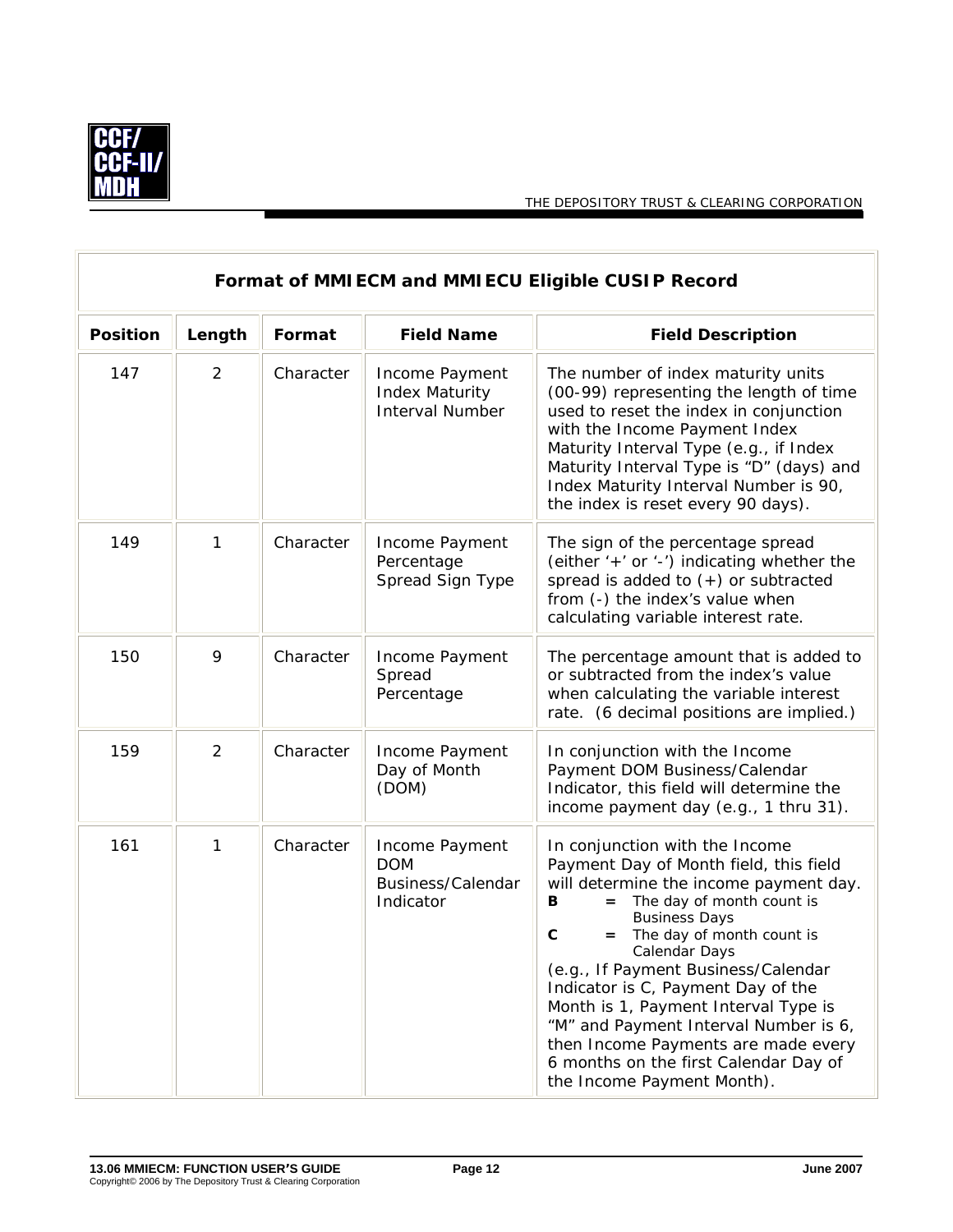

r.

| Format of MMIECM and MMIECU Eligible CUSIP Record |                |           |                                                                 |                                                                                                                                                                                                                                                                                                                                                                                                                                     |  |
|---------------------------------------------------|----------------|-----------|-----------------------------------------------------------------|-------------------------------------------------------------------------------------------------------------------------------------------------------------------------------------------------------------------------------------------------------------------------------------------------------------------------------------------------------------------------------------------------------------------------------------|--|
| <b>Position</b>                                   | Length         | Format    | <b>Field Name</b>                                               | <b>Field Description</b>                                                                                                                                                                                                                                                                                                                                                                                                            |  |
| 162                                               | $\mathbf{1}$   | Character | Income Payment<br>Week of Month<br>(WOM)                        | In conjunction with the Income<br>Payment Day of Week field, this field<br>will determine the income payment<br>Week of the Month.<br>$\mathbf{1}$<br>$=$ First week<br>$\overline{2}$<br>Second week<br>$=$<br>3<br>Third week<br>$=$<br>4<br>$=$ Fourth week                                                                                                                                                                      |  |
| 163                                               | $\overline{2}$ | Character | Income Payment<br>Day of Week<br>(DOW)                          | In conjunction with the Income<br>Payment Week of Month field, this field<br>will determine the income payment Day<br>Of the Week (e.g., if Income Payment<br>Day Of Week is "01" (Monday), and<br>Income Payment Week of Month is "1",<br>the Income Payments are made on the<br>first Monday of every month.)<br>Monday<br>01<br>$=$<br>02<br>Tuesday<br>$=$<br>03<br>= Wednesday<br>Thursday<br>04<br>$=$<br>Friday<br>05<br>$=$ |  |
| 165                                               | $\mathbf{1}$   | Character | Principal Payment<br>Frequency<br>Interval Type                 | In conjunction with the Principal<br>Payment Frequency Interval Number,<br>this field is used for determining<br>periodic principal payment frequency.<br>Υ<br>Years<br>$=$<br>М<br><b>Months</b><br>$=$<br>W<br>Weeks<br>$=$<br>D<br>Days<br>$=$                                                                                                                                                                                   |  |
| 166                                               | 3              | Character | <b>Principal Payment</b><br>Frequency<br><b>Interval Number</b> | In conjunction with the Principal<br>Payment Frequency Interval Type, this<br>field is used for determining periodic<br>principal payment frequency (e.g., a<br>payment interval amount of 90 with a<br>payment interval type of D[ays]<br>indicates payment every 90 days).                                                                                                                                                        |  |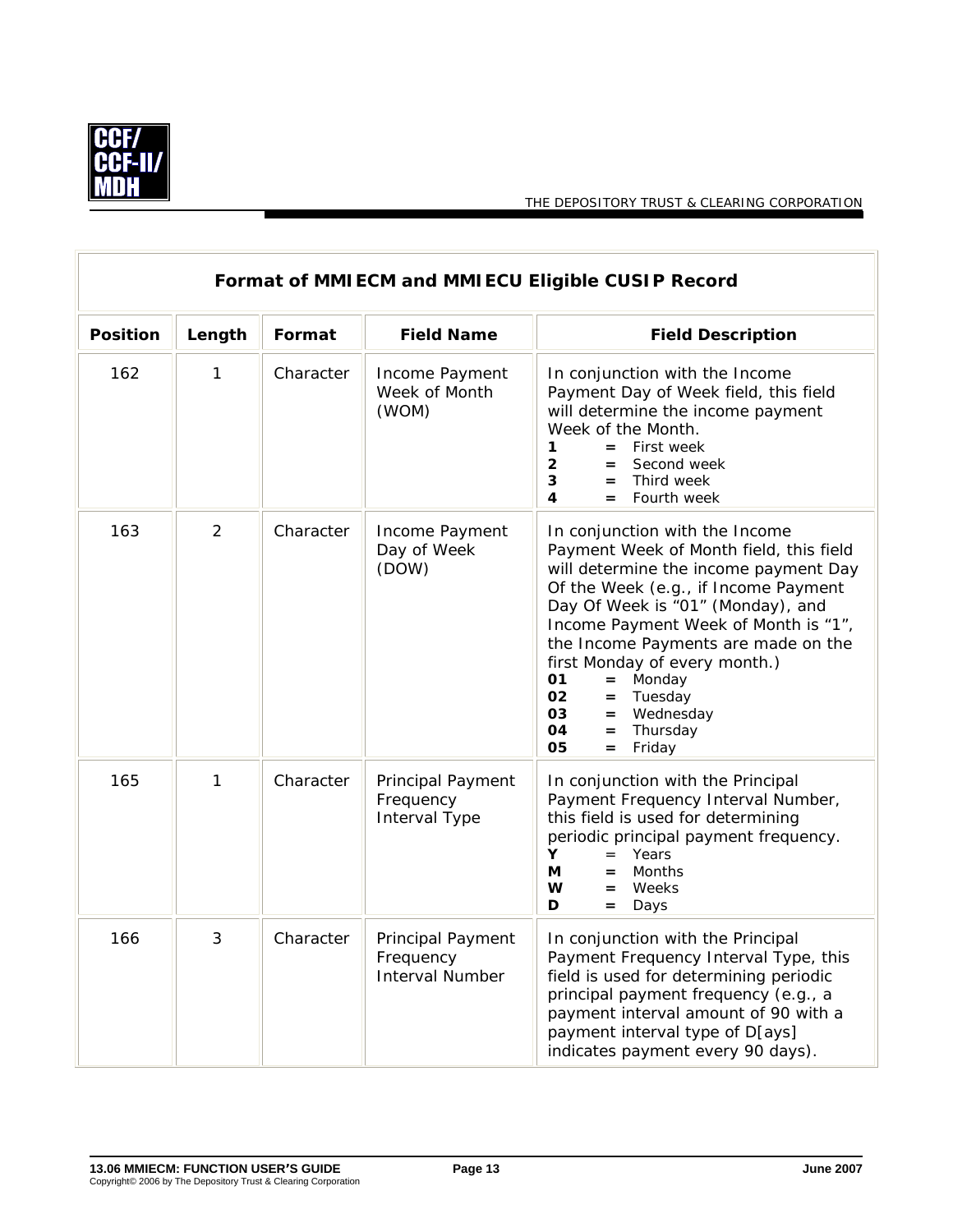

r.

THE DEPOSITORY TRUST & CLEARING CORPORATION

 $\overline{a}$ 

| Format of MMIECM and MMIECU Eligible CUSIP Record |                |           |                                                                              |                                                                                                                                                                                                                                                                                                                                                                                              |
|---------------------------------------------------|----------------|-----------|------------------------------------------------------------------------------|----------------------------------------------------------------------------------------------------------------------------------------------------------------------------------------------------------------------------------------------------------------------------------------------------------------------------------------------------------------------------------------------|
| <b>Position</b>                                   | Length         | Format    | <b>Field Name</b>                                                            | <b>Field Description</b>                                                                                                                                                                                                                                                                                                                                                                     |
| 169                                               | 1              | Character | Repayment<br><b>Frequency Option</b><br>Type                                 | Frequency of repayment option.<br>$=$ Annual<br>1<br>$\overline{2}$<br>$=$ Semi-annual<br>3<br>$=$ Bi-monthly<br>$\overline{\mathbf{4}}$<br>= Quarterly<br>5<br>Bi-annually<br>$=$<br>8<br>Monthly<br>$=$<br>Irregular<br>$\mathbf{L}$<br>$=$<br>One Time Only<br>$\mathbf{o}$<br>$=$<br>Undefined<br>U<br>$=$<br>** Available only if Repayment Put<br>Option Indicator (Position 102) = Y. |
| 170                                               | 4              | Character | Start Date of 1st<br><b>Tender Period</b>                                    | The first tender period's start date.<br>Format is MMDD.                                                                                                                                                                                                                                                                                                                                     |
| 174                                               | $\overline{4}$ | Character | End Date of 1st<br><b>Tender Period</b>                                      | The first tender period's end date.<br>Format is MMDD.                                                                                                                                                                                                                                                                                                                                       |
| 178                                               | 4              | Character | Pay Date of 1st<br><b>Tender Period</b>                                      | The first tender period's pay date.<br>Format is MMDD.                                                                                                                                                                                                                                                                                                                                       |
| 182                                               | 4              | Character | End Date of Last<br><b>Tender Period</b>                                     | The last tender period's end date.<br>Format is MMDD.                                                                                                                                                                                                                                                                                                                                        |
| 186                                               | 8              | Character | 1st Call Date                                                                | The first date the security can be called.<br>Format is CCYYMMDD.                                                                                                                                                                                                                                                                                                                            |
| 194                                               | 6              | Character | Call Price<br>Percentage                                                     | The Percentage of par paid if the<br>security is called on the first call date.<br>(3 decimal positions are implied.)                                                                                                                                                                                                                                                                        |
| 200                                               | 1              | Character | <b>LIBOR Indexed</b><br>Principal Payment<br>Indicator                       | Indicates if the security's principal<br>payments are indexed to LIBOR.<br>$(Y \text{ or } N)$                                                                                                                                                                                                                                                                                               |
| 201                                               | $\overline{2}$ | Character | <b>Settlement Days</b><br>Principal Payment<br><b>After Maturity</b><br>Date | The number of days after the maturity<br>date that the final principal payment<br>will be made.                                                                                                                                                                                                                                                                                              |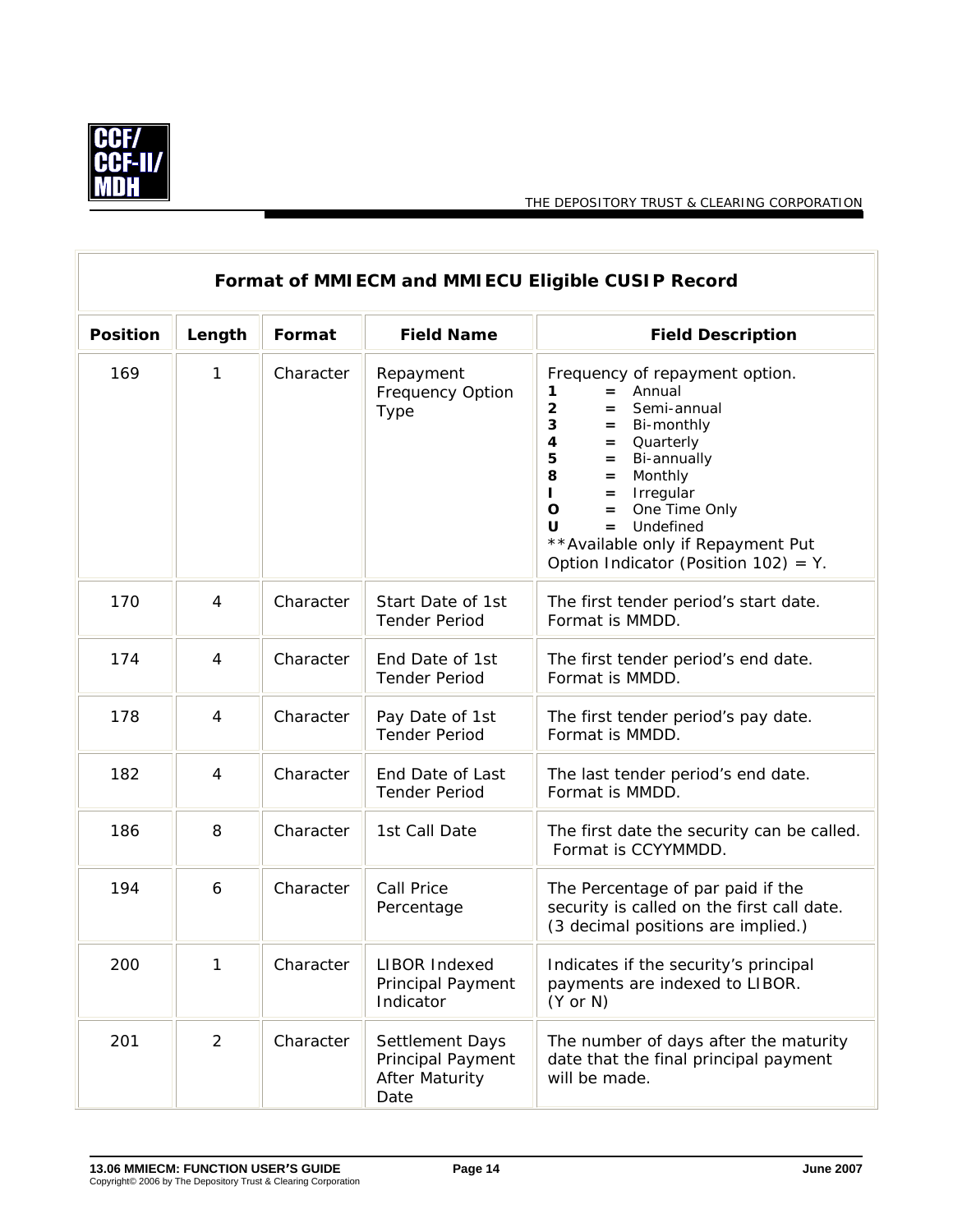

|                 | Format of MMIECM and MMIECU Eligible CUSIP Record |           |                                                                           |                                                                                                                                                                                                                                                                                                                                                                                                                                                                                                                                                                                                                                                                                                                                                                                                                                                                    |  |
|-----------------|---------------------------------------------------|-----------|---------------------------------------------------------------------------|--------------------------------------------------------------------------------------------------------------------------------------------------------------------------------------------------------------------------------------------------------------------------------------------------------------------------------------------------------------------------------------------------------------------------------------------------------------------------------------------------------------------------------------------------------------------------------------------------------------------------------------------------------------------------------------------------------------------------------------------------------------------------------------------------------------------------------------------------------------------|--|
| <b>Position</b> | Length                                            | Format    | <b>Field Name</b>                                                         | <b>Field Description</b>                                                                                                                                                                                                                                                                                                                                                                                                                                                                                                                                                                                                                                                                                                                                                                                                                                           |  |
| 203             | 1                                                 | Character | <b>Final Principal</b><br>Payment Calendar<br>/ Business Day<br>Indicator | Identifies the Calendar to be used for<br>computing the number of days for the<br>final principal payment.<br>= Business Days<br>в<br>$\mathbf c$<br>Calendar Days.<br>$=$                                                                                                                                                                                                                                                                                                                                                                                                                                                                                                                                                                                                                                                                                         |  |
| 204             | $\overline{2}$                                    | Character | Settlement Days<br>Income Payment<br><b>After Maturity</b><br>Date        | The number of days after the maturity<br>date that the final income payment will<br>be made.                                                                                                                                                                                                                                                                                                                                                                                                                                                                                                                                                                                                                                                                                                                                                                       |  |
| 206             | 1                                                 | Character | Final Income<br>Payment Calendar<br>/ Business Day<br>Indicator           | Identifies the Calendar to be used for<br>computing the number of days for the<br>final income payment.<br>= Business Days<br>В<br>$\mathbf c$<br>Calendar Days.<br>$=$                                                                                                                                                                                                                                                                                                                                                                                                                                                                                                                                                                                                                                                                                            |  |
| 207             | 1                                                 | Character | <b>Issuance Type</b>                                                      | Identifies the specific type of MMI being<br>issued. It must be an authorized<br>issuance MMI type for the issuer<br>number. This is established by DTC's<br>Underwriting Department prior to the<br>submission of the issuance instruction.<br>Values include:<br>A<br>= Institution Cert. of Deposit<br>Corporate Commercial Paper-<br>B<br>$=$<br>new<br>C<br>Corporate VRDO in CP Mode<br>$=$<br>E<br>Muni Commercial Paper-Tax<br>$=$<br>Exempt<br>Muni Commercial Paper-Taxable<br>F<br>$=$<br>G<br>Muni CP-tax Exempt VRDO/CP<br>$=$<br>mode<br>Muni CP-Taxable VRDO in CP<br>н<br>mode<br>Medium-Term Note<br>J<br>$=$<br>Deposit Note, Medium-Term<br>K<br>$=$<br>Bank Note, Medium-Term<br>L<br>$=$<br>Bank Note, Short-Term<br>N<br>$=$<br>Discount Note<br>O<br>$=$<br>Preferred Stock in CP-like mode<br>P<br>$=$<br>Q<br>Bankers' Acceptance.<br>$=$ |  |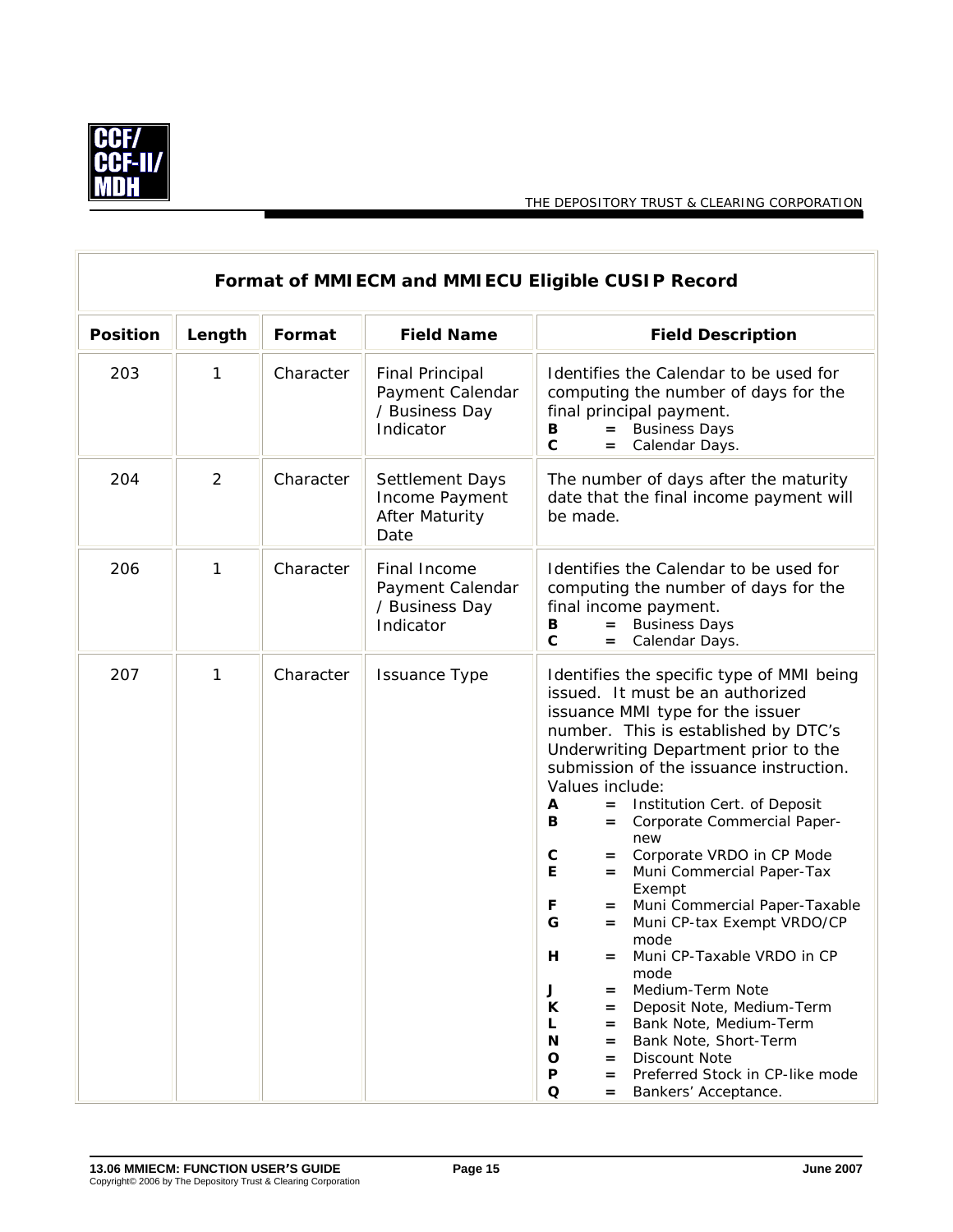

 $\overline{\mathbb{F}}$ 

 $\overline{1}$ 

|                 | Format of MMIECM and MMIECU Eligible CUSIP Record |           |                                                        |                                                                                                                                                                                                                                         |  |
|-----------------|---------------------------------------------------|-----------|--------------------------------------------------------|-----------------------------------------------------------------------------------------------------------------------------------------------------------------------------------------------------------------------------------------|--|
| <b>Position</b> | Length                                            | Format    | <b>Field Name</b>                                      | <b>Field Description</b>                                                                                                                                                                                                                |  |
| 208             | 1                                                 | Character | Foreign Currency<br>Indicator                          | Indicates if the security is denominated<br>in a currency other than USD (US<br>Dollars.)<br>No<br>N<br>$=$<br>Υ<br>Yes<br>$=$                                                                                                          |  |
| 209             | 1                                                 | Character | <b>US Dollar</b><br>Payment Option<br>Indicator        | Indicates if the income and/or principal<br>payments must be made in the foreign<br>currency the issue is denominated in. If<br>not applicable, field is blank.<br>N<br>No<br>$=$<br>Y<br>Yes<br>$=$                                    |  |
| 210             | $\mathbf{1}$                                      | Character | Changeable<br>Income Payment<br>Frequency<br>Indicator | Indicates if the security has a feature<br>allowing a change in the frequency of<br>income payments.<br>No<br>N<br>$=$<br>Y<br>$=$ Yes                                                                                                  |  |
| 211             | 1                                                 | Character | Repayment (Put)<br>Upon Death<br>Indicator             | Indicates if the bond can be redeemed<br>if the holder of the securities dies.<br><b>No</b><br>N<br>$=$<br>Y<br>Yes<br>$=$                                                                                                              |  |
| 212             | 1                                                 | Character | Income Rate<br>Reset Indicator                         | Indicates if the spread or spread<br>multiplier for a variable rate security<br>can be reset at the option of the Issuer<br>or for a fixed rate security if the fixed<br>rate can be reset.<br>N<br><b>No</b><br>$=$<br>Y<br>Yes<br>$=$ |  |
| 213             | $\mathbf{1}$                                      | Character | Income Step-up<br>Rate Indicator                       | Indicates if the issue being made<br>eligible can have its income rate reset<br>one other time during its life.<br>N<br>No.<br>$=$<br>Υ<br>Yes<br>$=$                                                                                   |  |
| 214             | 9                                                 | Numeric   | Income Step-up<br>Rate                                 | Identifies the income rate for the issue<br>on the effective date of income rate<br>change. (6 decimal positions implied.)                                                                                                              |  |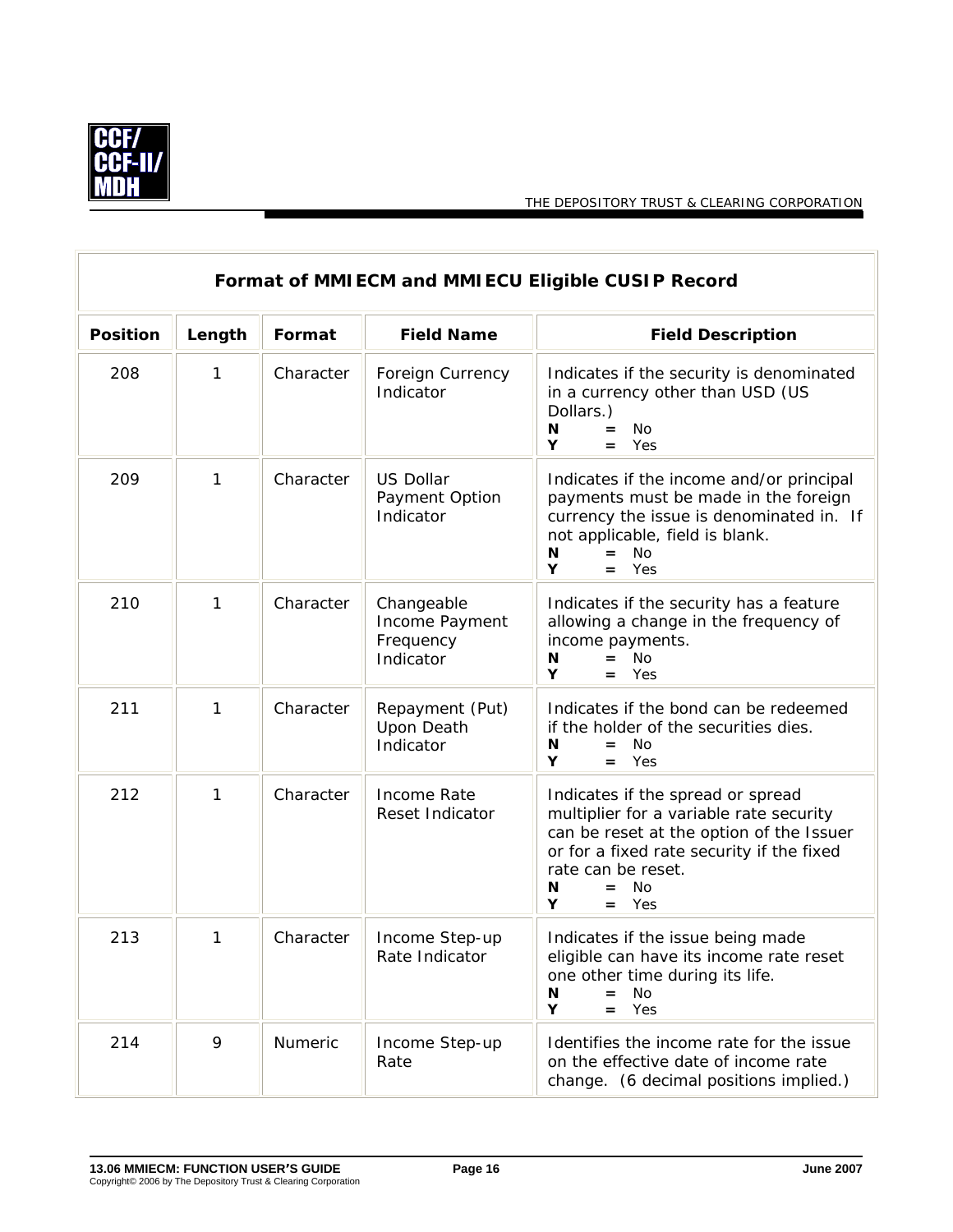

 $\overline{\mathbb{F}}$ 

THE DEPOSITORY TRUST & CLEARING CORPORATION

 $\overline{1}$ 

| Format of MMIECM and MMIECU Eligible CUSIP Record |        |                |                                                               |                                                                                                                                                                                                                                        |
|---------------------------------------------------|--------|----------------|---------------------------------------------------------------|----------------------------------------------------------------------------------------------------------------------------------------------------------------------------------------------------------------------------------------|
| <b>Position</b>                                   | Length | Format         | <b>Field Name</b>                                             | <b>Field Description</b>                                                                                                                                                                                                               |
| 223                                               | 15     | Numeric        | Income Payment<br>per \$1,000 (1st<br>Payment/At<br>Maturity) | The dollar amount earned per \$1,000<br>face amount to be paid on the first<br>income payment date. (6 decimal<br>positions implied.)                                                                                                  |
| 238                                               | 8      | Numeric        | <b>First Actual</b><br>Income Payment<br>Date                 | Date the holder of the security will<br>receive the first income payment based<br>on evaluating the Targeted First Income<br>Payment Date against the US and<br>LIBOR Calendars for a valid payment<br>date. Format is CCYYMMDD.       |
| 246                                               | 72     | Character      | Variable Rate<br>Income Index<br>Name - Part 1                | Identifies the name of the index on<br>which the income payment will be<br>based (first part of name).                                                                                                                                 |
| 318                                               | 72     | Character      | Variable Rate<br>Income Index<br>Name - Part 2                | Identifies the name of the index on<br>which the income payment will be<br>based (second part of name).                                                                                                                                |
| 390                                               | 8      | <b>Numeric</b> | <b>First Targeted</b><br>Principal Payment<br>Date            | Date the holder of the security is<br>targeted to receive the first principal<br>payment. For is CCYYMMDD.                                                                                                                             |
| 398                                               | 8      | Numeric        | First Actual<br>Principal Payment<br>Date                     | Date the holder of the security will<br>receive the first principal payment<br>based on evaluating the Targeted First<br>Principal Payment Date against the US<br>and LIBOR calendars for a valid<br>payment date. Format is CCYYMMDD. |
| 406                                               | 8      | Numeric        | <b>First Principal</b><br>Payment Record<br>Date              | The date of record for the first principal<br>payment. This date and the Principal<br>Payment Payable/Record Date<br>Difference field are mutually exclusive.<br>Format is CCYYMMDD.                                                   |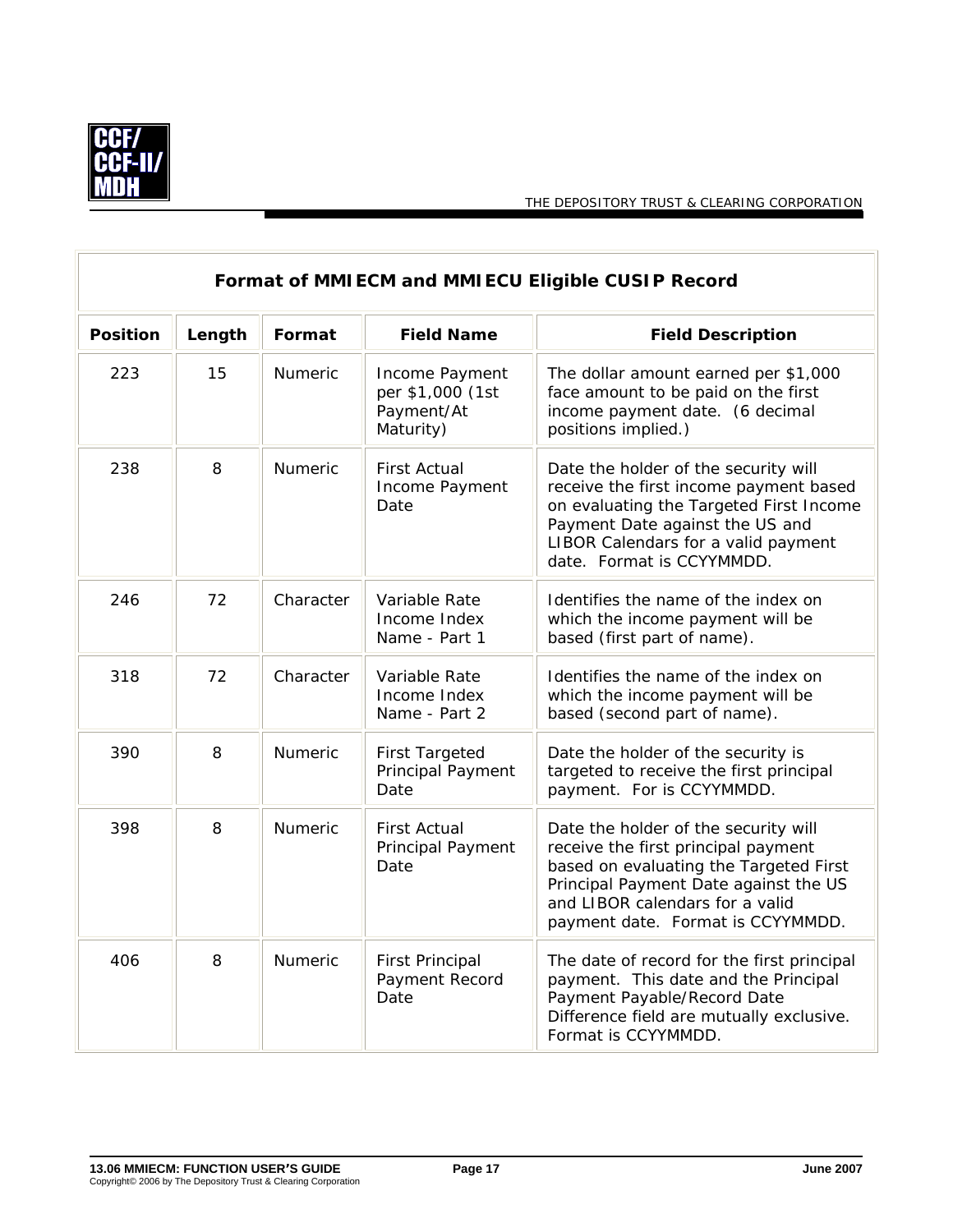

 $\overline{\mathbf{r}}$ 

|                 | Format of MMIECM and MMIECU Eligible CUSIP Record |                |                                                                        |                                                                                                                                                                                                                                                                                      |  |
|-----------------|---------------------------------------------------|----------------|------------------------------------------------------------------------|--------------------------------------------------------------------------------------------------------------------------------------------------------------------------------------------------------------------------------------------------------------------------------------|--|
| <b>Position</b> | Length                                            | Format         | <b>Field Name</b>                                                      | <b>Field Description</b>                                                                                                                                                                                                                                                             |  |
| 414             | $\overline{2}$                                    | Numeric        | Principal Payment<br>Payable/Record<br>Date Difference                 | Total number of days that record date<br>precedes targeted principal Payment<br>date. This field and the First Principal<br>Payment Record Date field are mutually<br>exclusive.                                                                                                     |  |
| 416             | 1                                                 | Character      | Principal Payment<br>Business/Calendar<br>Indicator                    | Identifies the Calendar to be used for<br>computing the number of days for<br>payment of the record date if the<br>previous field is used.<br>В<br><b>Business Days</b><br>$=$<br>$\mathbf c$<br>Calendar Days<br>$=$                                                                |  |
| 417             | 1                                                 | Character      | Principal Payment<br>Weekend/ Holiday<br>Indicator                     | Indicates whether to use the day before<br>or the day after if the record date is a<br>holiday.<br>After<br>Α<br>$=$<br>в<br><b>Before</b><br>$=$                                                                                                                                    |  |
| 418             | 1                                                 | Character      | Principal Payment<br><b>Indexed Maturity</b><br>Interval Type          | In conjunction with the Principal<br>Payment Indexed Maturity Interval<br>Number, this field is used for<br>determining reset frequency for the<br>Principal Index.<br>Υ<br>Years<br>$=$<br>М<br>Months<br>$=$<br>W<br>Weeks<br>$=$<br>D<br>Days<br>=                                |  |
| 419             | 3                                                 | <b>Numeric</b> | Principal Payment<br><b>Indexed Maturity</b><br><b>Interval Number</b> | In conjunction with the Principal<br>Payment Indexed Maturity Interval<br>Type, this field is used for determining<br>reset frequency for the Principal Index<br>(e.g., a rate reset amount of 90 with a<br>rate reset unit type of D[ays] indicates<br>a rate reset every 90 days). |  |
| 422             | 1                                                 | Character      | Principal Payment<br>Spread Sign Type                                  | Identifies the sign indicating the<br>positive or negative spread percentage.                                                                                                                                                                                                        |  |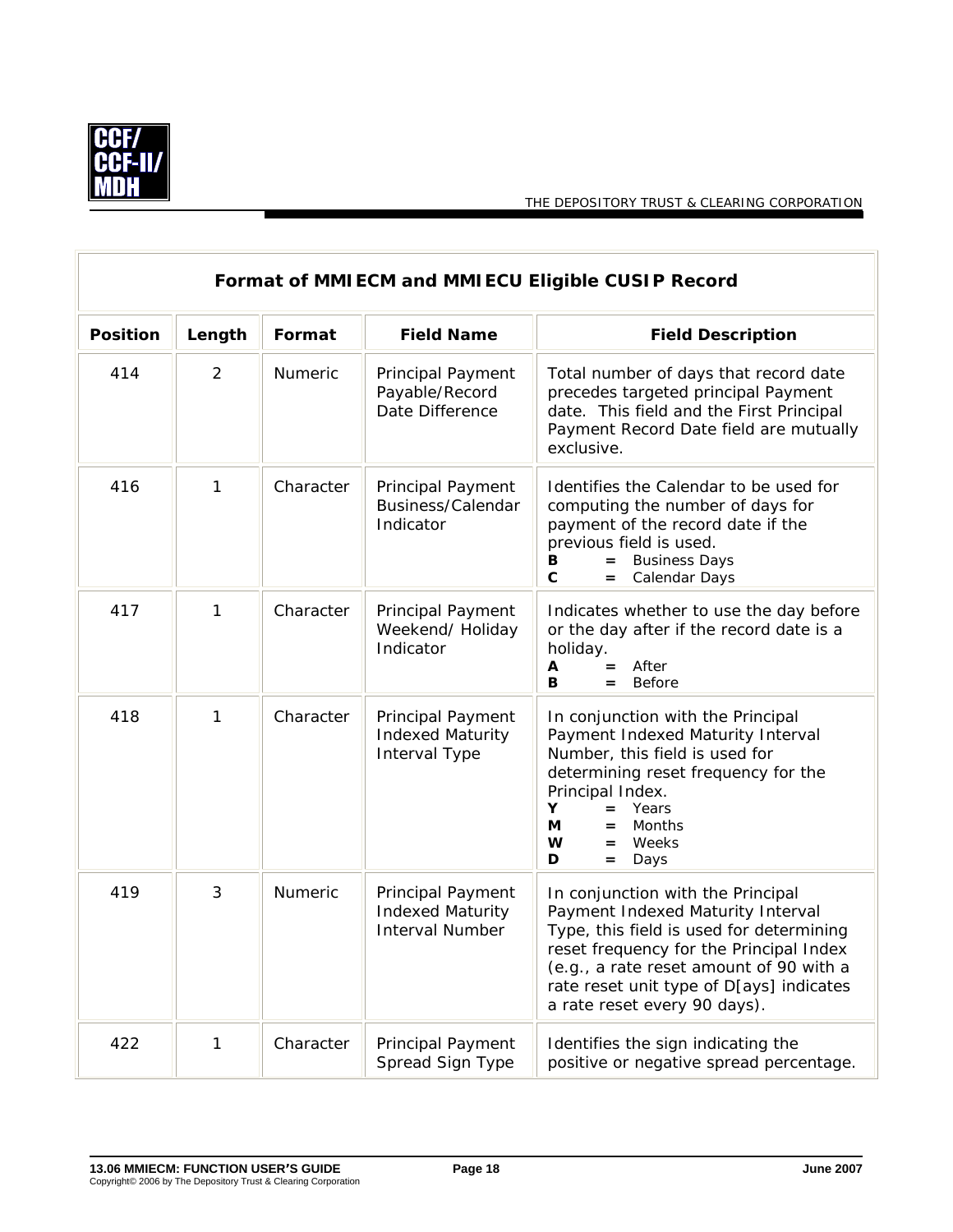

I

|                 | Format of MMIECM and MMIECU Eligible CUSIP Record |           |                                                                              |                                                                                                                                                                                                                                                      |  |
|-----------------|---------------------------------------------------|-----------|------------------------------------------------------------------------------|------------------------------------------------------------------------------------------------------------------------------------------------------------------------------------------------------------------------------------------------------|--|
| <b>Position</b> | Length                                            | Format    | <b>Field Name</b>                                                            | <b>Field Description</b>                                                                                                                                                                                                                             |  |
| 423             | $\overline{4}$                                    | Character | Principal Payment<br>Spread<br>Percentage                                    | Identifies the percentage spread from 0<br>to 100%. (3 decimal positions implied)                                                                                                                                                                    |  |
| 427             | 72                                                | Character | Principal<br>Index/Formula<br>Name-Part 1                                    | Identifies the first part of the name on<br>which the principal payment is based<br>(first part of name).                                                                                                                                            |  |
| 499             | 72                                                | Character | Principal<br>Index/Formula<br>Name-Part 2                                    | Identifies the second part of the name<br>on which the principal payment is based<br>(second part of name).                                                                                                                                          |  |
| 571             | 2                                                 | Numeric   | Principal Payment<br>Day of Month<br>(DOM)                                   | In conjunction with the principal<br>Payment Day of Month (DOM)<br>Business/Calendar Indicator, this field<br>will determine the income payment day<br>(e.g., 1 thru 31).                                                                            |  |
| 573             | 1                                                 | Character | Principal Payment<br>Day of Month<br>(DOM)<br>Business/Calendar<br>Indicator | In conjunction with the Principal<br>Payment Day of Month filed, this field<br>will determine the principal payment<br>day.<br><b>Business Days</b><br>В<br>$=$<br>$\mathbf{c}$<br>Calendar Days<br>$=$ $-$                                          |  |
| 574             | $\mathbf{1}$                                      | Numeric   | Principal Payment<br>Week of Month<br>(WOM)                                  | In conjunction the principal Payment<br>Day of Week field, this field will<br>determine the principal payment<br>frequency.<br>$=$ First Week<br>1<br>$\overline{2}$<br>Second Week<br>$=$<br>3<br><b>Third Week</b><br>=<br>4<br>Fourth Week<br>$=$ |  |
| 575             | 1                                                 | Numeric   | <b>Principal Payment</b><br>Day of Week<br>(DOW)                             | In conjunction with the principal Week<br>of Month field, this field will determine<br>the principal payment frequency.<br>Monday<br>1<br>$=$<br>2<br>Tuesday<br>$=$<br>Wednesday<br>3<br>$=$<br>Thursday<br>4<br>$=$<br>5<br>Friday<br>$=$          |  |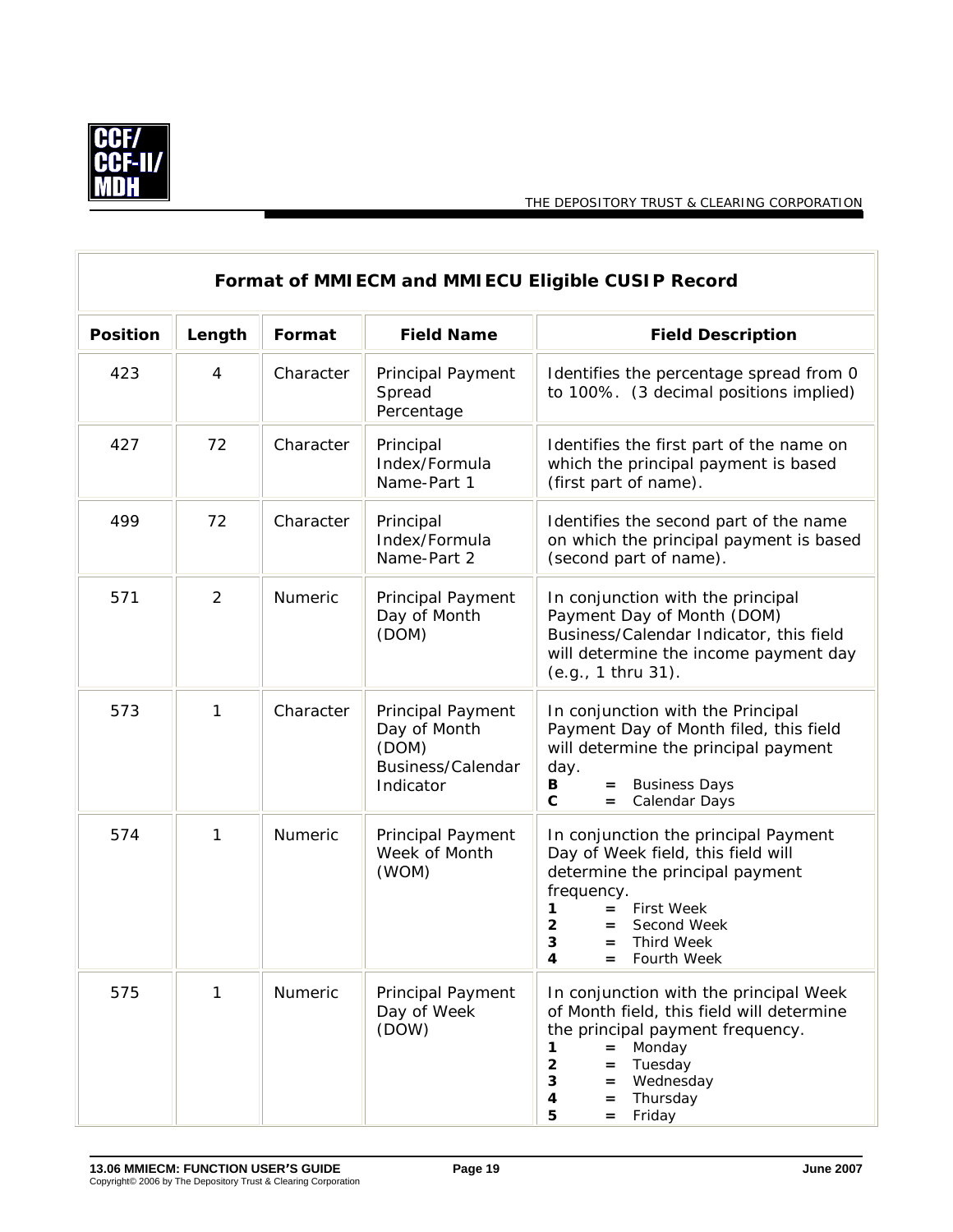

 $\overline{a}$ 

|                 | Format of MMIECM and MMIECU Eligible CUSIP Record |           |                                      |                                                                                                                                                                                  |  |
|-----------------|---------------------------------------------------|-----------|--------------------------------------|----------------------------------------------------------------------------------------------------------------------------------------------------------------------------------|--|
| <b>Position</b> | Length                                            | Format    | <b>Field Name</b>                    | <b>Field Description</b>                                                                                                                                                         |  |
| 576             | $\overline{4}$                                    | Character | <b>Issuer Acronym</b>                | The DTC designation used to identify<br>the MMI Issuer. Same as Stock<br>Exchange or Over-The-Counter ticker<br>symbol where available.                                          |  |
| 580             | 22                                                | Character | <b>Issuer Name</b>                   | The name of the Issuer.                                                                                                                                                          |  |
| 602             | 18                                                | Character | Issuer Contact (1)<br>Phone Number   | The phone number of First Issuer<br>contact.                                                                                                                                     |  |
| 620             | 48                                                | Character | Issuer Contact (1)<br>Name & Address | The Name and Address of First Issuer<br>contact.                                                                                                                                 |  |
| 668             | 18                                                | Character | Issuer Contact (2)<br>Phone Number   | The phone number of Second Issuer<br>contact.                                                                                                                                    |  |
| 686             | 48                                                | Character | Issuer Contact (2)<br>Name & Address | The Name and Address of Second<br>Issuer contact.                                                                                                                                |  |
| 734             | $\overline{2}$                                    | Character | State of<br>Incorporation            | The issuer's state of incorporation (For<br>US issuers only).                                                                                                                    |  |
| 736             | 3                                                 | Character | Country Code                         | ISO country code of the issuer. See<br>Appendix A on page 26.                                                                                                                    |  |
| 739             | 2                                                 | Character | Program Rank                         | The rank of the program. It identifies<br>the priority of claims on assets<br>compared to other debts.                                                                           |  |
| 741             | $\mathbf{1}$                                      | Character | Program Type                         | DTC assigned designation identifying<br>the section of the Securities Act of 1933<br>under which an MMI is exempt from<br>SEC registration. "R" signifies registered<br>program. |  |
| 742             | 1                                                 | Character | Market Code                          | Identifies whether the program is<br>publicly or privately placed, and the<br>market in which it trades.                                                                         |  |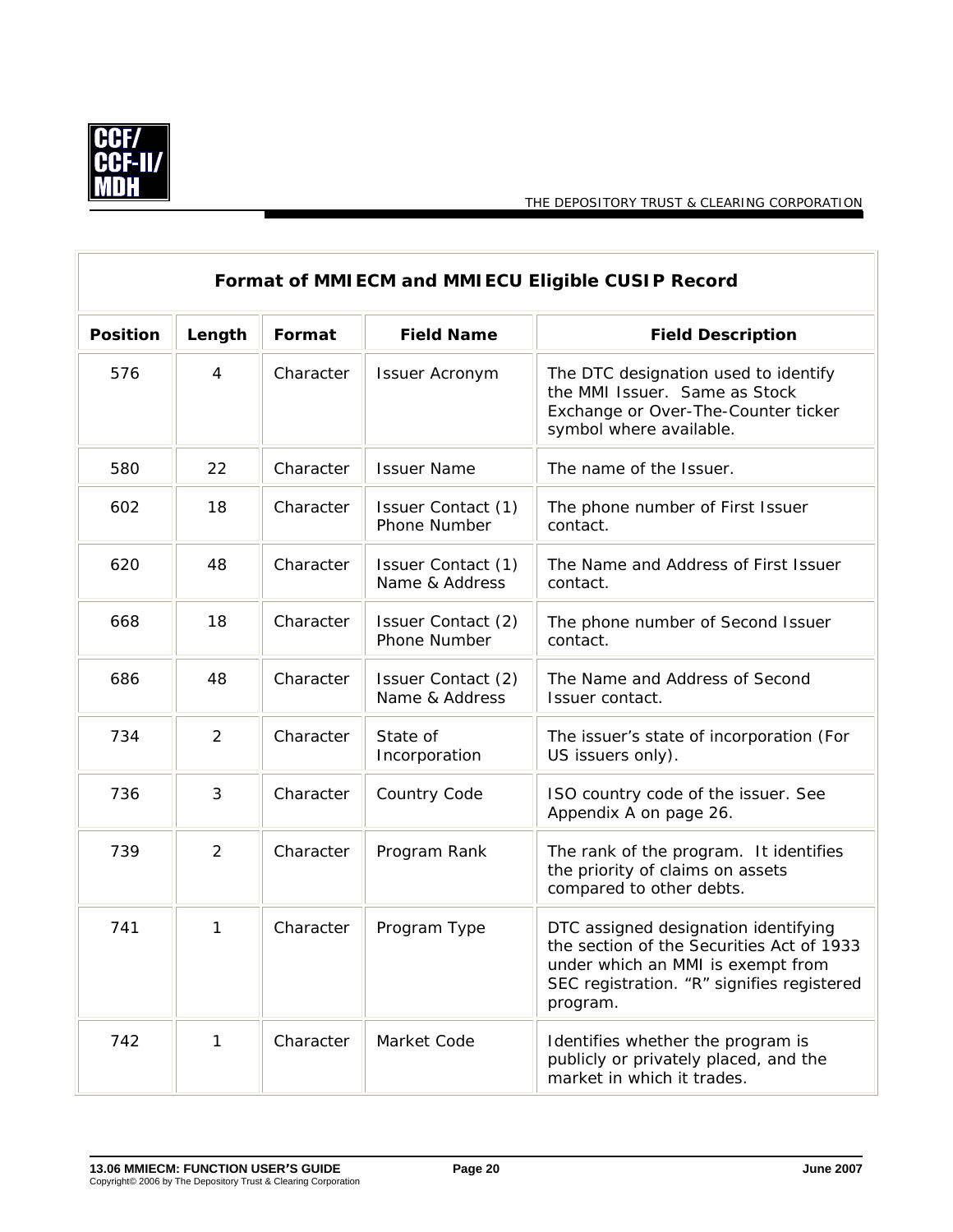

 $\overline{\mathbf{u}}$ 

|                 | Format of MMIECM and MMIECU Eligible CUSIP Record |           |                                        |                                                                                                                                                                                                                                                                            |  |
|-----------------|---------------------------------------------------|-----------|----------------------------------------|----------------------------------------------------------------------------------------------------------------------------------------------------------------------------------------------------------------------------------------------------------------------------|--|
| <b>Position</b> | Length                                            | Format    | <b>Field Name</b>                      | <b>Field Description</b>                                                                                                                                                                                                                                                   |  |
| 743             | 1                                                 | Character | Book-Entry/Global<br>Code              | A program that is also eligible in non-<br>US depositories.<br>BE or GL                                                                                                                                                                                                    |  |
| 744             | 8                                                 | Numeric   | Trustee                                | Account number and name of entity<br>named to protect the MMI holder's<br>rights as specified in the indenture.                                                                                                                                                            |  |
| 752             | 25                                                | Character | <b>Bond Description</b>                | The description of the long-term bond<br>underlying a VRDO/CP program.                                                                                                                                                                                                     |  |
| 777             | 8                                                 | Character | <b>Bond Maturity</b><br>Date           | The maturity date of the long-term<br>bond underlying a VRDO/CP program.                                                                                                                                                                                                   |  |
| 785             | 12                                                | Character | <b>Bond CUSIP</b><br>Number            | The CUSIP number of the long-term<br>bond underlying a VRDO/CP program.                                                                                                                                                                                                    |  |
| 797             | 15                                                | Numeric   | Liquidation<br>Preference<br>Amount    | The principal amount per share of MMI<br>Preferred Stock an investor would<br>receive in the event of any voluntary or<br>involuntary liquidation, dissolution or<br>winding up of the business of the<br>company that issued the stock. (2<br>decimal positions implied). |  |
| 812             | $\mathbf{1}$                                      | Character | <b>Federally Charter</b><br>Indicator  | A bank organized as a national<br>association to the US.<br>$(Y \text{ or } N)$                                                                                                                                                                                            |  |
| 813             | $\overline{2}$                                    | Character | <b>Final Accrual</b><br>Period Measure | Indicates if a CD or deposit note<br>program's final payment period ends on<br>its actual (A) or targeted (T) maturity<br>date.                                                                                                                                            |  |
| 815             | 20                                                | Character | Letter of Credit<br><b>Bank Name</b>   | Name of issuer of credit or irrevocable<br>revolving credit agreement backing an<br>MMI issue.                                                                                                                                                                             |  |
| 835             | 60                                                | Character | <b>Comment Text</b>                    | Text reserved for future use.                                                                                                                                                                                                                                              |  |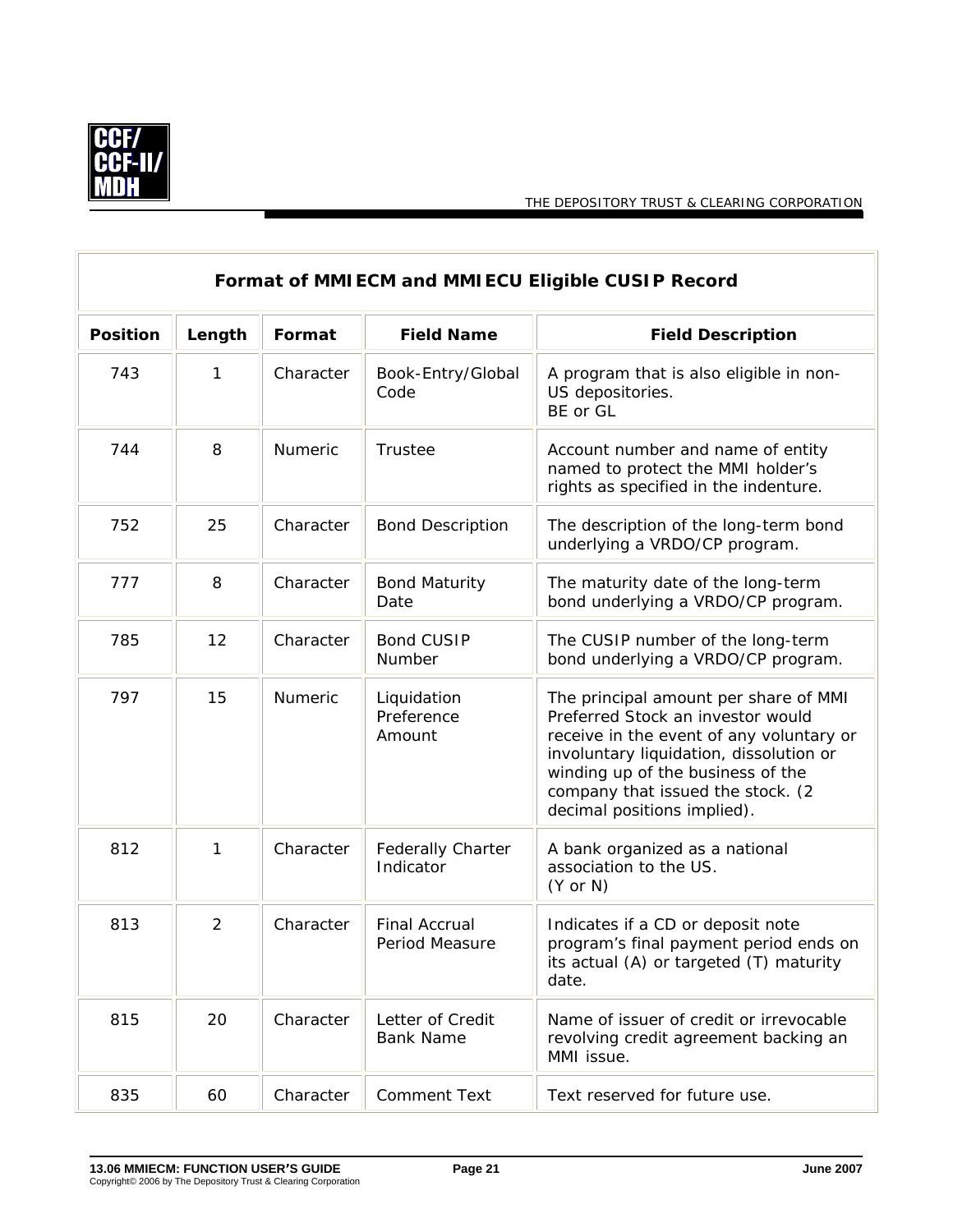

 $\overline{\mathbb{F}}$ 

| Format of MMIECM and MMIECU Eligible CUSIP Record |        |           |                                                                     |                                                                                                                                                                                                                                                                  |
|---------------------------------------------------|--------|-----------|---------------------------------------------------------------------|------------------------------------------------------------------------------------------------------------------------------------------------------------------------------------------------------------------------------------------------------------------|
| <b>Position</b>                                   | Length | Format    | <b>Field Name</b>                                                   | <b>Field Description</b>                                                                                                                                                                                                                                         |
| 895                                               | 8      | Numeric   | Effective Date (1)                                                  | The date the change in payment<br>frequency or income rate is in effect.<br>Format is CCYYMMDD.                                                                                                                                                                  |
| 903                                               | 9      | Numeric   | New Income Rate<br>% (1)                                            | The new rate of income earned. (6<br>decimal positions implied.)                                                                                                                                                                                                 |
| 912                                               | 1      | Character | New Income<br>Payment<br>Frequency<br>Interval Type (1)             | In conjunction with the New Income<br>Payment Interval Number, this field is<br>used for determining periodic income<br>payment frequency.<br>Υ<br>Year<br>$=$<br>Month<br>М<br>$=$<br>W<br>$=$ Week<br>D<br>Day<br>$=$                                          |
| 913                                               | 3      | Character | New Income<br>Payment<br>Frequency<br><b>Interval Number</b><br>(1) | In conjunction with the New Income<br>Payment Interval Type, this field is used<br>for determining periodic income<br>payment frequency (e.g., a payment<br>interval number of 90 with a payment<br>interval type of D[ays] indicates<br>payment every 90 days). |
| 916                                               | 8      | Numeric   | Effective Date (2)                                                  | The date the change in payment<br>frequency or income rate is in effect.<br>Format is CCYYMMDD.                                                                                                                                                                  |
| 924                                               | 9      | Numeric   | New Income Rate<br>% (2)                                            | The new rate of income earned. (6<br>decimal positions implied.)                                                                                                                                                                                                 |
| 933                                               | 1      | Character | New Income<br>Payment<br>Frequency<br>Interval Type (2)             | In conjunction with the New Income<br>Payment Interval Number, this field is<br>used for determining periodic income<br>payment frequency.<br>Year<br>Y<br>$=$<br>Month<br>M<br>$=$<br>W<br>Week<br>$=$<br>D<br>= Day                                            |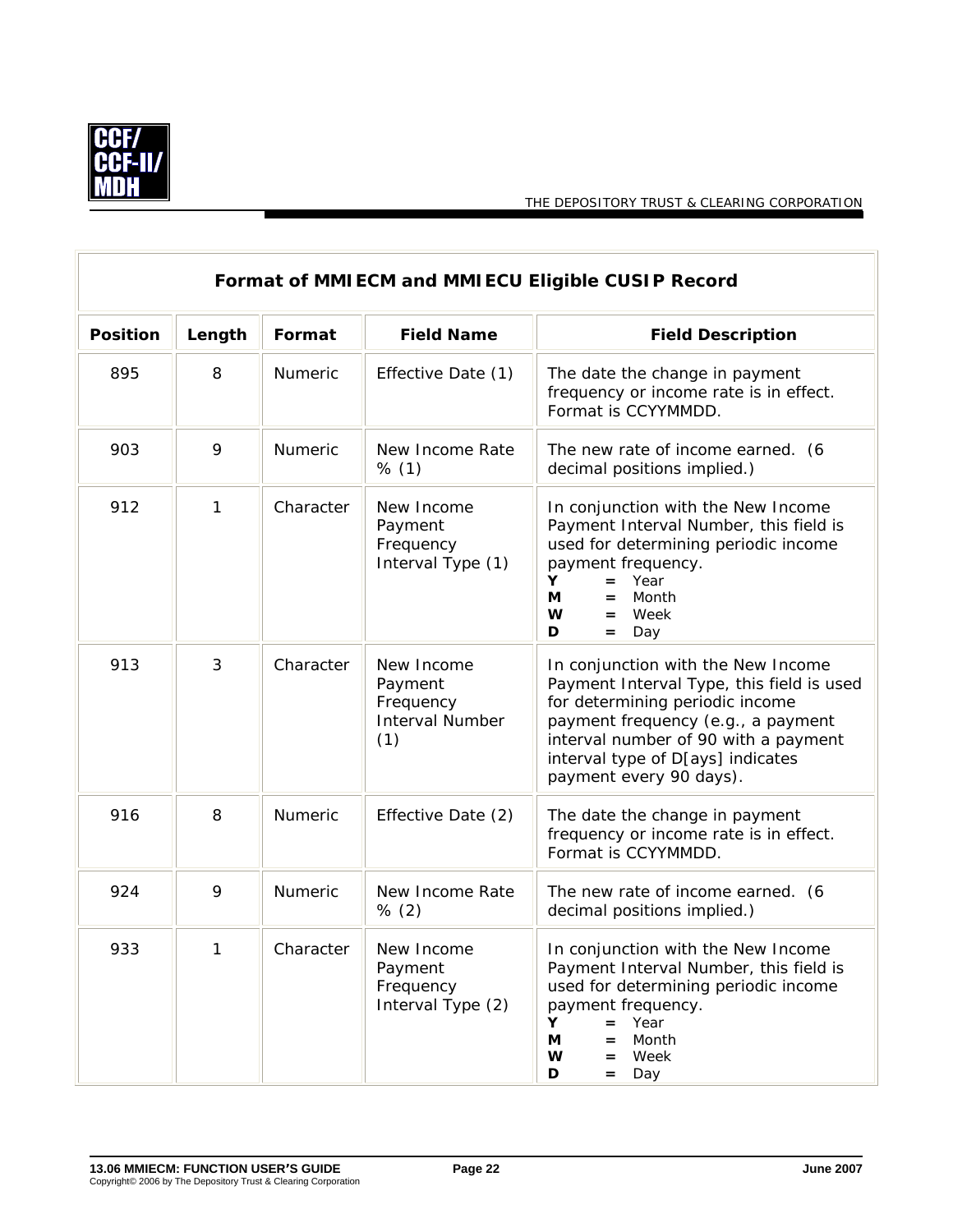

 $\overline{1}$ 

|                 | Format of MMIECM and MMIECU Eligible CUSIP Record |           |                                                                     |                                                                                                                                                                                                                                                                  |  |
|-----------------|---------------------------------------------------|-----------|---------------------------------------------------------------------|------------------------------------------------------------------------------------------------------------------------------------------------------------------------------------------------------------------------------------------------------------------|--|
| <b>Position</b> | Length                                            | Format    | <b>Field Name</b>                                                   | <b>Field Description</b>                                                                                                                                                                                                                                         |  |
| 934             | 3                                                 | Character | New Income<br>Payment<br>Frequency<br><b>Interval Number</b><br>(2) | In conjunction with the New Income<br>Payment Interval Type, this field is used<br>for determining periodic income<br>payment frequency (e.g., a payment<br>interval number of 90 with a payment<br>interval type of D[ays] indicates<br>payment every 90 days). |  |
| 937             | 8                                                 | Numeric   | Effective Date (3)                                                  | The date the change in payment<br>frequency or income rate is in effect.<br>Format is CCYYMMDD.                                                                                                                                                                  |  |
| 945             | 9                                                 | Numeric   | New Income Rate<br>% (3)                                            | The new rate of income earned. (6<br>decimal positions implied.)                                                                                                                                                                                                 |  |
| 954             | 1                                                 | Character | New Income<br>Payment<br>Frequency<br>Interval Type (3)             | In conjunction with the New Income<br>Payment Interval Number, this field is<br>used for determining periodic income<br>payment frequency.<br>Y<br>$=$ Year<br>М<br>Month<br>$=$<br>W<br>Week<br>$=$<br>D<br>Day<br>$=$                                          |  |
| 955             | 3                                                 | Character | New Income<br>Payment<br>Frequency<br><b>Interval Number</b><br>(3) | In conjunction with the New Income<br>Payment Interval Type, this field is used<br>for determining periodic income<br>payment frequency (e.g., a payment<br>interval number of 90 with a payment<br>interval type of D[ays] indicates<br>payment every 90 days). |  |
| 958             | 8                                                 | Numeric   | Effective Date (4)                                                  | The date the change in payment<br>frequency or income rate is in effect.<br>Format is CCYYMMDD.                                                                                                                                                                  |  |
| 966             | 9                                                 | Numeric   | New Income Rate<br>% (4)                                            | The new rate of income earned. (6<br>decimal positions implied.)                                                                                                                                                                                                 |  |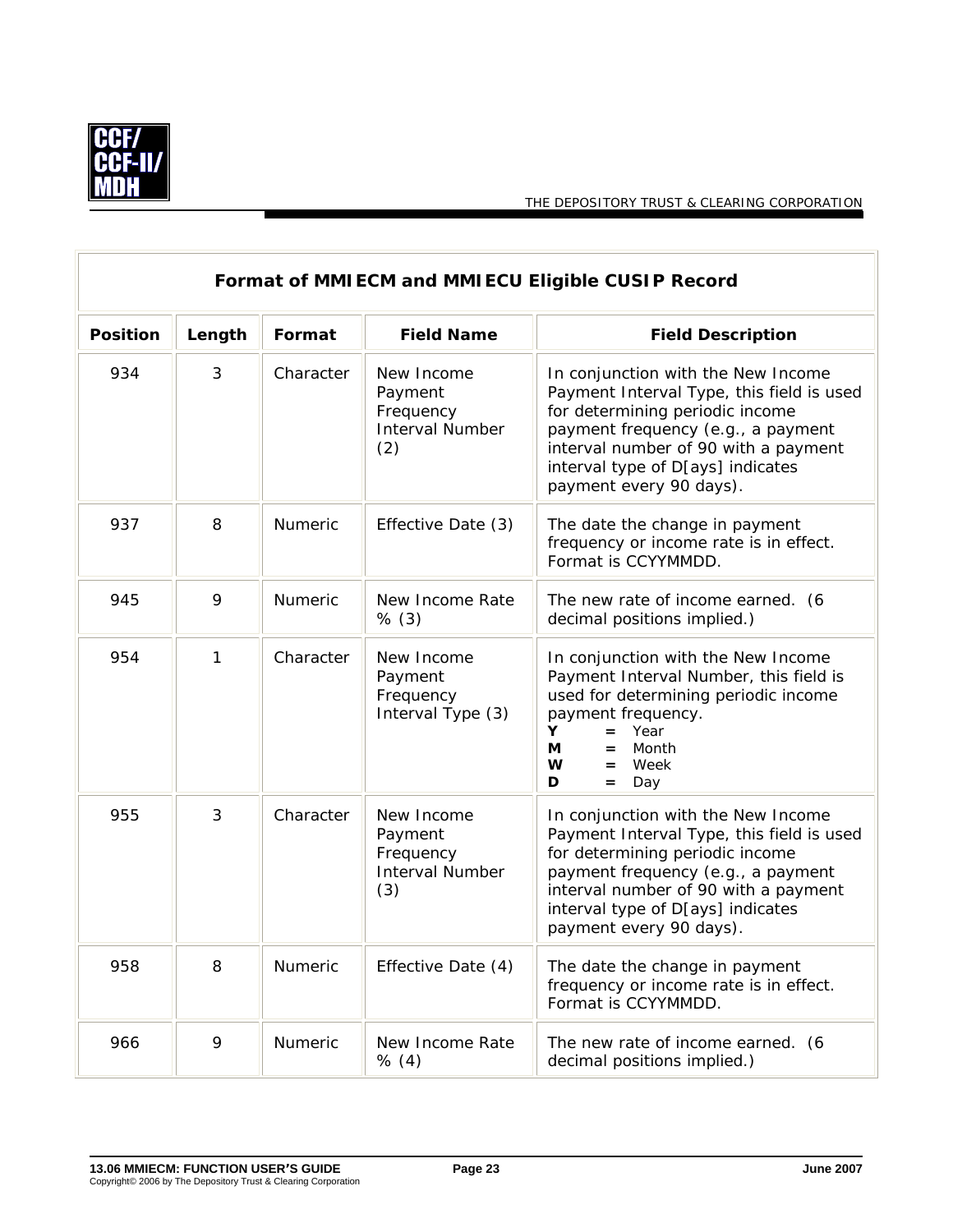

 $\overline{r}$ 

 $\overline{a}$ 

|                 | Format of MMIECM and MMIECU Eligible CUSIP Record |           |                                                                     |                                                                                                                                                                                                                                                                    |  |  |
|-----------------|---------------------------------------------------|-----------|---------------------------------------------------------------------|--------------------------------------------------------------------------------------------------------------------------------------------------------------------------------------------------------------------------------------------------------------------|--|--|
| <b>Position</b> | Length                                            | Format    | <b>Field Name</b>                                                   | <b>Field Description</b>                                                                                                                                                                                                                                           |  |  |
| 975             | 1                                                 | Character | New Income<br>Payment<br>Frequency<br>Interval Type (4)             | In conjunction with the New Income<br>Payment Interval Number, this field is<br>used for determining periodic income<br>payment frequency.<br>Year<br>Y<br>$=$<br>Month<br>М<br>$=$<br>W<br>$=$ Week<br>D<br>Day<br>$=$                                            |  |  |
| 976             | 3                                                 | Character | New Income<br>Payment<br>Frequency<br><b>Interval Number</b><br>(4) | In conjunction with the New Income<br>Payment Interval Type, this field is used<br>for determining periodic income<br>payment frequency (e.g., a payment<br>interval number of 90 with a payment<br>interval type of D [days] indicates<br>payment every 90 days). |  |  |
| 979             | 8                                                 | Numeric   | Effective Date (5)                                                  | The date the change in payment<br>frequency or income rate is in effect.<br>Format is CCYYMMDD.                                                                                                                                                                    |  |  |
| 987             | 9                                                 | Numeric   | New Income Rate<br>% (5)                                            | The new rate of income earned. (6<br>decimal positions implied.)                                                                                                                                                                                                   |  |  |
| 996             | 1                                                 | Character | New Income<br>Payment<br>Frequency<br>Interval Type (5)             | In conjunction with the New Income<br>Payment Interval Number, this field is<br>used for determining periodic income<br>payment frequency.<br>Y.<br>Year<br>$=$<br>М<br>Month<br>$=$<br>w<br>Week<br>$=$<br>D<br>Day<br>$=$                                        |  |  |
| 997             | 3                                                 | Character | New Income<br>Payment<br>Frequency<br><b>Interval Number</b><br>(5) | In conjunction with the New Income<br>Payment Interval Type, this field is used<br>for determining periodic income<br>payment frequency (e.g., a payment<br>interval number of 90 with a payment<br>interval type of D [days] indicates<br>payment every 90 days). |  |  |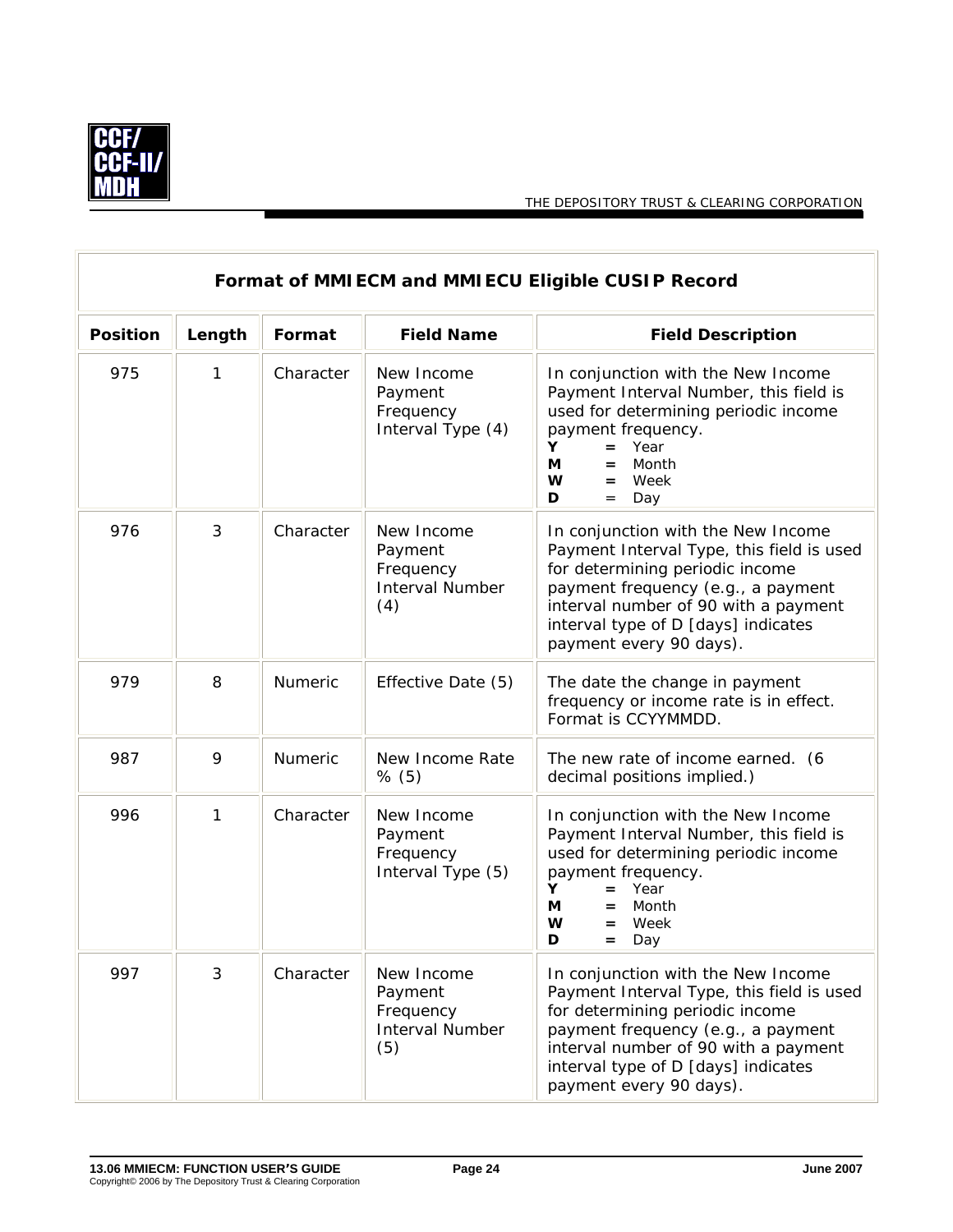

 $\sqrt{2}$ 

| Format of MMIECM and MMIECU Eligible CUSIP Record |        |                |                                                                     |                                                                                                                                                                                                                                                                    |  |
|---------------------------------------------------|--------|----------------|---------------------------------------------------------------------|--------------------------------------------------------------------------------------------------------------------------------------------------------------------------------------------------------------------------------------------------------------------|--|
| <b>Position</b>                                   | Length | Format         | <b>Field Name</b>                                                   | <b>Field Description</b>                                                                                                                                                                                                                                           |  |
| 1000                                              | 8      | Numeric        | Effective Date (6)                                                  | The date the change in payment<br>frequency or income rate is in effect.<br>Format is CCYYMMDD.                                                                                                                                                                    |  |
| 1008                                              | 9      | <b>Numeric</b> | New Income Rate<br>% (6)                                            | The new rate of income earned. (6<br>decimal positions implied)                                                                                                                                                                                                    |  |
| 1017                                              | 1      | Character      | New Income<br>Payment<br>Frequency<br>Interval Type (6)             | In conjunction with the New Income<br>Payment Interval Number, this field is<br>used for determining periodic income<br>payment frequency.<br>Year<br>Y<br>М<br>Month<br>$=$<br>W<br>Week<br>$=$<br>D<br>Day<br>$=$                                                |  |
| 1018                                              | 3      | Character      | New Income<br>Payment<br>Frequency<br><b>Interval Number</b><br>(6) | In conjunction with the New Income<br>Payment Interval Type, this field is used<br>for determining periodic income<br>payment frequency (e.g., a payment<br>interval number of 90 with a payment<br>interval type of D [days] indicates<br>payment every 90 days). |  |
| 1021                                              | 1      | Character      | Exchangeable<br>Indicator                                           | Indicator of whether the issuance is<br>Exchangeable<br>Υ<br>$=$ yes<br>N<br>no<br>$=$                                                                                                                                                                             |  |
| 1022                                              | 179    | Character      | Filler                                                              | DTC use only; do not use                                                                                                                                                                                                                                           |  |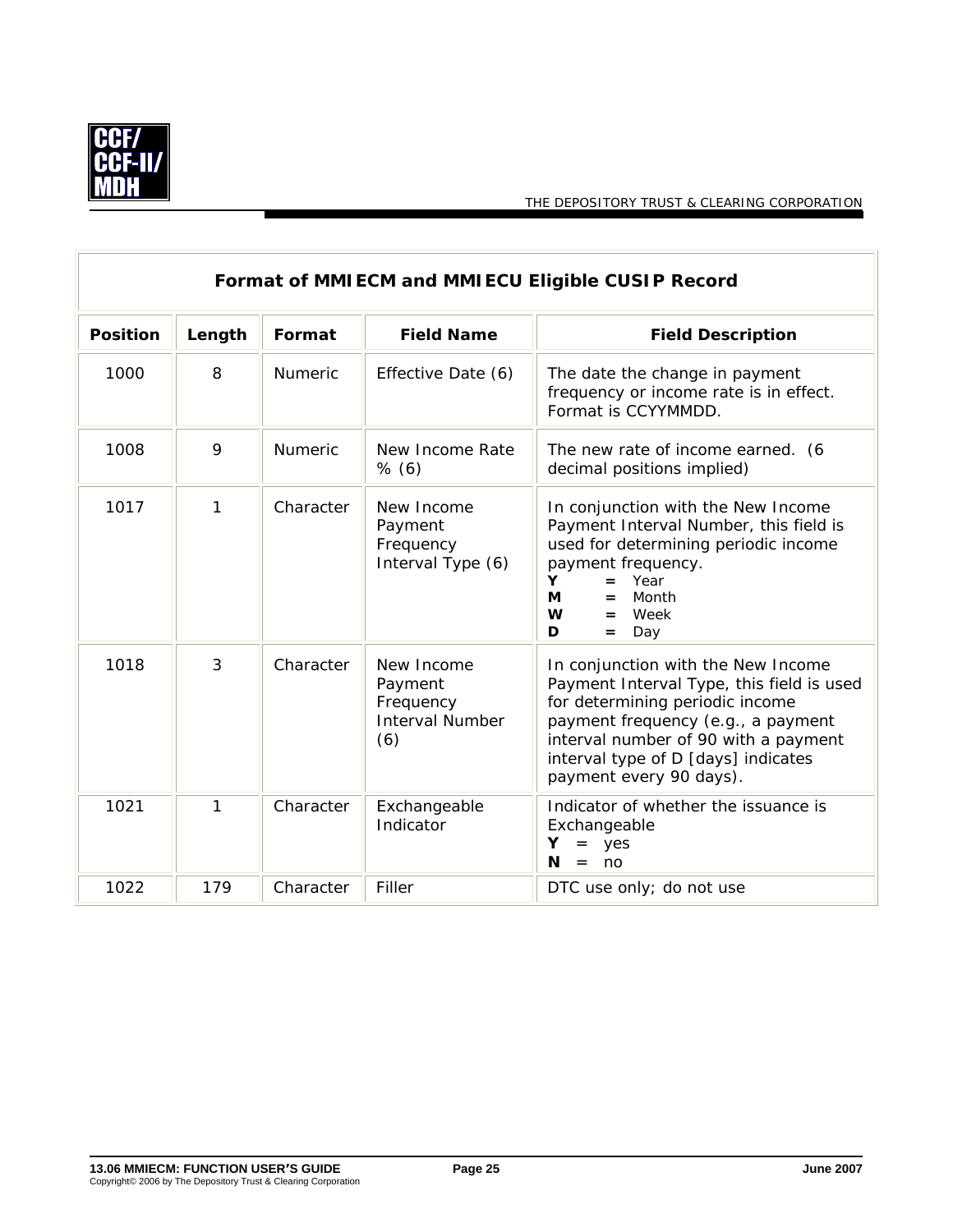<span id="page-29-0"></span>

## <span id="page-29-1"></span>**4 Appendix.**

### **4.1 ISO Country and Currency Codes (in country-name order)**

The only valid currency code for settlement locations of DTC, BRC, US, PTC, and FED is US Dollar (01 for end-of-day format or USD/USN for interactive format). Input of 01 in the old format converts to USD in the new output format.

| <b>ISO Country and Currency Codes</b> |                         |                          |                      |                          |
|---------------------------------------|-------------------------|--------------------------|----------------------|--------------------------|
| <b>Country Name</b>                   | <b>Country Cod</b><br>e | <b>Currency Name</b>     | <b>Currency Code</b> | <b>Currency Fraction</b> |
| Afghanistan                           | AF                      | Afghani                  | <b>AFA</b>           | $\overline{2}$           |
| Albania                               | AL                      | Lek                      | ALL                  | $\overline{2}$           |
| Algeria                               | DZ                      | Algerian Dinar           | <b>DZD</b>           | $\overline{2}$           |
| American Samoa                        | AS                      | <b>US Dollar</b>         | <b>USD</b>           | $\overline{2}$           |
| Andorra                               | <b>AD</b>               | Andorran Peseta          | <b>ADP</b>           | $\mathsf{O}\xspace$      |
| Andorra                               | <b>AD</b>               | Spanish Peseta           | <b>ESP</b>           | $\overline{0}$           |
| Andorra                               | <b>AD</b>               | French Franc             | <b>FRF</b>           | 2                        |
| Angola                                | <b>AO</b>               | New Kwanza               | <b>AON</b>           | $\overline{2}$           |
| Anguilla                              | AI                      | East Caribbean<br>Dollar | <b>XCD</b>           | $\overline{2}$           |
| Antigua and<br>Barbuda                | AG                      | East Caribbean<br>Dollar | <b>XCD</b>           | $\overline{2}$           |
| Argentina                             | <b>AR</b>               | Argentine Peso           | <b>ARS</b>           | $\overline{2}$           |
| Armenia                               | AM                      | Russian Ruble            | <b>RUR</b>           | $\overline{2}$           |
| Aruba                                 | AW                      | Aruban Guilder           | <b>AWG</b>           | $\overline{2}$           |
| Australia                             | AU                      | Australian Dollar        | <b>UD</b>            | $\overline{2}$           |
| Austria                               | AT                      | Shilling                 | <b>ATS</b>           | $\overline{2}$           |
| Azerbaijan                            | AZ                      | Russian Ruble            | <b>RUR</b>           | $\overline{2}$           |
| <b>Bahamas</b>                        | <b>BS</b>               | Bahamian Dollar          | <b>BSD</b>           | $\overline{2}$           |
| Bahrain                               | <b>BH</b>               | Bahraini Dinar           | <b>BHD</b>           | 3                        |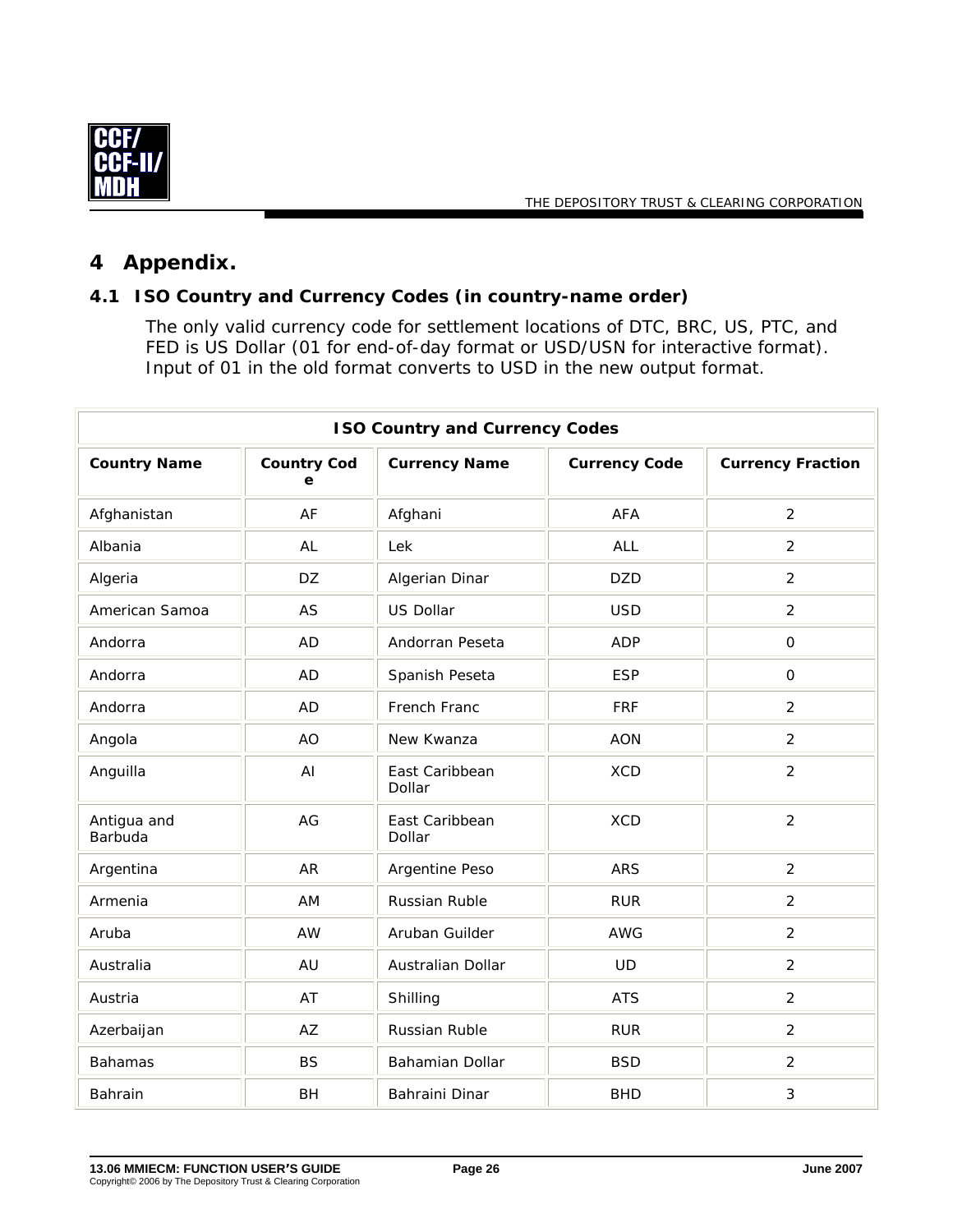

| <b>ISO Country and Currency Codes</b> |                         |                        |                      |                          |
|---------------------------------------|-------------------------|------------------------|----------------------|--------------------------|
| <b>Country Name</b>                   | <b>Country Cod</b><br>e | <b>Currency Name</b>   | <b>Currency Code</b> | <b>Currency Fraction</b> |
| Bangladesh                            | <b>BD</b>               | Taka                   | <b>BDT</b>           | $\overline{2}$           |
| <b>Barbados</b>                       | <b>BB</b>               | <b>Barbados Dollar</b> | <b>BBD</b>           | $\overline{2}$           |
| <b>Belarus</b>                        | BY                      | Russian Ruble          | <b>RUR</b>           | $\overline{2}$           |
| Belgium                               | BE                      | Belgian Franc          | <b>BEF</b>           | $\mathsf O$              |
| <b>Belize</b>                         | BZ                      | <b>Belize Dollar</b>   | <b>BZD</b>           | $\overline{2}$           |
| Benin                                 | <b>BJ</b>               | CFA Franc BCEAO        | <b>XOF</b>           | $\mathsf{O}$             |
| Bermuda                               | <b>BM</b>               | Bermudian Dollar       | <b>BMD</b>           | 2                        |
| Bhutan                                | <b>BT</b>               | Ngultrum               | <b>BTN</b>           | $\overline{2}$           |
| Bhutan                                | BT                      | Indian Rupee           | <b>INR</b>           | $\overline{2}$           |
| Bolivia                               | <b>BO</b>               | Boliviano              | <b>BOB</b>           | 2                        |
| Bosnia-Herzegovin<br>a                | BA                      | Yugoslavian Dinar      | <b>YUN</b>           | $\overline{2}$           |
| Botswana                              | <b>BW</b>               | Pula                   | <b>BWP</b>           | $\overline{2}$           |
| Bouvet Island                         | <b>BV</b>               | Norwegian Krone        | <b>NOK</b>           | $\overline{2}$           |
| Brazil                                | <b>BR</b>               | <b>Brazilian Real</b>  | <b>BRL</b>           | $\overline{2}$           |
| British Indian<br>Ocean Territory     | IO                      | US Dollar              | <b>USD</b>           | $\overline{2}$           |
| Brunei Darussalam                     | <b>BN</b>               | Brunei Dollar          | <b>BND</b>           | $\overline{2}$           |
| Bulgaria                              | BG                      | Lev                    | <b>BGL</b>           | $\overline{2}$           |
| <b>Burkina Faso</b>                   | <b>BF</b>               | CFA Franc BCEAO        | <b>XOF</b>           | $\mathsf{O}\xspace$      |
| Burundi                               | BI                      | <b>Burundi Franc</b>   | <b>BIF</b>           | $\mathsf O$              |
| Cambodia                              | KH                      | Riel                   | <b>KHR</b>           | $\overline{2}$           |
| Cameroon                              | CM                      | CFA Franc BEAC         | XAF                  | $\mathsf O$              |
| Canada                                | CA                      | Canadian Dollar        | CAD                  | $\overline{2}$           |
| Cape Verde                            | ${\sf CV}$              | Cape Verde Escudo      | CVE                  | $\overline{2}$           |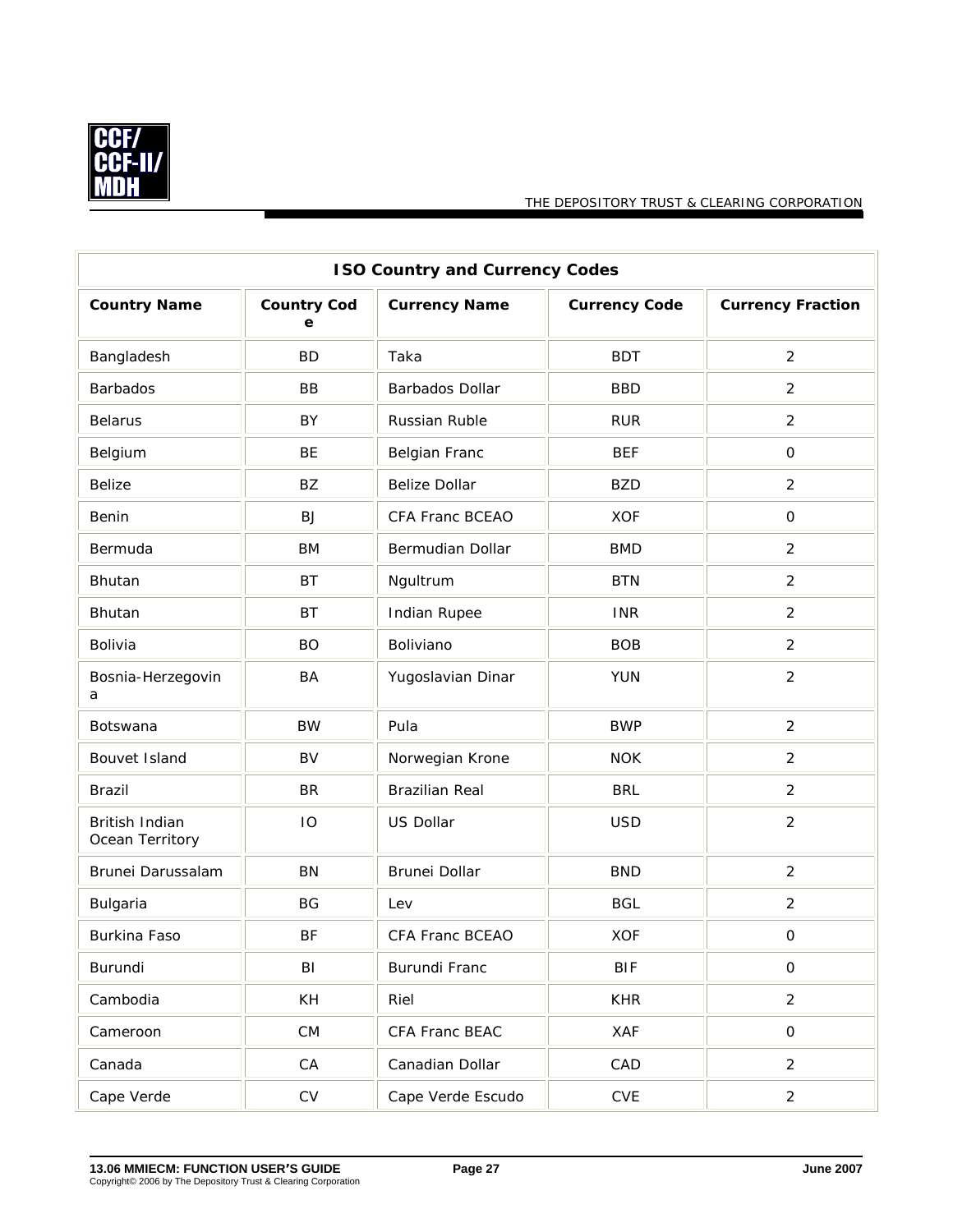

| <b>ISO Country and Currency Codes</b> |                         |                          |                      |                          |
|---------------------------------------|-------------------------|--------------------------|----------------------|--------------------------|
| <b>Country Name</b>                   | <b>Country Cod</b><br>е | <b>Currency Name</b>     | <b>Currency Code</b> | <b>Currency Fraction</b> |
| Cayman\ Islands                       |                         | Cayman Islands<br>Dollar | <b>KYD</b>           | $\overline{2}$           |
| Central African<br>Republic           | CF                      | CFA Franc BEAC           | <b>XAF</b>           | $\mathsf{O}\xspace$      |
| Chad                                  | <b>TD</b>               | <b>CFA Franc BEAC</b>    | <b>XAF</b>           | $\mathsf{O}$             |
| Chile                                 | CL                      | Chilean Peso             | <b>CLP</b>           | 2                        |
| Chile                                 | CL                      | Unidades de<br>Fomento   | <b>CLF</b>           | $\overline{2}$           |
| China                                 | CN                      | Yuan Renminbi            | <b>CNY</b>           | $\overline{2}$           |
| Christmas Island                      | CX                      | Australian Dollar        | <b>AUD</b>           | $\overline{2}$           |
| Cocos (Keeling)<br>Islands            | CC                      | Australian Dollar        | <b>AUD</b>           | $\overline{2}$           |
| Colombia                              | CO                      | Colombian Peso           | COP                  | $\overline{2}$           |
| Comoros                               | KM                      | Comoro Franc             | <b>KMF</b>           | $\mathsf O$              |
| Congo                                 | CG                      | CFA Franc BEAC           | <b>XAF</b>           | $\mathbf 0$              |
| Cook Islands                          | CK                      | New Zealand Dollar       | <b>NZD</b>           | $\overline{2}$           |
| Costa Rica                            | CR                      | Costa Rican Colon        | CRC                  | $\overline{2}$           |
| Cote D'Ivoire                         | CI                      | CFA Franc BCEAO          | <b>XOF</b>           | $\mathsf O$              |
| Croatia                               | <b>HR</b>               | Croatian Dinar           | <b>HRD</b>           | $\mathsf O$              |
| Croatia                               | <b>HR</b>               | Kuna                     | <b>HRK</b>           | $\overline{2}$           |
| Cuba                                  | CU                      | Cuban Peso               | <b>CUP</b>           | $\overline{2}$           |
| Cyprus                                | CY                      | Cyprus Pound             | <b>CYP</b>           | $\overline{2}$           |
| Czech Republic                        | CZ                      | Czech Koruna             | CZK                  | $\overline{2}$           |
| Denmark                               | DK                      | Danish Krone             | <b>DKK</b>           | $\overline{2}$           |
| Djibouti                              | DJ                      | Djibouti Franc           | <b>DJF</b>           | $\mathsf O$              |
| Dominica                              | <b>DM</b>               | East Caribbean<br>Dollar | XCD                  | $\overline{2}$           |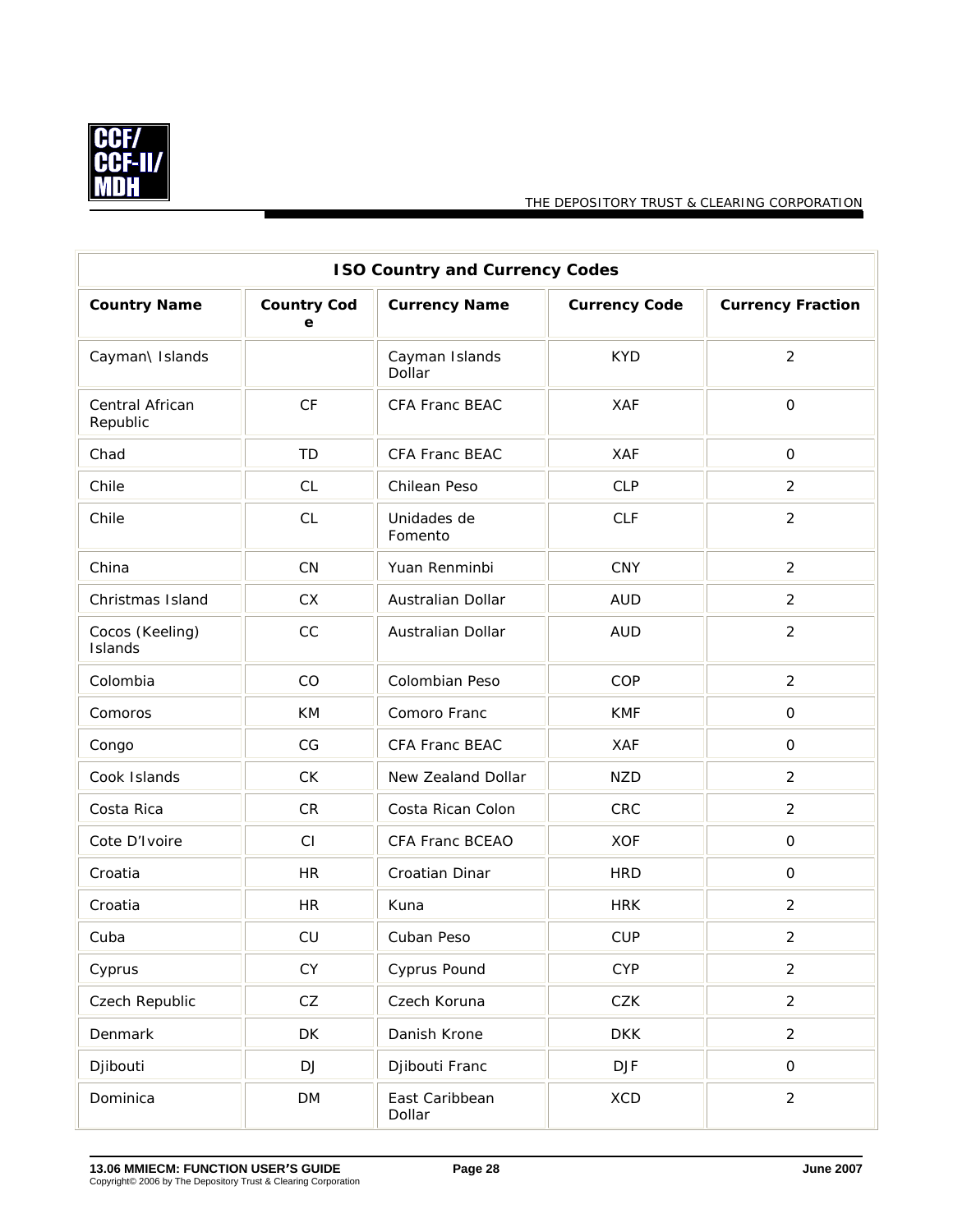

| <b>ISO Country and Currency Codes</b> |                         |                           |                      |                          |
|---------------------------------------|-------------------------|---------------------------|----------------------|--------------------------|
| <b>Country Name</b>                   | <b>Country Cod</b><br>е | <b>Currency Name</b>      | <b>Currency Code</b> | <b>Currency Fraction</b> |
| Dominican Republic                    | DO                      | Dominican Peso            | <b>DOP</b>           | 2                        |
| East Timor                            | <b>TP</b>               | Timor Escudo              | <b>TPE</b>           | $\mathsf O$              |
| East Timor                            | <b>TP</b>               | Rupiah                    | <b>IDR</b>           | $\overline{2}$           |
| Ecuador                               | EC                      | Sucre                     | ECS                  | $\overline{2}$           |
| Egypt                                 | EG                      | Egyptian Pound            | <b>EGP</b>           | 3                        |
| El Salvador                           | SV                      | El Salvador Colon         | <b>SVC</b>           | 2                        |
| Equatorial Guinea                     | GQ                      | CFA Franc BEAC            | <b>XAF</b>           | $\mathsf{O}$             |
| Estonia                               | EE                      | Kroon                     | EEK                  | $\overline{2}$           |
| Ethiopia                              | ET                      | Ethiopian Birr            | <b>ETB</b>           | $\overline{2}$           |
| Faeroe Islands                        | <b>FO</b>               | Danish Krone              | <b>DKK</b>           | $\overline{2}$           |
| Falkland Islands<br>(Malvinas)        | <b>FK</b>               | Falkland Islands<br>Pound | <b>FKP</b>           | $\overline{2}$           |
| Fiji                                  | FJ                      | Fiji Dollar               | <b>FJD</b>           | $\overline{2}$           |
| Finland                               | F1                      | Markka                    | <b>FIM</b>           | $\overline{2}$           |
| France                                | <b>FR</b>               | French Franc              | <b>FRF</b>           | $\overline{2}$           |
| French Polynesia                      | PF                      | CFP Franc                 | <b>XPF</b>           | $\mathbf 0$              |
| French Southern<br>Territories        | TF                      | French Franc              | <b>FRF</b>           | $\overline{2}$           |
| French Guiana                         | GF                      | French Franc              | <b>FRF</b>           | $\overline{2}$           |
| Gabon                                 | GA                      | CFA Franc BEAC            | XAF                  | $\mbox{O}$               |
| Gambia                                | GM                      | Dalasi                    | <b>GMD</b>           | $\overline{2}$           |
| Georgia                               | <b>GE</b>               | Russian Ruble             | <b>RUR</b>           | $\overline{2}$           |
| Georgia                               | GE                      | Georgian Coupon           | <b>GEK</b>           | $\mathsf O$              |
| Germany                               | DE                      | Deutsche Mark             | <b>DEM</b>           | $\overline{a}$           |
| Ghana                                 | GH                      | Cedi                      | GHC                  | $\overline{2}$           |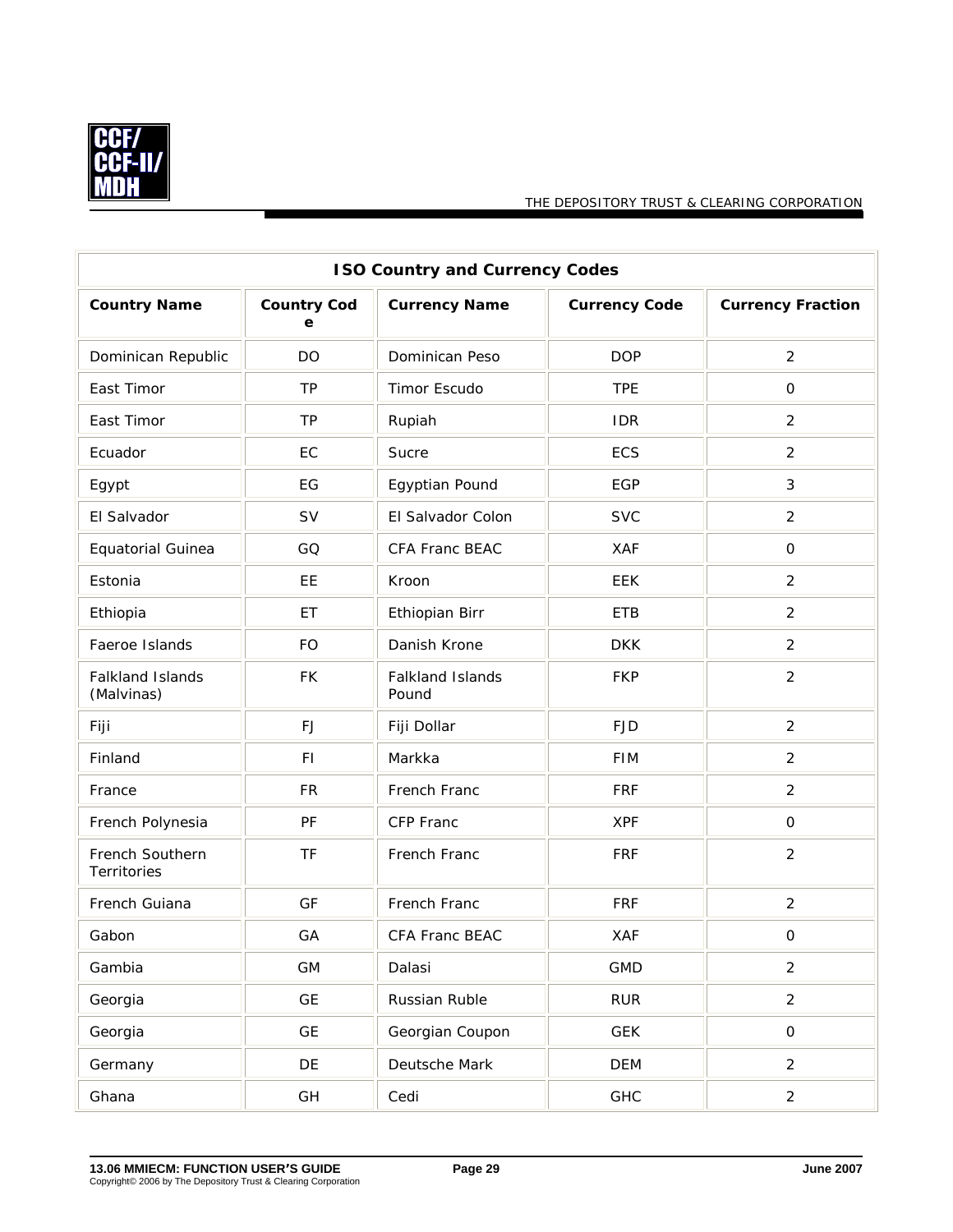

| <b>ISO Country and Currency Codes</b> |                                   |                          |                      |                          |
|---------------------------------------|-----------------------------------|--------------------------|----------------------|--------------------------|
| <b>Country Name</b>                   | <b>Country Cod</b><br>е           | <b>Currency Name</b>     | <b>Currency Code</b> | <b>Currency Fraction</b> |
| Gibraltar                             | GI                                | Gibraltar Pound          | GIP                  | $\overline{2}$           |
| Granada                               | GD                                | East Caribbean<br>Dollar | <b>XCD</b>           |                          |
| Greece                                | GR                                | Drachma                  | GRD                  | $\mathbf 0$              |
| Greenland                             | GL                                | Danish Krone             | <b>DKK</b>           | 2                        |
| Guadeloupe                            | GP                                | French Franc             | <b>FRF</b>           | $\overline{2}$           |
| Guam                                  | GU                                | <b>US Dollar</b>         | <b>USD</b>           | $\overline{2}$           |
| Guatemala                             | GT                                | Quetzal                  | GTQ                  | 2                        |
| Guernsey, Channel<br>Islands          | GG                                | Pound Sterling           | <b>GBP</b>           | $\overline{2}$           |
| Guinea                                | GN                                | Guinea Franc             | <b>GNF</b>           | $\mathsf{O}$             |
| Guinea-Bissau                         | GW                                | Guinea-Bissau Peso       | <b>GWP</b>           | $\overline{2}$           |
| Guyana                                | GY                                | Guyana Dollar            | <b>GYD</b>           | $\overline{2}$           |
| Haiti                                 | HT                                | Us Dollar                | <b>USD</b>           | $\overline{2}$           |
| Haiti                                 | HT                                | Gourde                   | <b>HTG</b>           | $\overline{2}$           |
| Heard and<br>McDonald Islands         | HM                                | Australian Dollar        | <b>AUD</b>           | $\overline{2}$           |
| Honduras                              | HN                                | Lempira                  | <b>HNL</b>           | $\overline{2}$           |
| Hong Kong                             | HK                                | Hong Kong Dollar         | <b>HKD</b>           | $\overline{2}$           |
| Hungary                               | HU                                | Forint                   | <b>HUF</b>           | $\overline{2}$           |
| Iceland                               | IS                                | Iceland Krona            | <b>ISK</b>           | $\overline{2}$           |
| India                                 | $\mathsf{IN}$                     | Indian Rupee             | <b>INR</b>           | $\overline{c}$           |
| Indonesia                             | ID                                | Rupiah                   | <b>IDR</b>           | $\overline{2}$           |
| Iran (Islamic<br>Republic of)         | $\ensuremath{\mathsf{IR}}\xspace$ | Iranian Rial             | <b>IRR</b>           | $\overline{2}$           |
| Iraq                                  | IO                                | Iraqi Dinar              | IQD                  | $\sqrt{3}$               |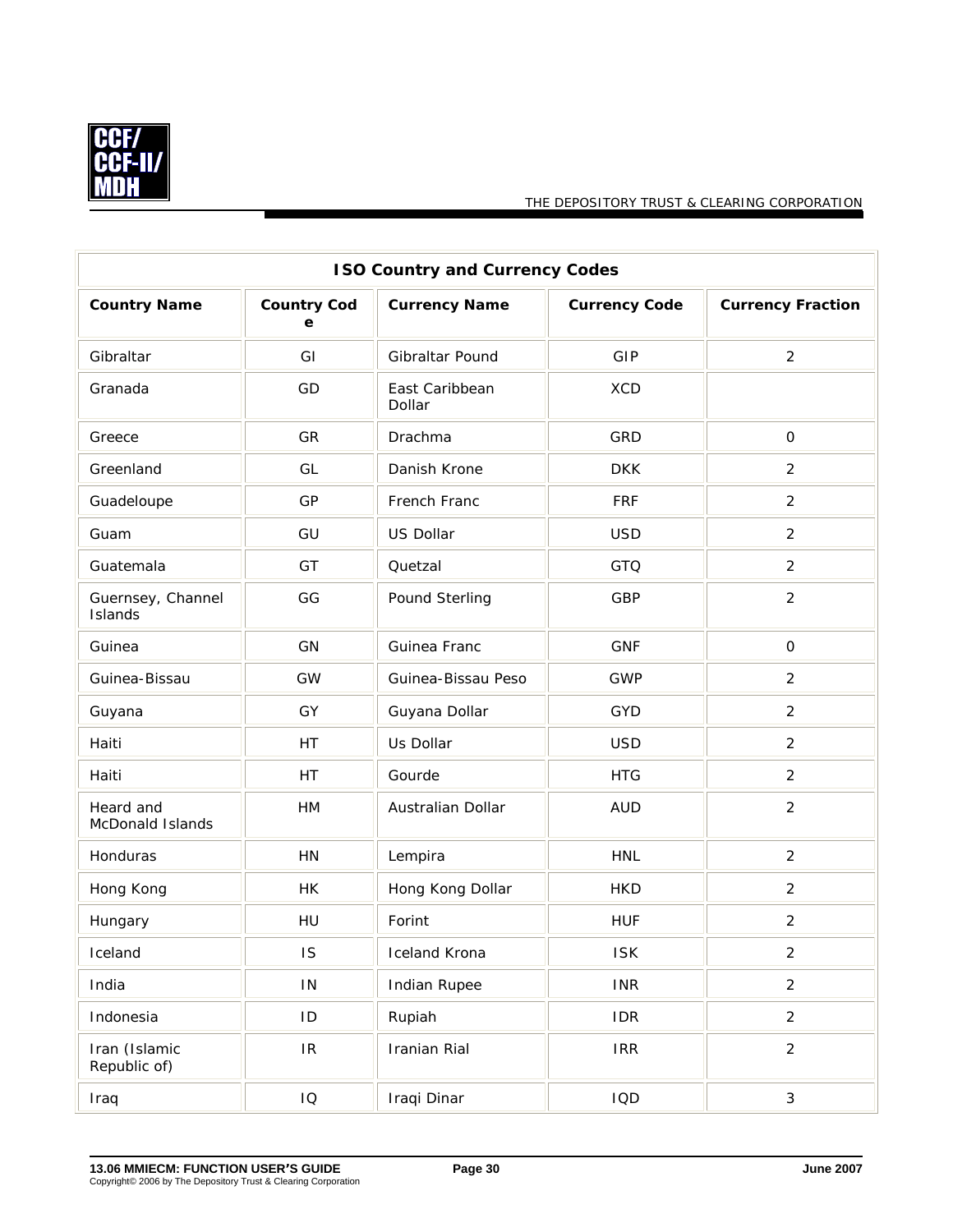

| <b>ISO Country and Currency Codes</b>     |                         |                       |                      |                          |
|-------------------------------------------|-------------------------|-----------------------|----------------------|--------------------------|
| <b>Country Name</b>                       | <b>Country Cod</b><br>e | <b>Currency Name</b>  | <b>Currency Code</b> | <b>Currency Fraction</b> |
| Ireland                                   | IE                      | Irish Pound           | <b>IEP</b>           | $\overline{2}$           |
| Isle of Man                               | IM                      | Pound Sterling        | GBP                  | $\overline{2}$           |
| Israel                                    | IL                      | Shekel                | <b>ILS</b>           | $\overline{2}$           |
| Italy                                     | IT                      | Italian Lira          | <b>ITL</b>           | $\mathsf O$              |
| Jamaica                                   | <b>JM</b>               | Jamaican Dollar       | <b>JMD</b>           | $\overline{2}$           |
| Japan                                     | $\mathsf{JP}$           | Yen                   | <b>JPY</b>           | $\mathsf{O}$             |
| Jersey, Channel<br>Islands                | JE                      | Pound Sterling        | <b>GBP</b>           | 2                        |
| Jordan                                    | <b>JO</b>               | Jordanian Dinar       | <b>JOD</b>           | 3                        |
| Kazahstan                                 | KZ                      | Tenge                 | <b>KZT</b>           | $\overline{2}$           |
| Kenya                                     | KE                      | Kenyan Shilling       | <b>KES</b>           | $\overline{2}$           |
| Kiribati                                  | KI                      | Australian Dollar     | <b>AUD</b>           | $\overline{2}$           |
| Korea, Democratic<br>People's Republic of | <b>KP</b>               | North Korean Won      | <b>KPW</b>           | $\overline{2}$           |
| Korea, Republic of                        | KR                      | Won                   | <b>KRW</b>           | $\mathsf O$              |
| Kuwait                                    | <b>KW</b>               | Kuwaiti Dinar         | <b>KWD</b>           | 3                        |
| Kyrgyzstan                                | KG                      | Som                   | <b>KGS</b>           | $\overline{2}$           |
| Kyrgyzstan                                | KG                      | Russian Ruble         | <b>RUR</b>           | $\overline{2}$           |
| Lao People's<br>Democratic<br>Republic    | LA                      | Kip                   | <b>LAK</b>           | $\overline{2}$           |
| Latvia                                    | LV                      | Latvian Ruble         | <b>LVR</b>           | $\overline{2}$           |
| Latvia                                    | LV                      | Latvian Lats          | <b>LVL</b>           | $\overline{2}$           |
| Lebanon                                   | LB                      | Lebanese Pound        | LBP                  | $\overline{2}$           |
| Lesotho                                   | <b>LS</b>               | Rand                  | ZAR                  | $\overline{2}$           |
| Lesotho                                   | <b>LS</b>               | <b>Financial Rand</b> | ZAL                  | $\overline{2}$           |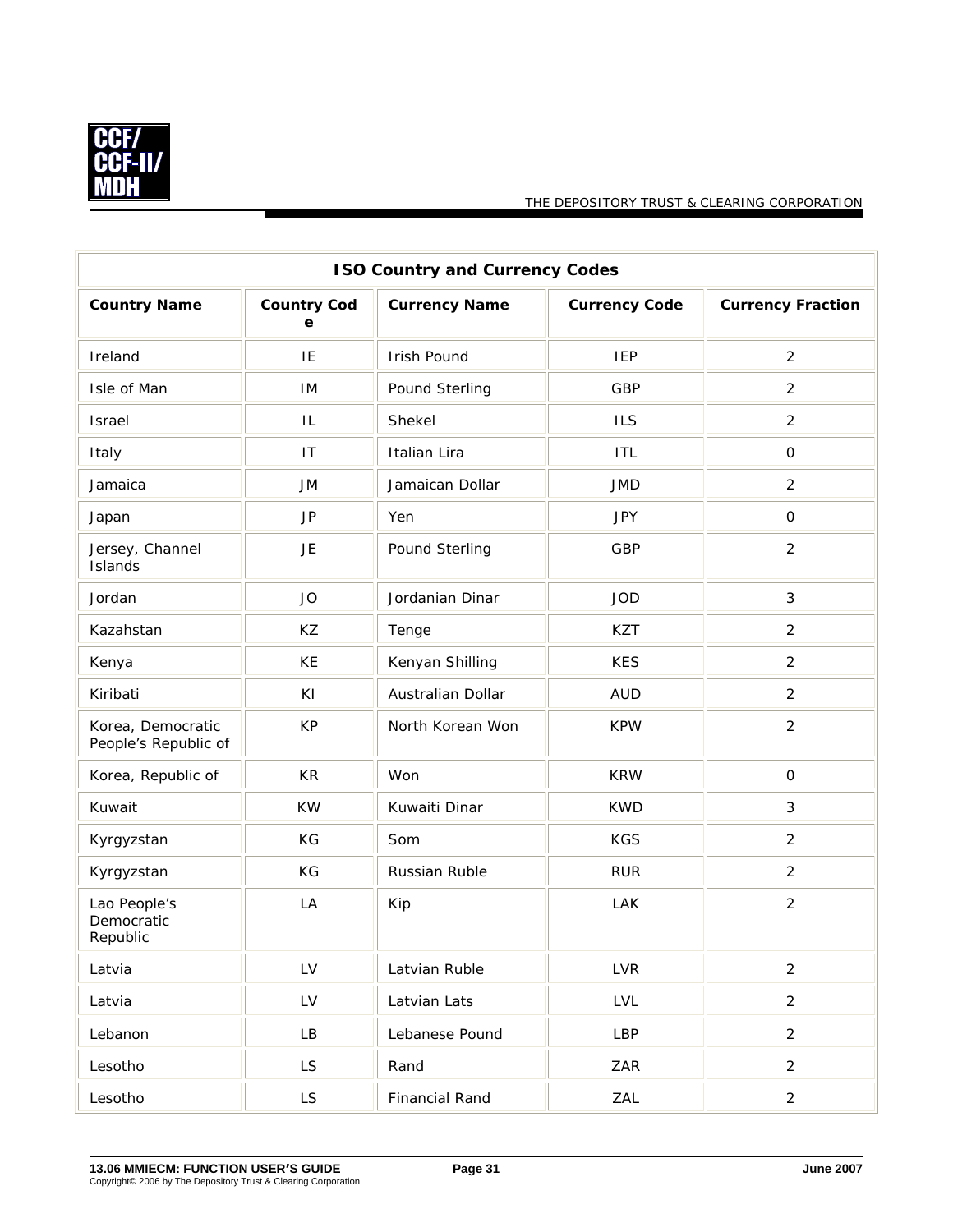

| <b>ISO Country and Currency Codes</b>            |                         |                      |                      |                          |
|--------------------------------------------------|-------------------------|----------------------|----------------------|--------------------------|
| <b>Country Name</b>                              | <b>Country Cod</b><br>е | <b>Currency Name</b> | <b>Currency Code</b> | <b>Currency Fraction</b> |
| Lesotho                                          | LS                      | Loti                 | <b>LSL</b>           | 2                        |
| Liberia                                          | <b>LR</b>               | Liberian Dollar      | <b>LRD</b>           | 2                        |
| Libyan Arab<br>Jamahiriya                        | LY                      | Libyan Dinar         | <b>LYD</b>           | 3                        |
| Liechtenstein                                    | LI                      | Swiss Franc          | CHF                  | 2                        |
| Lithuania                                        | <b>LT</b>               | Lithuanian Litas     | LTL                  | $\overline{2}$           |
| Luxembourg                                       | LU                      | Belgian Franc        | <b>BEF</b>           | $\mathsf{O}$             |
| Luxembourg                                       | LU                      | Luxembourg Franc     | LUF                  | $\mathsf O$              |
| Macau                                            | <b>MO</b>               | Pataca               | <b>MOP</b>           | $\overline{2}$           |
| Macedonia, the<br>Former Yugoslav<br>Republic of | <b>MK</b>               | Dinar                | <b>MKD</b>           | $\overline{2}$           |
| Madagascar                                       | <b>MG</b>               | Malagasy Franc       | <b>MGF</b>           | $\mathsf O$              |
| Malawi                                           | <b>MW</b>               | Kwacha               | <b>MWK</b>           | $\overline{2}$           |
| Malaysia                                         | <b>MY</b>               | Malaysian Ringgit    | <b>MYR</b>           | $\overline{2}$           |
| Maldives                                         | <b>MV</b>               | Rufiyaa              | <b>MVR</b>           | 2                        |
| Mali                                             | ML                      | CFA Franc BCEAO      | <b>XOF</b>           | $\mathsf{O}$             |
| Malta                                            | <b>MT</b>               | Maltese Lira         | <b>MTL</b>           | $\overline{2}$           |
| Marshall Islands                                 | MH                      | <b>US Dollar</b>     | <b>USD</b>           | 2                        |
| Martinique                                       | <b>MQ</b>               | French Franc         | <b>FRF</b>           | $\overline{2}$           |
| Mauritania                                       | <b>MR</b>               | Ouguiya              | <b>MRO</b>           | $\overline{c}$           |
| Mauritius                                        | MU                      | Mauritius Rupee      | <b>MUR</b>           | $\overline{2}$           |
| Mexico                                           | MX                      | Mexican Nuevo Peso   | <b>MXN</b>           | $\overline{2}$           |
| Mexico                                           | MX                      | Mexican Peso         | <b>MXP</b>           | ${\mathsf O}$            |
| Micronesia                                       | <b>FM</b>               | <b>US Dollar</b>     | <b>USD</b>           | $\overline{2}$           |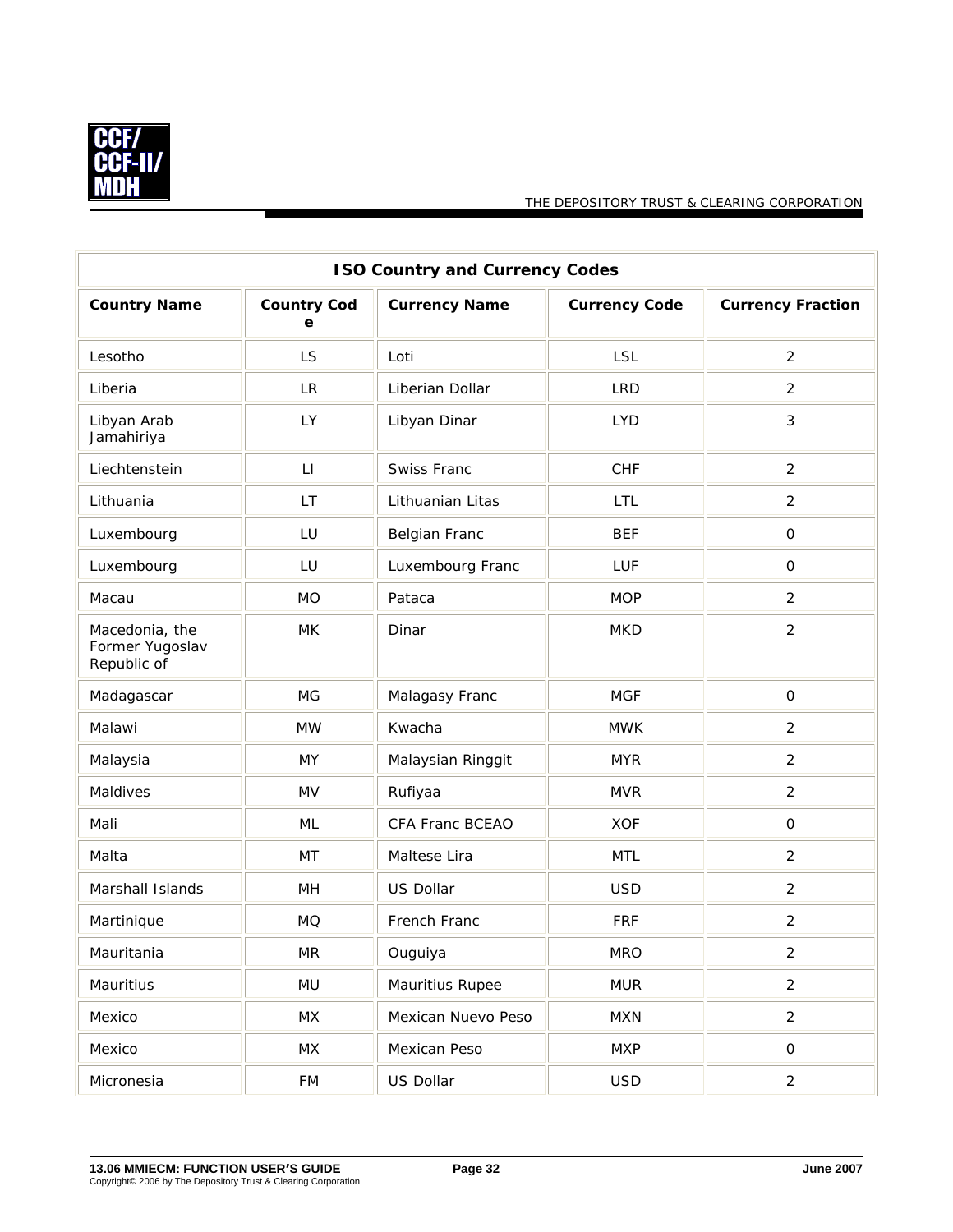

|                                                    |                         | <b>ISO Country and Currency Codes</b> |                      |                          |
|----------------------------------------------------|-------------------------|---------------------------------------|----------------------|--------------------------|
| <b>Country Name</b>                                | <b>Country Cod</b><br>е | <b>Currency Name</b>                  | <b>Currency Code</b> | <b>Currency Fraction</b> |
| Moldova, Republic<br>of                            | <b>MD</b>               | Moldovan Leu                          | <b>MDL</b>           | $\overline{2}$           |
| Moldova, Republic<br>of                            | <b>MD</b>               | Russian Ruble                         | <b>RUR</b>           | $\overline{2}$           |
| Monaco                                             | <b>MC</b>               | French Franc                          | <b>FRF</b>           | $\overline{2}$           |
| Mongolia                                           | ΜN                      | Tugrik                                | <b>MNT</b>           | $\overline{2}$           |
| Montserrat                                         | <b>MS</b>               | East Caribbean<br>Dollar              | <b>XCD</b>           | $\overline{2}$           |
| Morocco                                            | MA                      | Moroccan Dirham                       | <b>MAD</b>           | 2                        |
| Mozambique                                         | MZ                      | Metical                               | <b>MZM</b>           | $\overline{2}$           |
| Myanmar                                            | MM                      | Kyat                                  | <b>MMK</b>           | 2                        |
| Namibia                                            | <b>NA</b>               | Namibia                               | <b>NAD</b>           | 2                        |
| Namibia                                            | <b>NA</b>               | Rand                                  | ZAR                  | $\overline{2}$           |
| Nauru                                              | <b>NR</b>               | Australian Dollar                     | <b>AUD</b>           | $\overline{2}$           |
| Nepal                                              | <b>NP</b>               | Nepalese Rupee                        | <b>NPR</b>           | $\overline{2}$           |
| Netherlands                                        | NL                      | Netherlands Guilder                   | <b>NLG</b>           | $\overline{2}$           |
| Netherlands<br>Antilles                            | AN                      | Netherlands<br>Antillean Guilder      | <b>ANG</b>           | $\overline{2}$           |
| Neutral Zone<br>(between Saudi<br>and Iraq)        | <b>NT</b>               | Kuwaiti Dinar                         | <b>KWD</b>           | $\mathfrak{Z}$           |
| Neutral Zone<br>(between Saudi<br>Arabia and Iraq) | <b>NT</b>               | Iraqi Dinar                           | IQD                  | 3                        |
| Neutral Zone<br>(between Saudi<br>and Iraq)        | <b>NT</b>               | Saudi Riyal                           | <b>SAR</b>           | $\overline{2}$           |
| New Caledonia                                      | NC                      | CFP Franc                             | <b>XPF</b>           | $\mathsf O$              |
| New Zealand                                        | ΝZ                      | New Zealand Dollar                    | <b>NZD</b>           | $\overline{2}$           |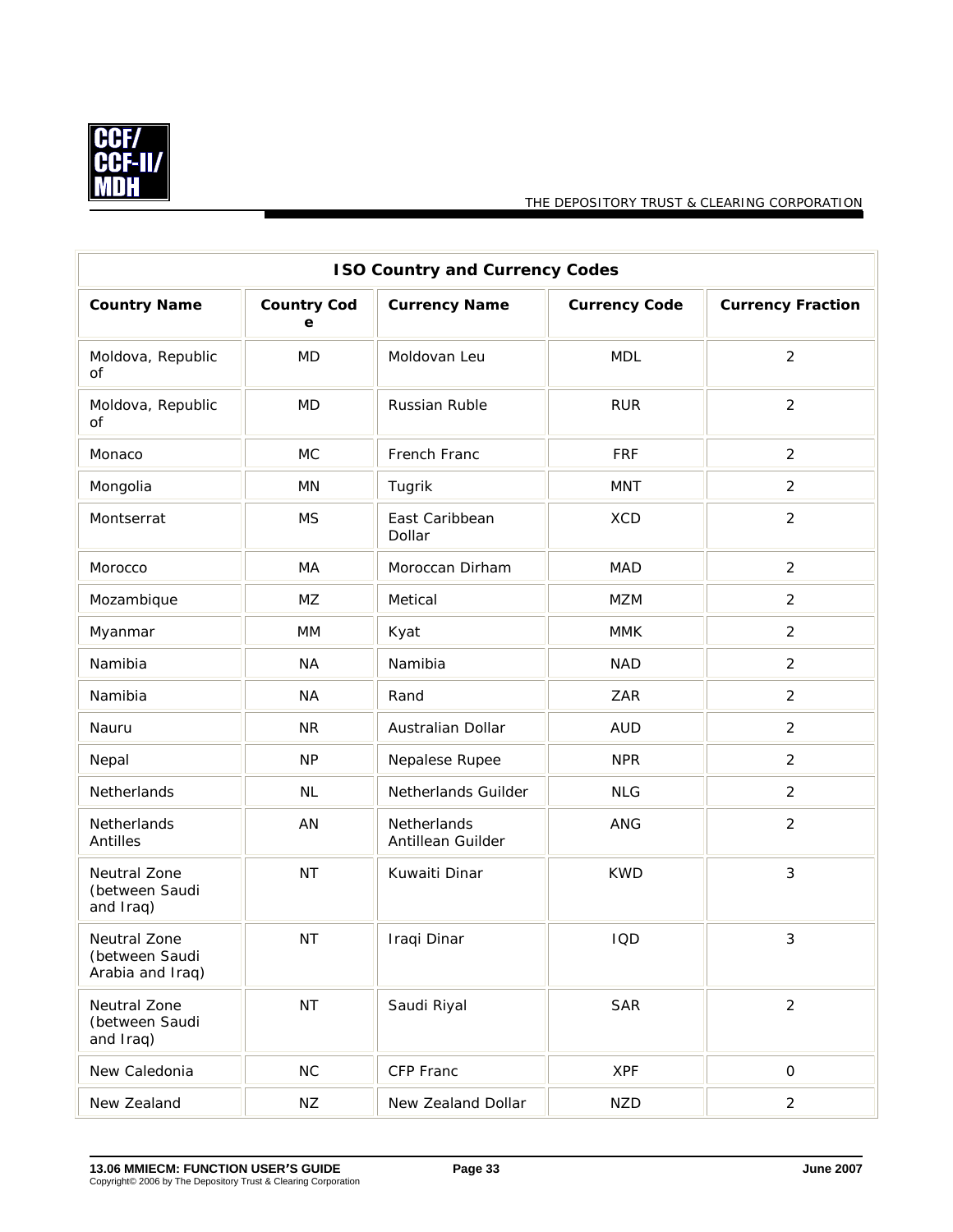

| <b>ISO Country and Currency Codes</b> |                         |                      |                      |                          |
|---------------------------------------|-------------------------|----------------------|----------------------|--------------------------|
| <b>Country Name</b>                   | <b>Country Cod</b><br>e | <b>Currency Name</b> | <b>Currency Code</b> | <b>Currency Fraction</b> |
| Nicaragua                             | N <sub>1</sub>          | Cordoba Oro          | <b>NIO</b>           | $\overline{2}$           |
| Niger                                 | <b>NE</b>               | CFA Franc BCEAO      | <b>XOF</b>           | 0                        |
| Nigeria                               | <b>NG</b>               | Naira                | <b>NGN</b>           | $\overline{2}$           |
| Niue                                  | <b>NU</b>               | New Zealand Dollar   | <b>NZD</b>           | $\overline{2}$           |
| Norfolk Island                        | <b>NF</b>               | Australian Dollar    | <b>AUD</b>           | $\overline{2}$           |
| Northern Mariana<br>Islands           | <b>MP</b>               | US Dollar            | <b>USD</b>           | $\overline{2}$           |
| Norway                                | <b>NO</b>               | Norwegian Krone      | <b>NOK</b>           | $\overline{2}$           |
| Oman                                  | <b>OM</b>               | Rial Omani           | <b>OMR</b>           | 3                        |
| Pakistan                              | PK                      | Pakistan Rupee       | <b>PKR</b>           | $\overline{2}$           |
| Palau                                 | PW                      | US Dollar            | <b>USD</b>           | $\overline{2}$           |
| Panama                                | PA                      | US Dollar            | <b>USD</b>           | $\overline{2}$           |
| Panama                                | PA                      | Balboa               | PAB                  | $\overline{2}$           |
| Panama Canal<br>Zone                  | PG                      |                      |                      |                          |
| Papua New Guinea                      | PG                      | Kina                 | <b>PGK</b>           | $\overline{2}$           |
| Paraguay                              | PY                      | Guarani              | <b>PYG</b>           | 0                        |
| Peru                                  | PE                      | Nuevo Sol            | <b>PEN</b>           | $\overline{2}$           |
| Philippines                           | PH                      | Philippine Peso      | PHP                  | $\overline{2}$           |
| Pitcairn Island                       | PN                      | New Zealand Dollar   | <b>NZD</b>           | $\overline{2}$           |
| Poland                                | PL                      | Zloty                | PLZ                  | $\overline{2}$           |
| Portugal                              | PT                      | Portuguese Escudo    | PTE                  | $\mathsf O$              |
| Puerto Rico                           | PR                      | US Dollar            | <b>USD</b>           | $\overline{2}$           |
| Qatar                                 | QA                      | Qatari Rial          | QAR                  | $\overline{2}$           |
| Reunion                               | $\sf RE$                | French Franc         | <b>FRF</b>           | $\overline{2}$           |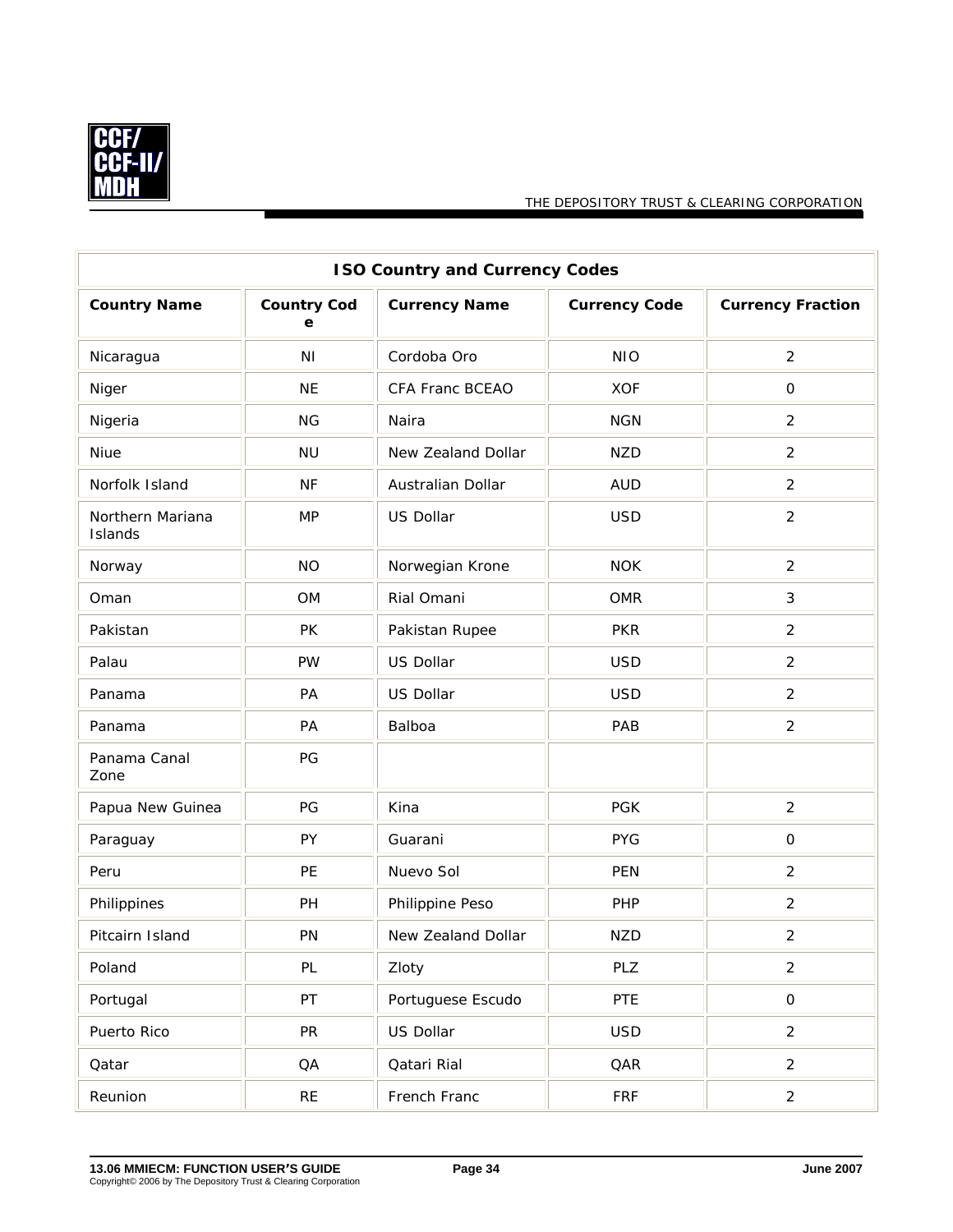

| <b>ISO Country and Currency Codes</b> |                         |                           |                      |                          |
|---------------------------------------|-------------------------|---------------------------|----------------------|--------------------------|
| <b>Country Name</b>                   | <b>Country Cod</b><br>е | <b>Currency Name</b>      | <b>Currency Code</b> | <b>Currency Fraction</b> |
| Romania                               | <b>RO</b>               | Leu                       | <b>ROL</b>           | 2                        |
| Russia                                | <b>RU</b>               | Russian Ruble             | <b>RUR</b>           | 2                        |
| Rwanda                                | <b>RW</b>               | Rwanda Franc              | <b>RWF</b>           | $\mathsf{O}$             |
| St Kitts and Nevis                    | <b>KN</b>               | East Caribbean<br>Dollar  | <b>XCD</b>           | $\overline{2}$           |
| St Lucia                              | LC                      | East Caribbean<br>Dollar  | <b>XCD</b>           | $\overline{2}$           |
| St Vincent and the<br>Grenadines      | VC                      | East Caribbean<br>Dollar  | <b>XCD</b>           | $\overline{2}$           |
| Samoa                                 | <b>WS</b>               |                           |                      |                          |
| San Marino                            | <b>SM</b>               | Italian Lira              | <b>ITL</b>           | $\mathsf O$              |
| São Tomé and<br>Principe              | <b>ST</b>               | Dobra                     | <b>STD</b>           | 2                        |
| Saudi Arabia                          | <b>SA</b>               | Saudi Riyal               | <b>SAR</b>           | 2                        |
| Senegal                               | SN                      | CFA Franc BCEAO           | <b>XOF</b>           | $\mathbf 0$              |
| Seychelles                            | <b>SC</b>               | Seychelles Rupee          | <b>SCR</b>           | $\overline{2}$           |
| Sierra Leone                          | <b>SL</b>               | Leone                     | <b>SLL</b>           | 2                        |
| Singapore                             | SG                      | Singapore Dollar          | SGD                  | 2                        |
| Slovakia                              | <b>SK</b>               | Slovak Koruna             | <b>SKK</b>           | $\overline{2}$           |
| Slovenia                              | SI                      | Tolar                     | SIT                  | $\overline{2}$           |
| Solomon Islands                       | <b>SB</b>               | Solomon Islands<br>Dollar | <b>SBD</b>           | $\overline{2}$           |
| Somalia                               | SO                      | Somali Shilling           | SOS                  | $\overline{2}$           |
| South Africa                          | ZA                      | <b>Financial Rand</b>     | ZAL                  | $\overline{2}$           |
| South Africa                          | ZA                      | Rand                      | ZAR                  | $\overline{2}$           |
| Spain                                 | <b>ES</b>               | Spanish Peseta            | <b>ESP</b>           | $\mathsf{O}$             |
| Sri Lanka                             | <b>LK</b>               | Sri Lanka Rupee           | <b>LKR</b>           | $\overline{2}$           |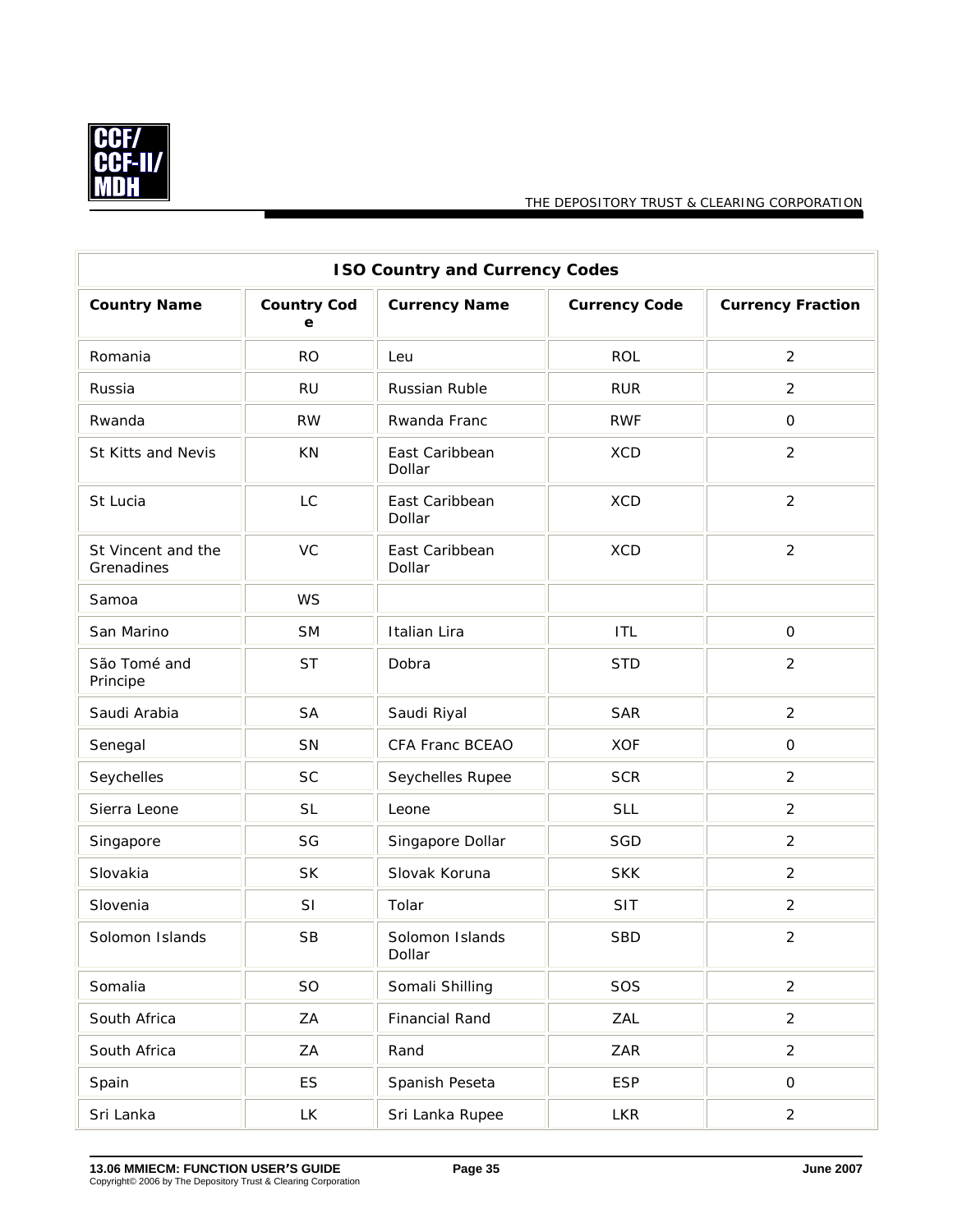

| <b>ISO Country and Currency Codes</b> |                         |                               |                      |                          |  |  |
|---------------------------------------|-------------------------|-------------------------------|----------------------|--------------------------|--|--|
| <b>Country Name</b>                   | <b>Country Cod</b><br>е | <b>Currency Name</b>          | <b>Currency Code</b> | <b>Currency Fraction</b> |  |  |
| St Pierre and<br>Miquelon             | <b>PM</b>               | French Franc                  | <b>FRF</b>           | $\overline{2}$           |  |  |
| St Helena                             | <b>SH</b>               | St Helena Pound               | <b>SHP</b>           | $\overline{2}$           |  |  |
| Sudan                                 | SD                      | Sudanese Dinar                | <b>SDD</b>           | $\overline{2}$           |  |  |
| Suriname                              | <b>SR</b>               | Surinam Guilder               | <b>SRG</b>           | $\overline{2}$           |  |  |
| Svalbard and Jan<br>Mayen Islands     | SJ                      | Norwegian Krone               | <b>NOK</b>           | $\overline{2}$           |  |  |
| Swaziland                             | <b>SZ</b>               | Lilangeni                     | SZL                  | $\overline{2}$           |  |  |
| Sweden                                | <b>SE</b>               | Swedish Krona                 | <b>SEK</b>           | $\overline{2}$           |  |  |
| Switzerland                           | <b>CH</b>               | Swiss Franc                   | <b>CHF</b>           | $\overline{2}$           |  |  |
| Syrian Arab<br>Republic               | SY                      | Syrian Pound                  | <b>SYP</b>           | $\overline{2}$           |  |  |
| Taiwan                                | <b>TW</b>               | New Taiwan Dollar             | <b>TWD</b>           | $\overline{2}$           |  |  |
| Tajikistan                            | TJ                      | Russian Ruble                 | <b>RUR</b>           | $\overline{2}$           |  |  |
| Tanzania, United<br>Republic of       | <b>TZ</b>               | Tanzanian Shilling            | <b>TZS</b>           | $\overline{2}$           |  |  |
| Thailand                              | <b>TH</b>               | Baht                          | <b>THB</b>           | $\overline{2}$           |  |  |
| Togo                                  | <b>TG</b>               | CFA Franc BCEAO               | <b>XOF</b>           | $\mathsf O$              |  |  |
| Tokelau                               | TK                      | New Zealand Dollar            | <b>NZD</b>           | $\overline{2}$           |  |  |
| Tonga                                 | <b>TO</b>               | Pa'anga                       | <b>TOP</b>           | $\overline{2}$           |  |  |
| Trinidad and<br>Tobago                | <b>TT</b>               | Trinidad and Tobago<br>Dollar | <b>TTD</b>           | $\overline{2}$           |  |  |
| Tunisia                               | TN                      | Tunisian Dinar                | <b>TND</b>           | $\mathfrak{Z}$           |  |  |
| Turkey                                | <b>TR</b>               | Turkish Lira                  | <b>TRL</b>           | $\overline{2}$           |  |  |
| Turkmenistan                          | TM                      | Manat                         | <b>TMM</b>           | $\overline{2}$           |  |  |
| Turkmenistan                          | TM                      | Russian Ruble                 | <b>RUR</b>           | $\overline{2}$           |  |  |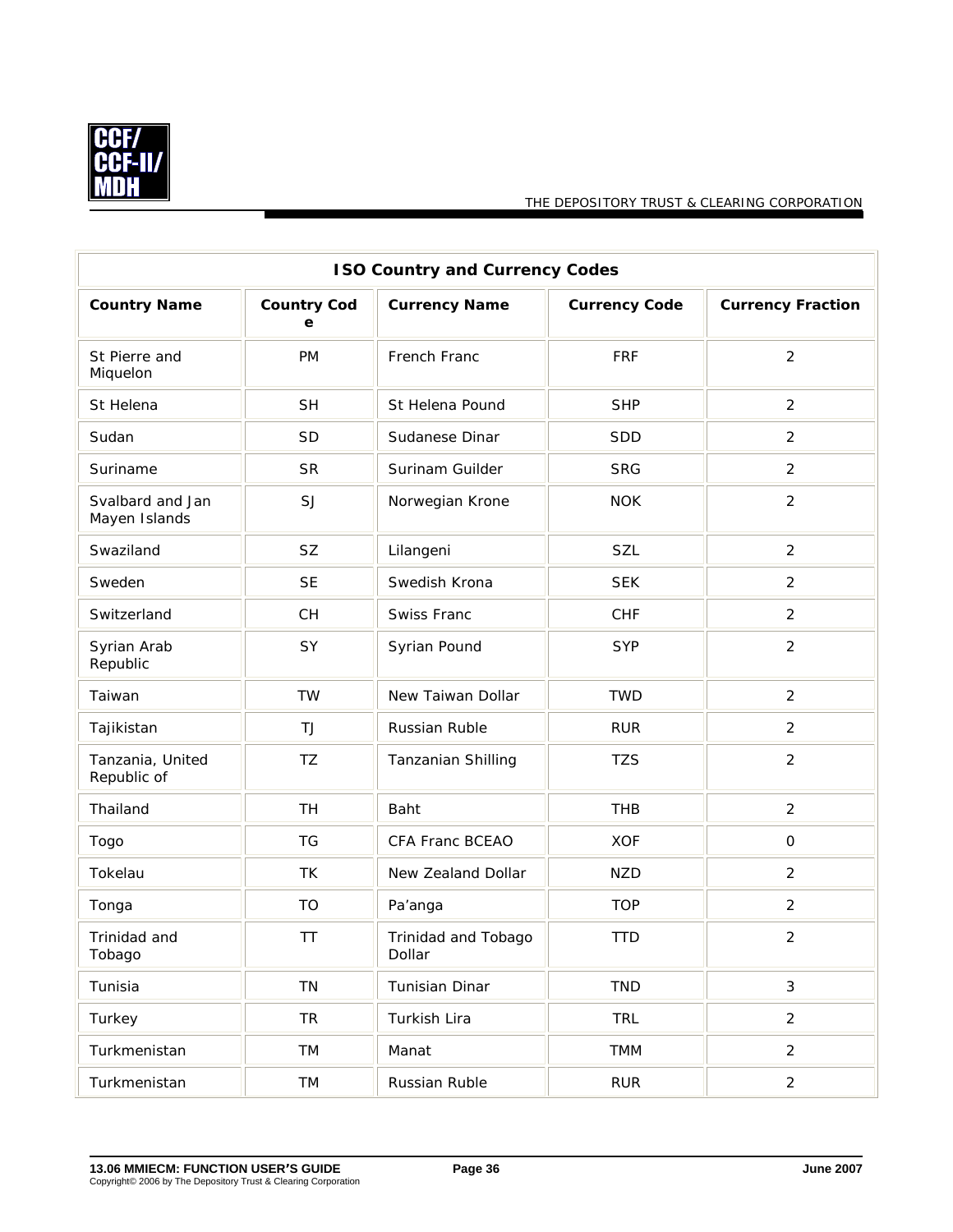

| <b>ISO Country and Currency Codes</b>          |                         |                              |                      |                          |  |  |
|------------------------------------------------|-------------------------|------------------------------|----------------------|--------------------------|--|--|
| <b>Country Name</b>                            | <b>Country Cod</b><br>е | <b>Currency Name</b>         | <b>Currency Code</b> | <b>Currency Fraction</b> |  |  |
| Turks and Caicos<br>Islands                    | <b>TC</b>               | US Dollar                    | <b>USD</b>           | $\overline{2}$           |  |  |
| Tuvalu                                         | TV                      | Australian Dollar            | <b>AUD</b>           | $\overline{2}$           |  |  |
| Uganda                                         | UG                      | Uganda Shilling              | <b>UGX</b>           | $\mathsf{O}$             |  |  |
| Ukraine                                        | UA                      | Karbovanet                   | <b>UAK</b>           | 2                        |  |  |
| <b>United Arab</b><br>Emirates                 | AE                      | <b>UAE Dirham</b>            | <b>AED</b>           | $\overline{2}$           |  |  |
| United Kingdom                                 | GB                      | Pound Sterling               | GBP                  | $\overline{2}$           |  |  |
| <b>United States</b>                           | US                      | US Dollar                    | <b>USD</b>           | $\overline{2}$           |  |  |
| <b>United States</b>                           | US                      | US Dollar, Next Day<br>Funds | <b>USN</b>           | $\overline{2}$           |  |  |
| <b>United States Minor</b><br>Outlying Islands | <b>UM</b>               | US Dollar                    | <b>USD</b>           | $\overline{2}$           |  |  |
| Uruguay                                        | UY                      | Peso Uruguayo                | <b>UYU</b>           | 2                        |  |  |
| Uzbekistan                                     | UZ                      | Russian Ruble                | <b>RUR</b>           | $\overline{2}$           |  |  |
| Vanuatu                                        | VU                      | Vatu                         | <b>VUV</b>           | $\mathsf{O}$             |  |  |
| Vanuatu                                        | VU                      | Tala                         | <b>WST</b>           | $\overline{2}$           |  |  |
| Vatican City State                             | VA                      | Italian Lira                 | <b>ITL</b>           | $\mathsf O$              |  |  |
| Venezuela                                      | VE                      | Bolivar                      | <b>VEB</b>           | 2                        |  |  |
| Vietnam                                        | VN                      | Dong                         | <b>VND</b>           | $\overline{2}$           |  |  |
| Virgin Islands<br>(British)                    | VG                      | US Dollar                    | <b>USD</b>           | $\overline{2}$           |  |  |
| Virgin Islands, U.S.                           | VI                      | US Dollar                    | <b>USD</b>           | $\overline{2}$           |  |  |
| Wallis and Futuna<br>Islands                   | <b>WF</b>               | CFP Franc                    | <b>XPF</b>           | $\mathsf O$              |  |  |
| Western Sahara                                 | EH                      | Moroccan Dirham              | <b>MAD</b>           | $\overline{2}$           |  |  |
| Yemen, Republic of                             | YE                      | Yemeni Rial                  | <b>YER</b>           | $\overline{2}$           |  |  |